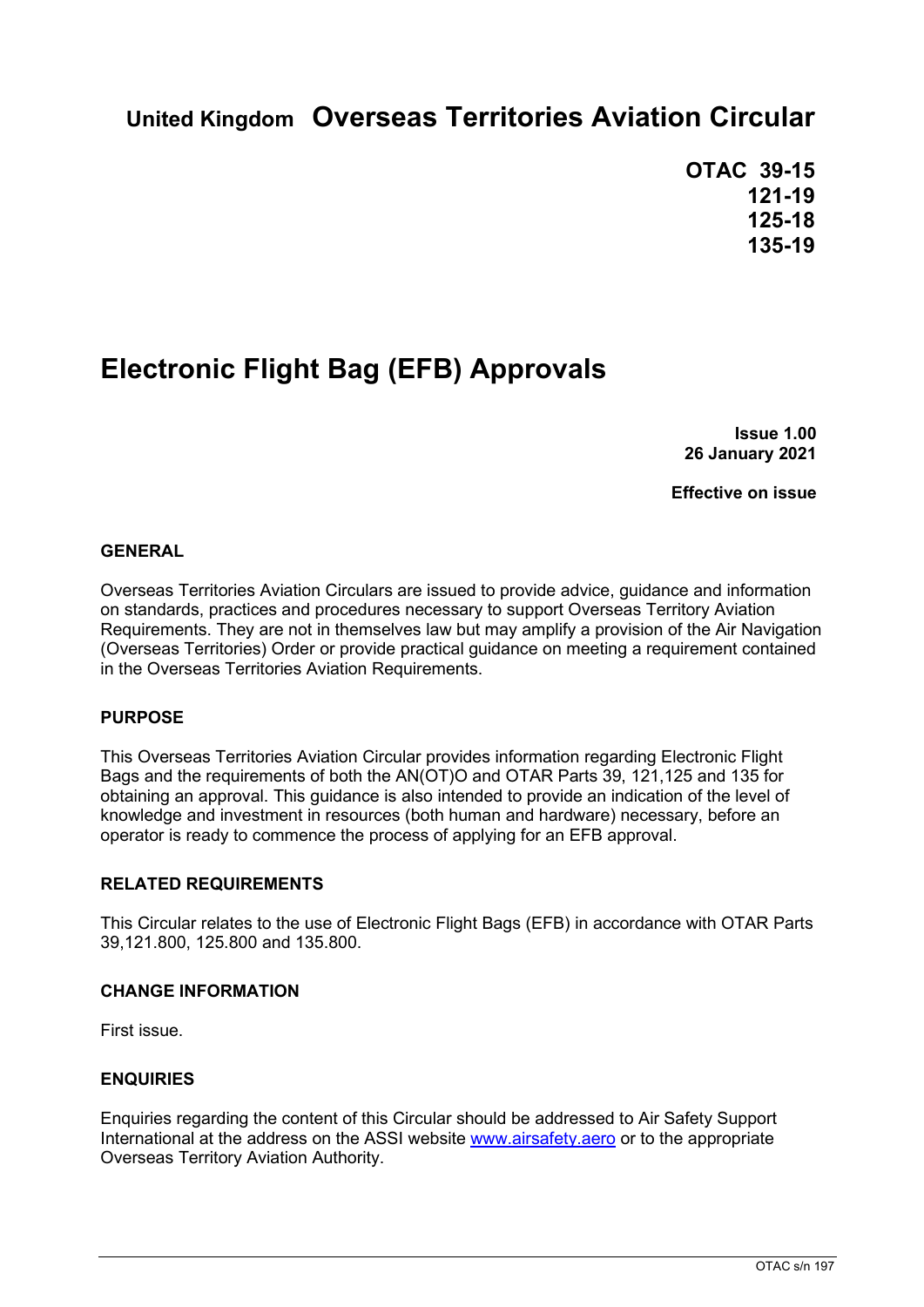## **CONTENTS**

| 1. |                                                                                    |  |
|----|------------------------------------------------------------------------------------|--|
| 2. |                                                                                    |  |
| 3. |                                                                                    |  |
| 4. |                                                                                    |  |
| 5. |                                                                                    |  |
| 6. |                                                                                    |  |
| 7. | EFB Use in General Aviation Operations with Helicopters or Other Than Large or     |  |
|    |                                                                                    |  |
|    |                                                                                    |  |
|    | Appendix C - Process for the Classification of Software Applications 39            |  |
|    | Appendix D - Human Machine Interface (HMI) Assessment and Human Factors            |  |
|    |                                                                                    |  |
|    |                                                                                    |  |
|    |                                                                                    |  |
|    | Appendix H - Airport Moving Map Display (AMMD) Application With Own-Ship Position  |  |
|    |                                                                                    |  |
|    |                                                                                    |  |
|    |                                                                                    |  |
|    | Appendix L - Example of Operations Specifications and Operations Manual Content 63 |  |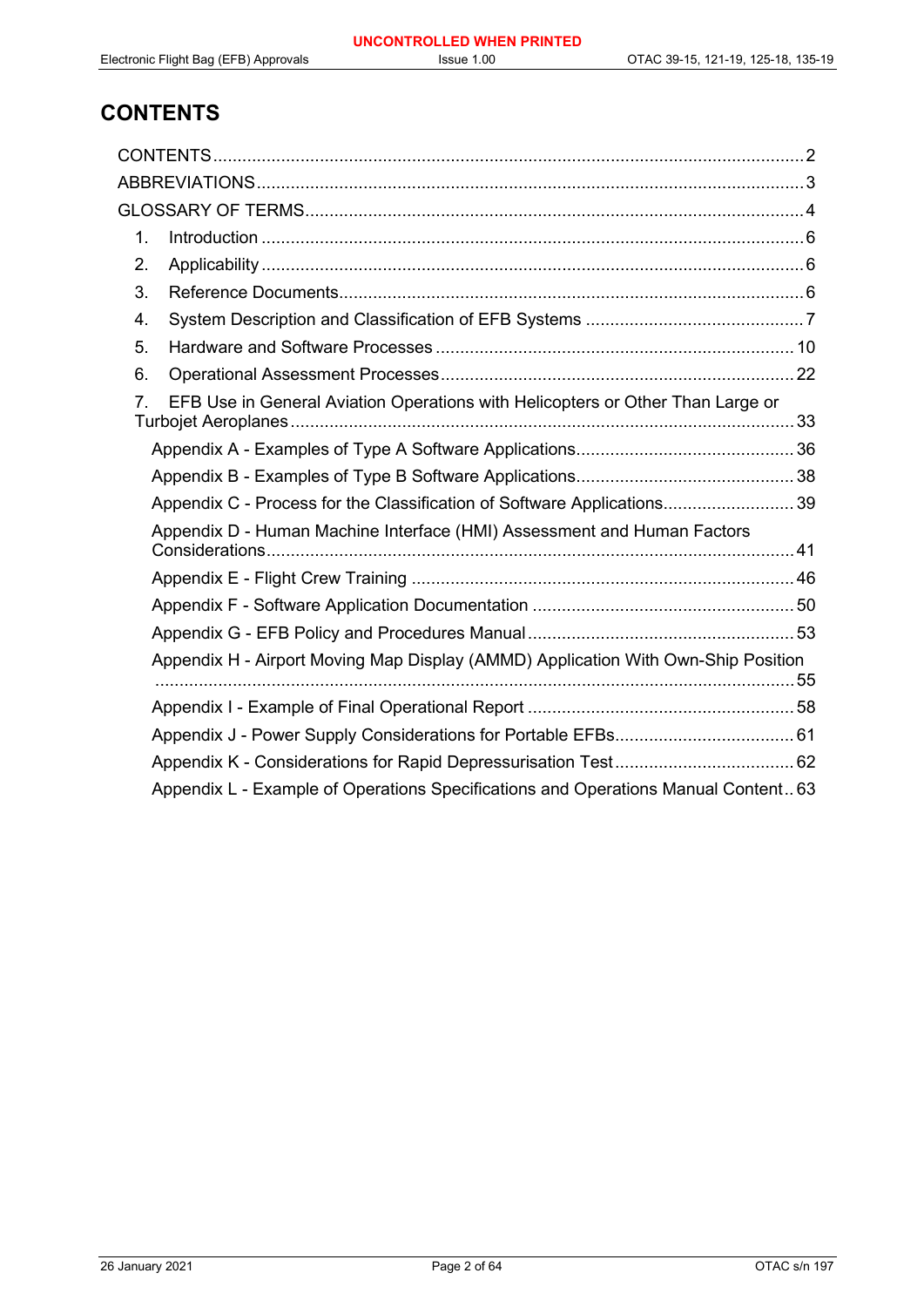## **ABBREVIATIONS**

**AC**: Advisory Circular (FAA) **ACARS**: Aircraft Communications Addressing and Reporting System **AFM**: Airplane Flight Manual **AFMS**: Airplane Flight Manual Supplement **AMC**: Acceptable Means of Compliance (EASA) **AMMD**: Airport Moving Map Display **AMSL**: Above Mean Sea Level **AN(OT)O**: Air Navigation (Overseas Territories) Order **C-PED**: Controlled Portable Electronic Device **CRM**: Crew Resource Management **CS**: Certification Specification (EASA) **EASA**: European Aviation Safety Agency **EFB**: Electronic Flight Bag **EUROCAE**: European Organisation for Civil Aviation Electronics **FAA**: Federal Aviation Administration **FSTD: Flight Simulation Training Devices GNSS**: Global Navigation Satellite System **GSM**: Global System for Mobile Communications **HF**: Human Factors **HMI**: Human Machine Interface **MEL**: Minimum Equipment List **MMEL**: Master Minimum Equipment List **NOTOC**: Notification to Captain **OS**: Operating System **OTAC**: Overseas Territories Aviation Circulars **OTAR**: Overseas Territories Aviation Requirements **PED**: Portable Electronic Device **RTCA**: RTCA (formerly known as Radio Technical Commission for Aeronautics) **SATCOM**: Satellite Communications **STC**: Supplemental Type Certificate **TC**: Type Certificate

**T-PED**: Transmitting Portable Electronic Device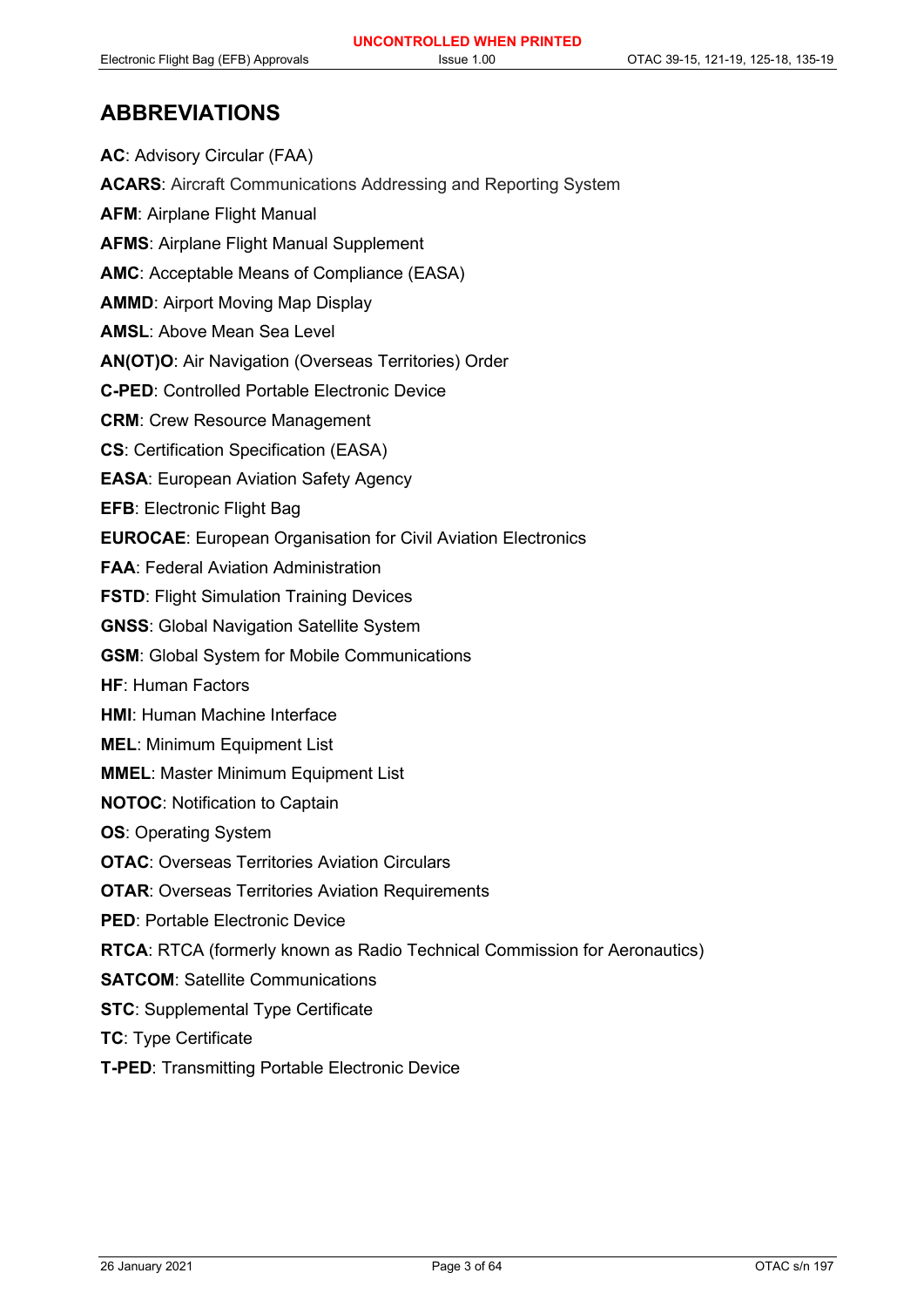## **GLOSSARY OF TERMS**

## **Airport Moving Map Display**

A software application displaying airport maps and using a navigation source to depict the aircraft current position on this map while on ground.

#### **Consumer device**

Electronic equipment primarily intended for non-aeronautical use.

## **Controlled Portable Electronic Device**

A controlled PED is a PED subject to administrative control by the operator using it. This will include, inter alia, tracking the allocation of the devices to specific aircraft or persons and ensuring that no unauthorised changes are made to the hardware, software, or databases.

#### **Data connectivity for EFB systems**

Data connectivity for EFB system supports either uni-or bi-directional data communication between the EFB and other aircraft systems (e.g. avionics).

Direct interconnectivity between EFBs or direct connectivity between EFBs and ground systems as with T-PED (e.g. GSM, Bluetooth) are not covered by this definition.

#### **Electronic Flight Bag**

An information system for flight deck crew members which allows storing, updating, delivering, displaying, and/or computing digital data to support flight operations or duties.

## **EFB Administrator**

An EFB administrator is a person appointed by the operator, held responsible for the administration of the EFB system within the company. The EFB administrator is the primary link between the operator and the EFB system and software suppliers.

#### **EFB host platform**

When considering an EFB system, the EFB host platform is the equipment (i.e. hardware) in which the computing capabilities and basic software (e.g. operating system, input/output software) reside.

#### **EFB risk assessment and mitigation**

A process that considers an EFB system, its software applications, and its integration inside a specific aircraft, to identify the potential malfunctions and failure scenarios, analyse their operational repercussions, and, if necessary, propose mitigation means.

#### **EFB software application**

Software installed on an EFB system that allows specific operational functionality.

#### **EFB system**

An EFB system comprises the hardware (including any battery, connectivity provision, I/O devices) and software (including databases) needed to support the intended EFB function(s).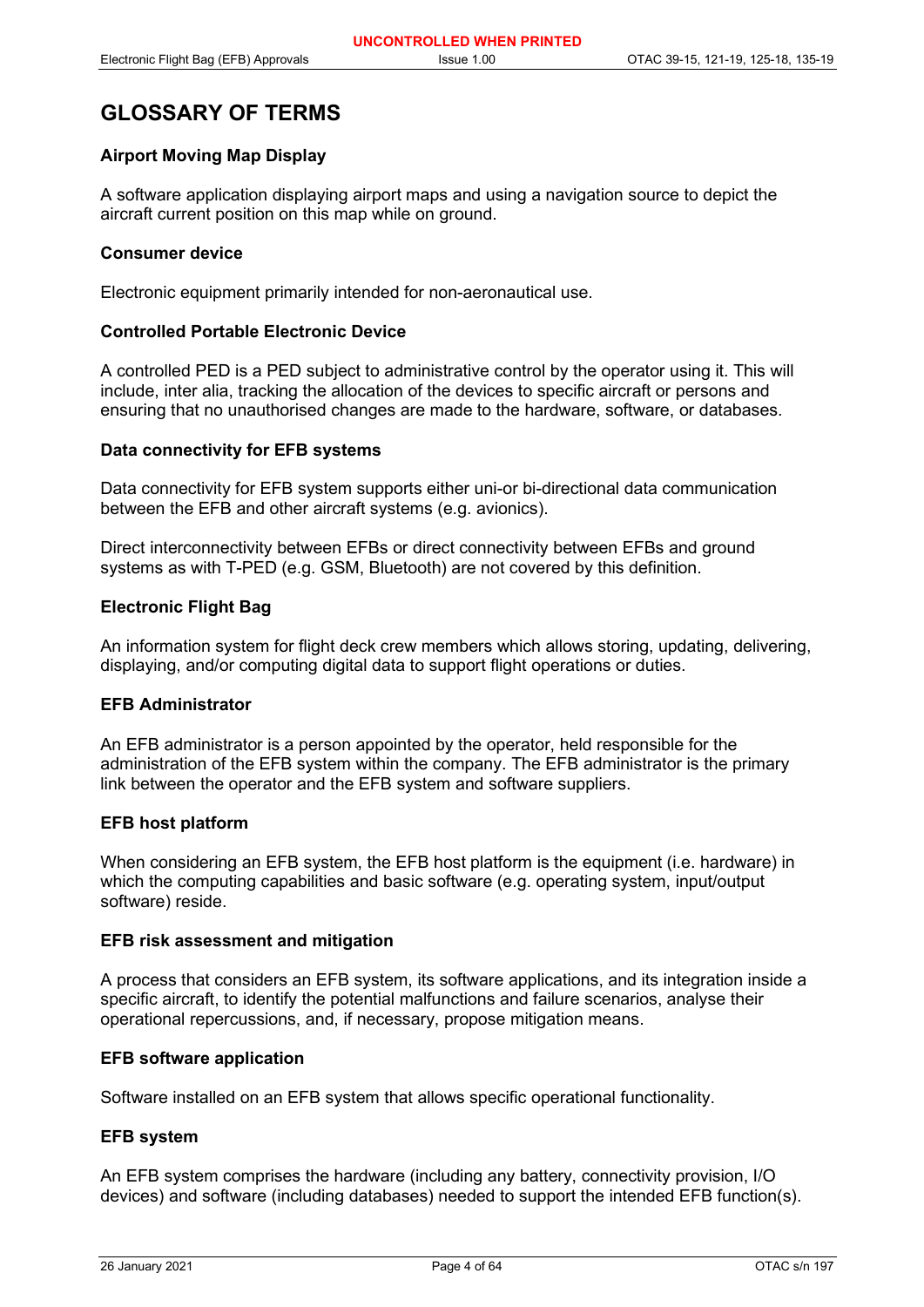## **EFB system supplier**

The company responsible for developing, or for having developed, the EFB system or part of it. The EFB system supplier is not necessarily a host platform or aircraft manufacturer.

#### **Minor failure conditions**

Failure conditions which would not significantly reduce aeroplane safety, and which involve crew actions that are well within their capabilities. Minor failure conditions may include, for example, a slight reduction in safety margins or functional capabilities, a slight increase in crew workload, such as routine flight plan changes, or some physical discomfort to passengers or cabin crew. Further guidance on these failure conditions can be found in EASA AMC 25.1309.

#### **Mounting device**

A mounting device is an aircraft certified part which secures portable or installed EFB, or EFB system components.

#### **No safety effect**

Failure conditions that would have no effect on safety: for example, failure conditions that would not affect the operational capability of the aeroplane or increase crew workload. Further guidance on these failure conditions can be found in EASA AMC 25.1309.

#### **Portable Electronic Device (PED)**

PEDs are typically consumer electronic devices, which have functional capability for communications, entertainment, data processing, and/or utility. There are two basic categories of PEDs – those with and those without intentional transmitting capability; please refer to ED-130/RTCA DO-294().

#### **Software application developer**

The company responsible for developing, or for having developed a particular software application.

#### **Transmitting PED (T-PED)**

PEDs that have intended radio frequency (RF) transmission capabilities.

#### **Viewable stowage**

A device that is secured on the flight crew (e.g. kneeboard) or in/to an existing aircraft part (e.g. suction cups) with the intended function to hold charts or to hold acceptable light mass portable devices (for example an EFB of no more than 1 kg) viewable to the pilot at her/his required duty station. The device is not necessarily part of the certified aircraft configuration.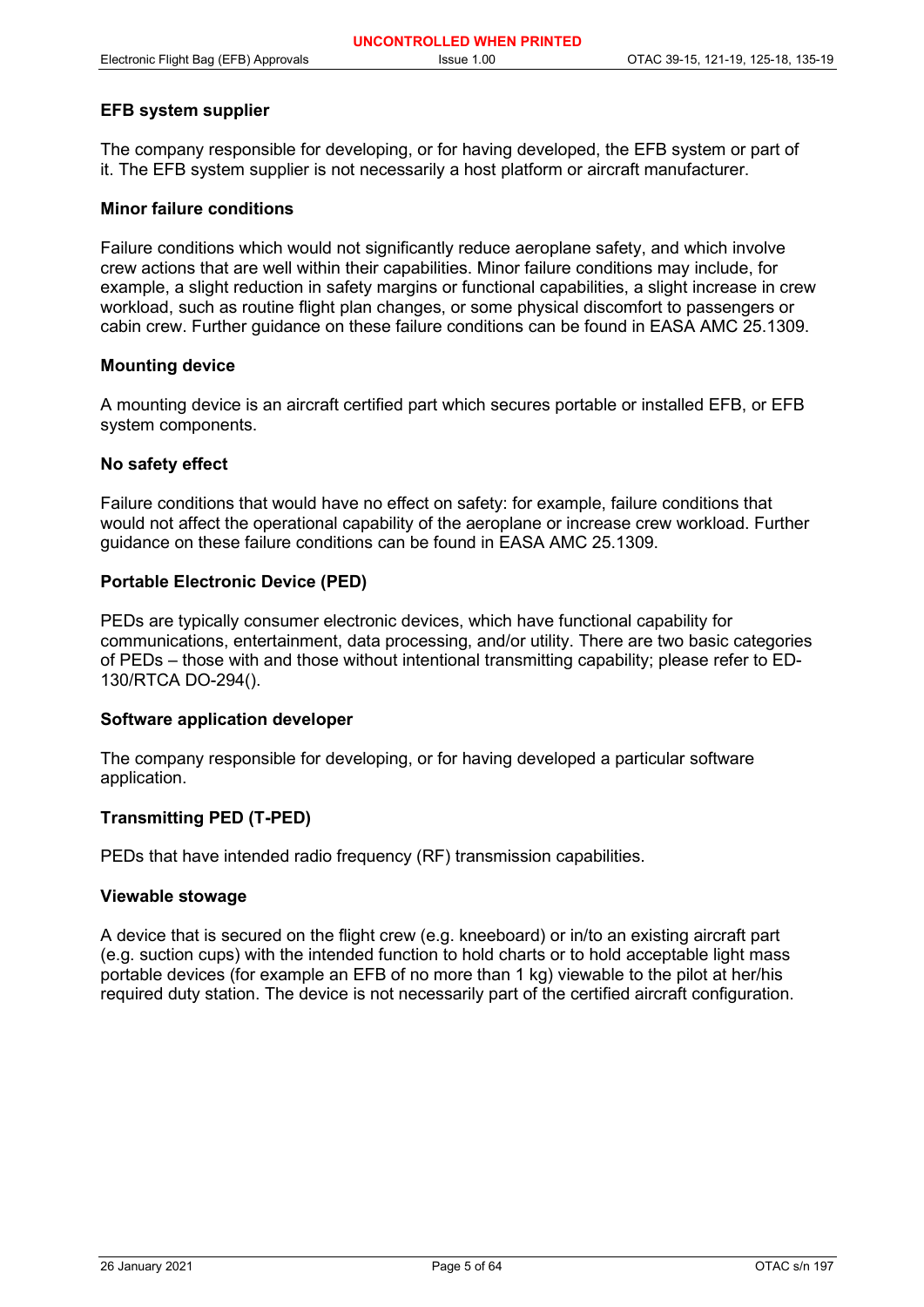## **1. Introduction**

This OTAC provides guidance to operators, and OTAAs, on the operational and airworthiness aspects for approving an application to use an Electronic Flight Bag.

Traditionally, some of the documentation and information available to flight crew for use on the flight crew compartment has been in paper format. Much of this information is now available in electronic format. In addition, many non-required information services, data, and company procedures may also be made available to flight or cabin crew electronically. Operators have long recognised the benefit of hosting these materials on the flight crew's EFBs.

The operator remains responsible for ensuring the accuracy of the information used and that it is derived from verifiable sources. The use of EFBs was initially intended to cover an alternative method of storing, retrieving, and using the manuals and information required to be on board by the applicable operational requirements. Subsequent technical development has led to potentially hosting on EFBs even applications using computational software (e.g. for performances), databases (e.g. digital navigation data) or real-time data coming from the avionics (e.g. Airport Moving Map Display).

The evaluation of an EFBs may have both an airworthiness and an operational aspect depending on the category/type of EFB/application used and, therefore, where necessary, to make a complete evaluation of an EFB system, there is a need for close coordination between the two processes.

The OTAC provides information on the types of EFB hardware and the associated software applications. It is a means but not the only means to apply for an EFB approval. Operators should consult with their OTAA in the interpretation of the requirements for an EFB.

## **2. Applicability**

This OTAC is to be used by:

- (a) Commercial Air Transport operators by aeroplane or by helicopter;
- (b) applicants or holders of an aircraft TC) or STC;
- (c) applicants or holders of authorisations covering software applications hosted in EFBs; and
- (d) OTAAs who are reviewing approval applications for EFBs.

## **3. Reference Documents**

ICAO Annex 6 Parts I, II and III ICAO Doc 10020 EASA AMC 20-25A FAA AC 170-76() Guidelines for the Certification, Airworthiness, and Operational Approval of Electronic Flight Bag Computing Devices EASA CS23, CS 25, CS27, and CS 29 14 CFR Parts 23, 25, 27 and 29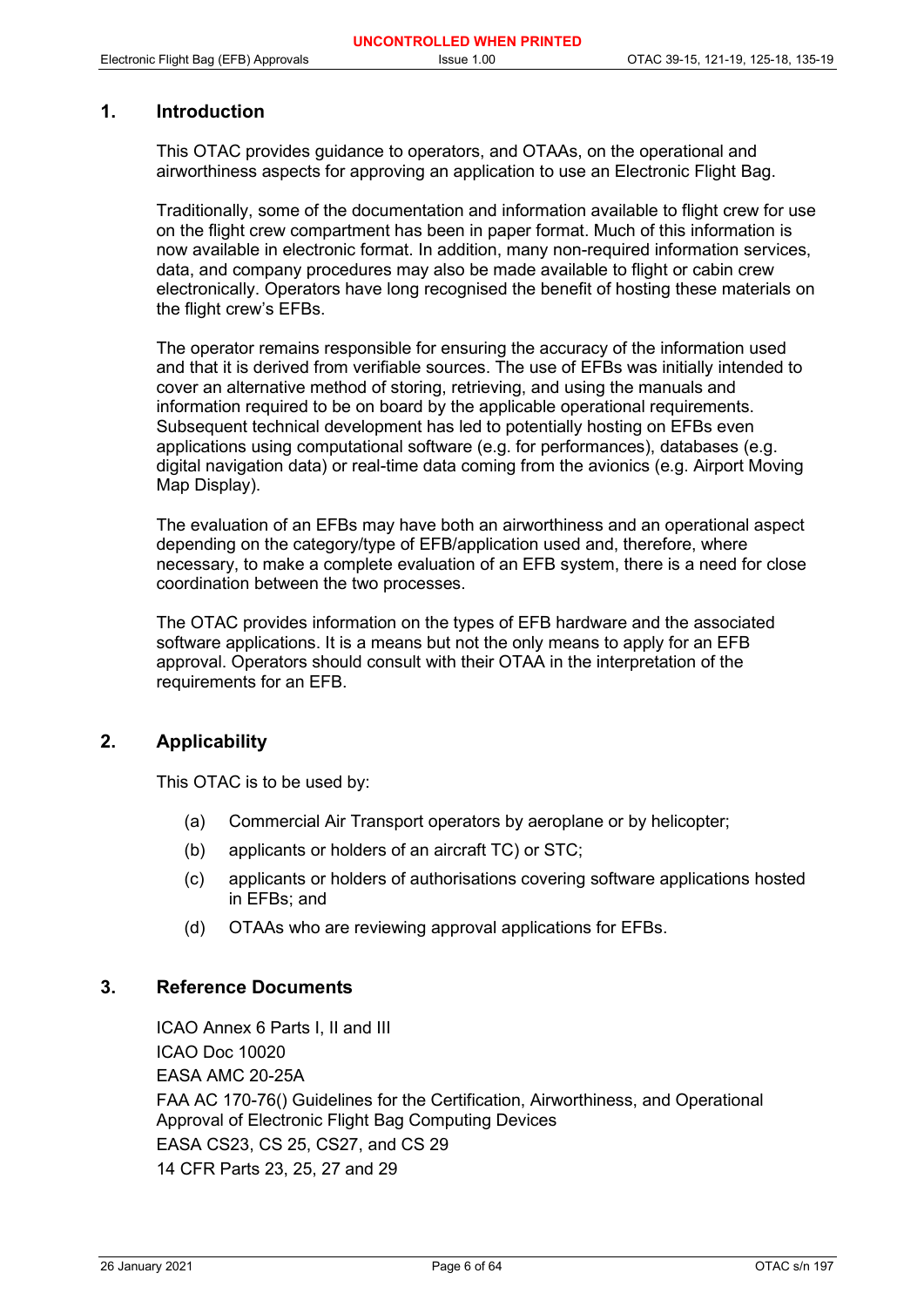## **4. System Description and Classification of EFB Systems**

This section is divided into two parts. The first part deals with the host platform (e.g. the hardware and operating system) used to run the EFB software suite. The second part deals with the software suite which includes the EFB applications installed to provide the relevant functionality.

## 4.1 **EFB systems hardware**

This OTAC defines two possibilities for the hardware of EFB systems: portable and installed.

## 4.1.1 **Portable EFB**

## **Definition**

A portable EFB is a portable EFB host platform, used on the flight deck, which is not part of the certified aircraft configuration.

#### **Complementary characteristics**

A portable EFB can be operated inside and outside the aircraft.

A portable EFB hosts type A and/or type B EFB software applications. In addition, it may host miscellaneous (non-EFB) software applications (see 5.2.2.3).

A portable EFB is a portable electronic device (PED), these are any kind of electronic device, typically but not limited to, consumer electronics, brought on board the aircraft by crew members, or as part of the cargo and that are not included in the approved aircraft configuration. All equipment that can consume electrical energy falls under this definition. The electrical energy can be provided from internal sources as batteries (chargeable or non-rechargeable) or the devices may also be connected to specific aircraft power sources.

The mass, dimensions, shape, and position of the portable EFB should not compromise flight safety.

A portable EFB may be provided with aircraft power through a certified power source (see 5.1.1.1.3).

If mounted, the portable EFB is easily removable from its mounting device or attached to it, without the use of tools by the flight crew, and the attachment or removal does not constitute a maintenance action.

A portable EFB may be part of a system containing EFB installed resources which are part of the certified aircraft configuration.

The installed EFB components are part of the certified aircraft configuration with the intended function to mount (see 5.1.1.1.1) the EFB to the aircraft and/or connect to other systems (see 5.1.1.1.4).

When a portable EFB is a T-PED, the conditions for use of its transmitting capability are established in the approved Aircraft Flight Manual (AFM). In absence of information in the AFM, the EFB transmitting capability may be allowed during non-critical phases of the flight (see 5.2.1.1.2).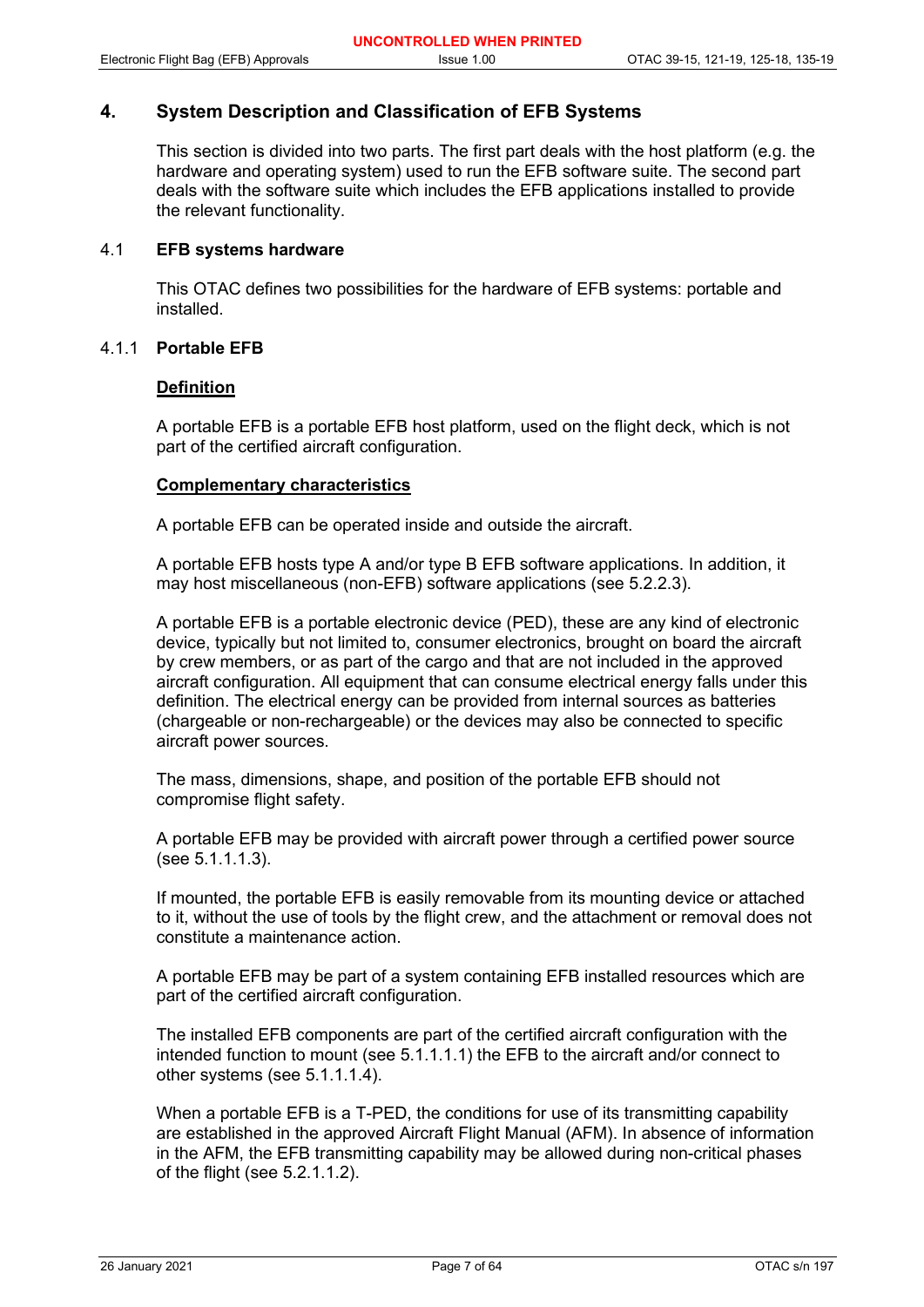Portable EFBs may be used in all phases of the flight if secured to a certified mount or securely attached to a viewable stowage device in a manner which allows its normal use (see 5.1.1.1.1, 5.1.1.1.2, and 5.2.1.6).

Portable EFBs not meeting the above characteristic, should be stowed during critical phases of the flight.

Portable EFBs are controlled PEDs.

Any EFB component that is either not accessible in the flight crew compartment by the flight crew members or not removable by the flight crew, should be installed as 'certificated equipment' covered by a TC, changed TC or STC.

## 4.1.2 **Installed EFB**

## **Definition**

An EFB host platform installed in the aircraft and considered as an aircraft part, covered, thus, by the aircraft airworthiness approval.

#### **Complementary characteristics**

An installed EFB is managed under the aircraft type design configuration.

In addition to hosting Type A and B applications, an installed EFB may host certified applications, provided the EFB meets the certification requirements for hosting such applications, including assurance that the non-certified software applications do not adversely affect the certified application(s). For example, a robust partitioning mechanism is one possible means to ensure the independence between certified applications and the other types of applications.

#### 4.2 **Software applications for EFB systems**

The functionality associated with the EFB system depends, in part, upon the applications loaded on the host platform. The classification of the applications, based on respective safety effects, is intended to provide clear divisions among such applications and, therefore, the assessment process applied to each.

Appendices A and B provide support regarding the classification of traditional EFB software applications. They may be used for justifying a classification provided that the application does not feature design or functional novelties introducing new ways of interaction or unusual procedures.

If an application is not listed in the appendices or presents a high degree of novelty, the classification should be established using the definitions provided hereafter and the guidance in Appendix C.

For the purpose of the following definitions, 'malfunction or misuse' means any failure, malfunction of the application, or design-related human errors that can be reasonably expected in service.

#### 4.2.1 **Type A**

## **Definition**

Type A applications are EFB applications whose malfunction or misuse have no safety effect.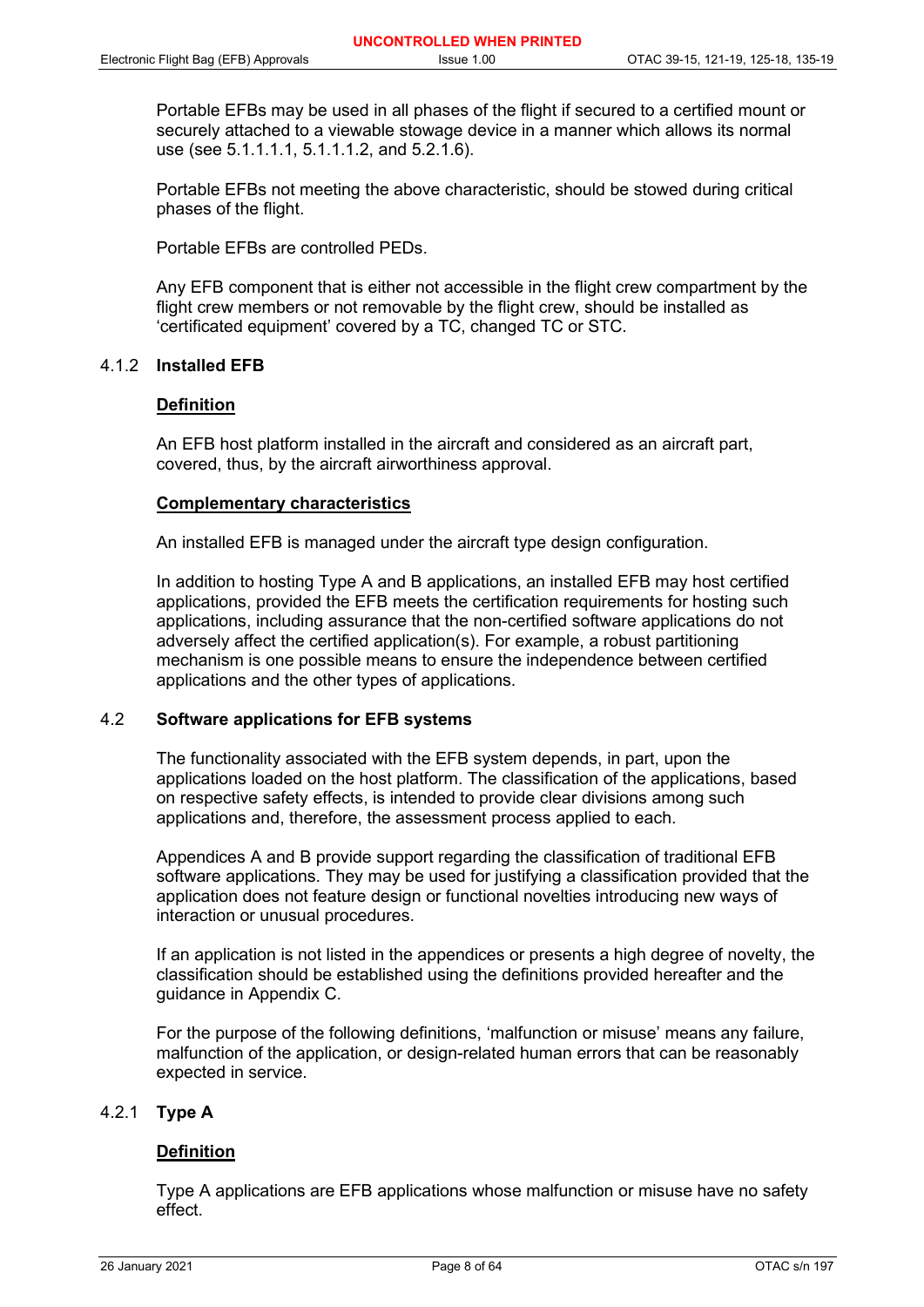#### **Complementary characteristics**

Type A applications:

- (a) may be hosted on either portable or installed EFBs;
- (b) do not require any approval (see paragraph 5.2.2.1); and
- (c) should follow guidance provided in Appendix D, paragraph D.2.

Examples of Type A applications can be found in Appendix A.

## 4.2.2 **Type B**

## **Definition**

Type B applications are applications:

- (a) whose malfunction or misuse are limited to a minor failure condition; and
- (b) which do neither substitute nor duplicate any system or functionality required by airworthiness regulations, airspace requirements, or operational rules.

#### **Complementary characteristics**

Type B applications:

- (a) may be hosted on either portable or installed EFBs;
- (b) require an operational assessment as described in paragraph 5.2.2.2; and
- (c) do not require an airworthiness approval.

Examples of Type B applications can be found in Appendix B.

#### 4.2.2.1 **AMMD application with own-ship position**

AMMD with own-ship position is a Type B application that is subject to the specific conditions described in Appendix H of this OTAC.

## 4.2.3 **Miscellaneous (non-EFB) software applications**

Miscellaneous software applications are non-EFB applications, supporting function(s) not directly related to operations conducted by the flight crew on the aircraft.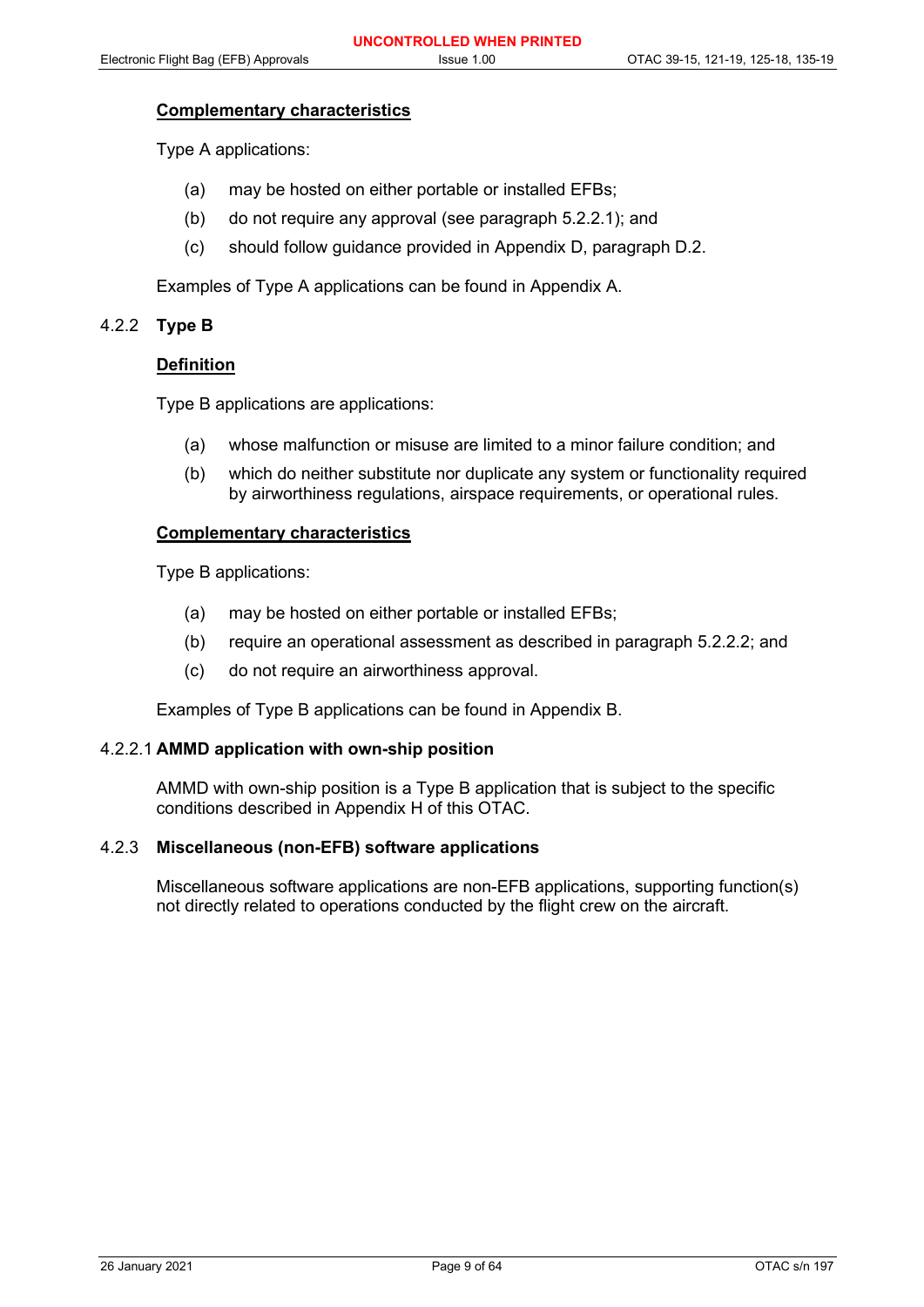## **5. Hardware and Software Processes**

The table 1 below provides a summary of the different processes presented in this chapter.

| <b>EFB Constituent</b> |                                                      | Portable EFB paragraph 4.1.1                               |                                                                 | Installed EFB paragraph 4.1.2                              |                                                       |
|------------------------|------------------------------------------------------|------------------------------------------------------------|-----------------------------------------------------------------|------------------------------------------------------------|-------------------------------------------------------|
|                        |                                                      | <b>Assessment</b>                                          | <b>Records or</b><br><b>Approvals</b>                           | <b>Assessment</b>                                          | <b>Records or</b><br><b>Approvals</b>                 |
| <b>Hardware</b>        | <b>EFB Installed</b><br>resources<br>mounting device | Airworthiness Design Approval<br>process paragraph 5.1.1.1 |                                                                 | Airworthiness Design Approval<br>process paragraph 5.1.1.1 |                                                       |
|                        | <b>EFB host</b><br>platform                          | Evaluation<br>paragraph<br>5.2.1                           | As a minimum.<br>operations<br>Manual<br>amended as<br>required | Airworthiness Design Approval<br>process paragraph 5.1.1.2 |                                                       |
| <b>Software</b>        | Misc software<br>Paragraph 5.2.2.3                   | Operator<br>evaluation<br>paragraph<br>5.2.2.3             | Ops Manual<br>amended as<br>required                            | Operator<br>evaluation<br>paragraph<br>5.2.2.3             | Ops Manual<br>amended as<br>required                  |
|                        | Software Type A<br>Paragraph 4.2.1                   | Operator<br>evaluation<br>paragraph<br>5.2.2.1             | Ops Manual<br>amended as<br>required                            | Operator<br>evaluation<br>paragraph<br>5.2.2.1             | Ops Manual<br>amended as<br>required                  |
|                        | <b>Software Type B</b><br>Paragraph 4.2.2            | Evaluation<br>Paragraph<br>5.2.2.2                         | As a minimum,<br>ops Manual<br>amended as<br>required           | Evaluation<br>Paragraph<br>5.2.2.2                         | As a minimum,<br>ops Manual<br>amended as<br>required |

Table 1

#### 5.1 **Airworthiness approval**

The airworthiness approval is necessary for installed EFB systems (see paragraph 4.1.2), as well as EFB installed resources and mounting device.

A portable EFB device does not require an airworthiness approval but its presence and use in the cockpit needs to be evaluated (see paragraph 5.2.1).

#### 5.1.1 **Hardware airworthiness approval**

## 5.1.1.1 **Installed resources**

Installed resources are the input/output components external to the EFB host platform itself, such as an installed remote display, a control device (e.g. a keyboard, pointing device, switches, etc.) or a docking station.

The installed resources should be dedicated to EFB functions only, or in the case of use of resources shared with avionics, this possibility shall be part of the approved type design. It should be demonstrated, using the appropriate level of assessment, that the integration in the aircraft of the EFB and the EFB software applications does not jeopardise the compliance of the aircraft installed systems and equipment (including the shared resources) to airworthiness design certification requirements such as EASA/FAA 25.1302 or 25.1309.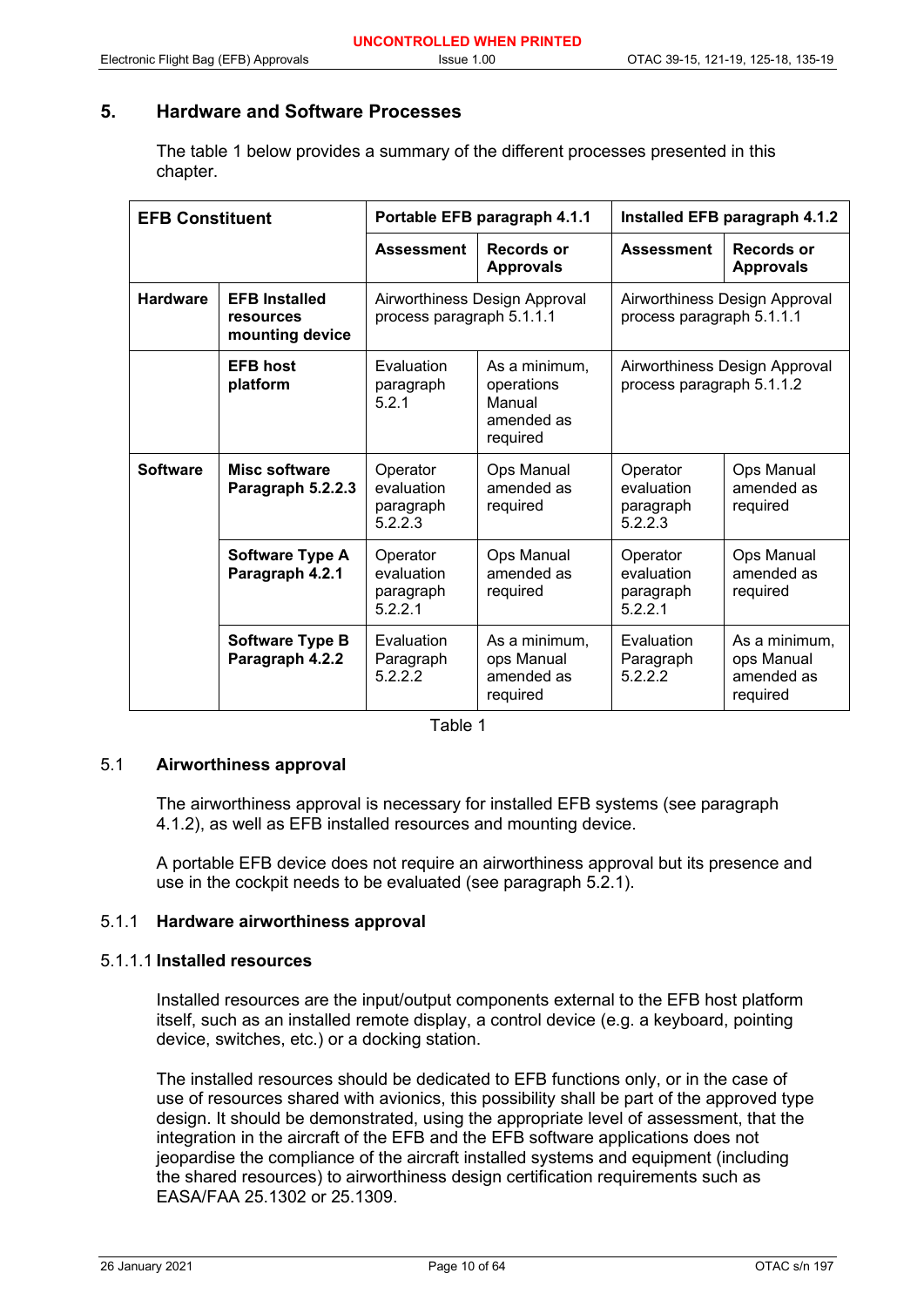Installed resources require an airworthiness design approval.

## 5.1.1.1.1 **Mounting device**

The mounting device (or other securing mechanism) attaches or allows mounting of the EFB system. The EFB system may include more than one mounting device if it consists of separate items (e.g. one docking station for the EFB host platform and one cradle for the remote display).

The mounting device should not be positioned in such a way that it obstructs visual or physical access to aircraft controls and/or displays, flight crew ingress or egress, or external vision. The design of the mounting device should allow the user easy access to any item of the EFB system, even if stowed, and notably to the EFB controls and a clear view of the EFB display while in use. The following design practices should be considered:

- (a) The mounting device and associated mechanisms should not impede the flight crew in the performance of any task (normal, abnormal, or emergency) associated with operating any aircraft system.
- (b) When the mounting device is used to secure an EFB display (e.g. portable EFB, installed EFB side display), the mount should be able to be locked in position easily. If necessary, selection of positions should be adjustable enough to accommodate a range of flight crew member preferences. In addition, the range of available movement should accommodate the expected range of users' physical abilities (i.e. anthropometrics constraints). Locking mechanisms should be of the low-wear types that will minimise slippage after extended periods of normal use.
- (c) Crashworthiness considerations should be taken into account in the design of this device. This includes the appropriate restraint of any device when in use.
- (d) When the mounting device is used to secure an EFB display (e.g. portable EFB, installed EFB side display), a provision should be provided to secure or lock the mounting device in a position out of the way of flight crew operations when not in use. When stowed, the device and its securing mechanism should not intrude into the flight crew compartment space to the extent that they cause either visual or physical obstruction of flight controls/displays and/or egress routes.
- (e) Mechanical interference issues of the mounting device, either on the side panel (side stick controller) or on the control yoke in terms of full and free movement under all operating conditions and non-interference with buckles, etc. For yoke mounted devices, (Supplemental) Type Certificate holder data should be obtained to show that the mass inertia effect on column force has no adverse effect on the aircraft handling qualities.
- (f) Adequate means should be provided (e.g. hardware or software) to shut down the portable EFB when its controls are not accessible by the pilot strapped in the normal seated position. This objective can be achieved through a dedicated installed resource certified according to 5.1.1.1 (e.g. button accessible from pilot seated position).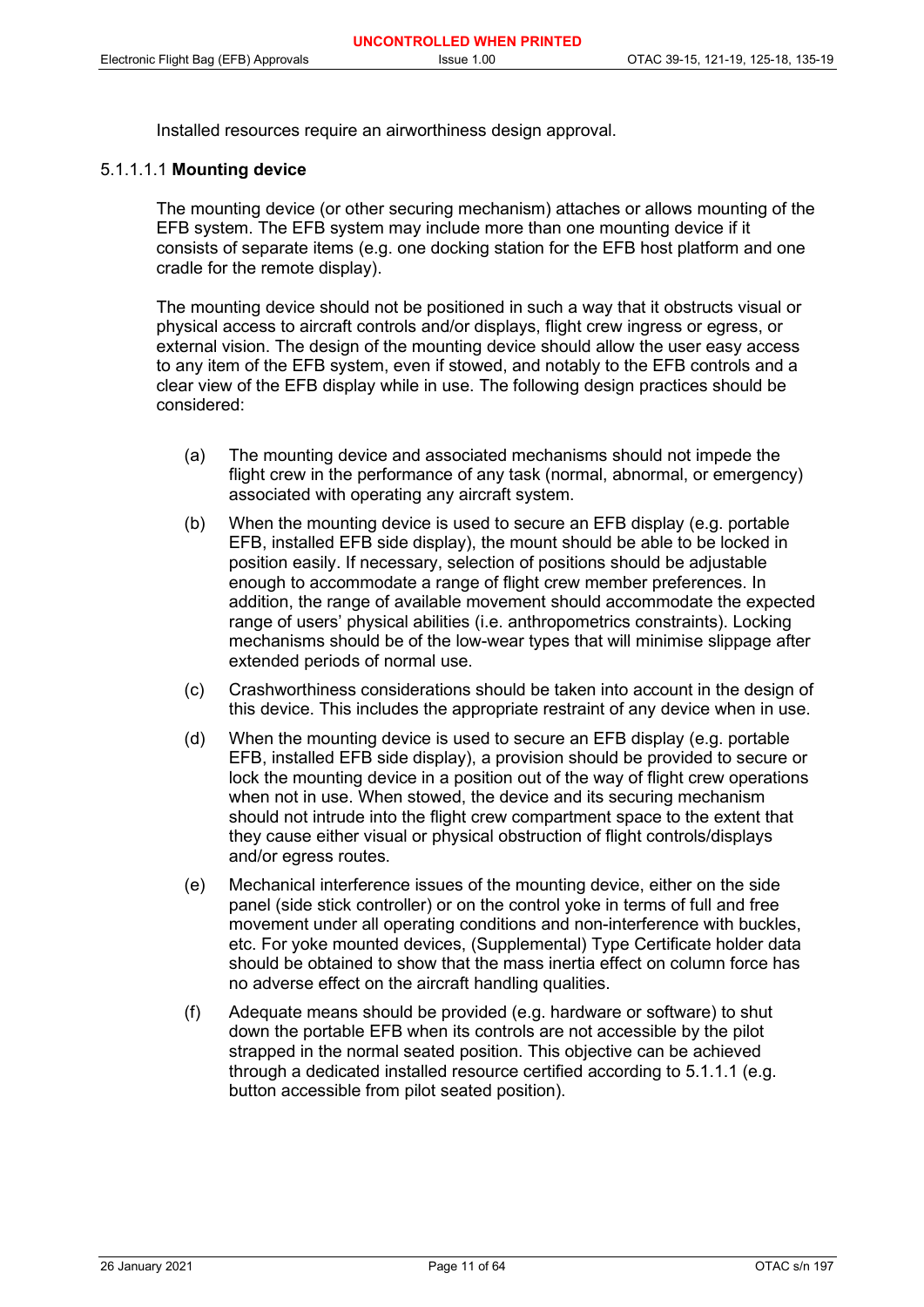#### 5.1.1.1.2 **Characteristics and placement of the EFB display**

## (a) **Placement of the display**

The EFB display and any other element of the EFB system should be placed in such a way that they do not unduly impair the pilot's external view during all phases of the flight. Equally, they should not impair the view and access to any cockpit control or instrument.

The location of the display unit and the other EFB system elements should be assessed for impact on egress requirements.

When the EFB is in use (intended to be viewed or controlled), its display should be within 90 degrees on either side of each pilot's line of sight.

Glare and reflection on the EFB display should not interfere with the normal duties of the flight crew or unduly impair the legibility of the EFB data.

The EFB data should be legible under the full range of lighting conditions expected on a flight crew compartment, including use in direct sunlight.

In addition, consideration should be given to the potential for confusion that could result from presentation of relative directions when the EFB is positioned in an orientation inconsistent with that information. For example, it may be misleading if the aircraft heading is pointed to the top of the display and the display is not aligned with the aircraft longitudinal axis. This does not apply to charts that are presented in a static way (e.g. with no HMI mechanisation such like automatic repositioning), and that can be considered as similar to paper charts.

#### (b) **Display characteristics**

Consideration should be given to the long-term display degradation as a result of abrasion and ageing.

Users should be able to adjust the screen brightness of an EFB independently of the brightness of other displays on the flight crew compartment. In addition, when incorporating an automatic brightness adjustment, it should operate independently for each EFB in the flight crew compartment. Brightness adjustment using software means may be acceptable providing that this operation does not affect adversely the crew workload.

Buttons and labels should have adequate illumination for night use. 'Buttons and labels' refer to hardware controls located on the display itself.

The 90-degree viewing angle on either side of each pilot's line of sight, may be unacceptable for certain EFB applications if aspects of the display quality are degraded at large viewing angles (e.g. the display colours wash out or the displayed colour contrast is not discernible at the installation viewing angle).

## (c) **Applicable specifications**

Each EFB system should be evaluated with regard to the requirements in this section 5.1.1.1.2.

If the display is an installed resource, it should be assessed against the applicable certification design requirement e.g. EASA/FAA 25.1302 or in accordance with the applicable aircraft type certification basis.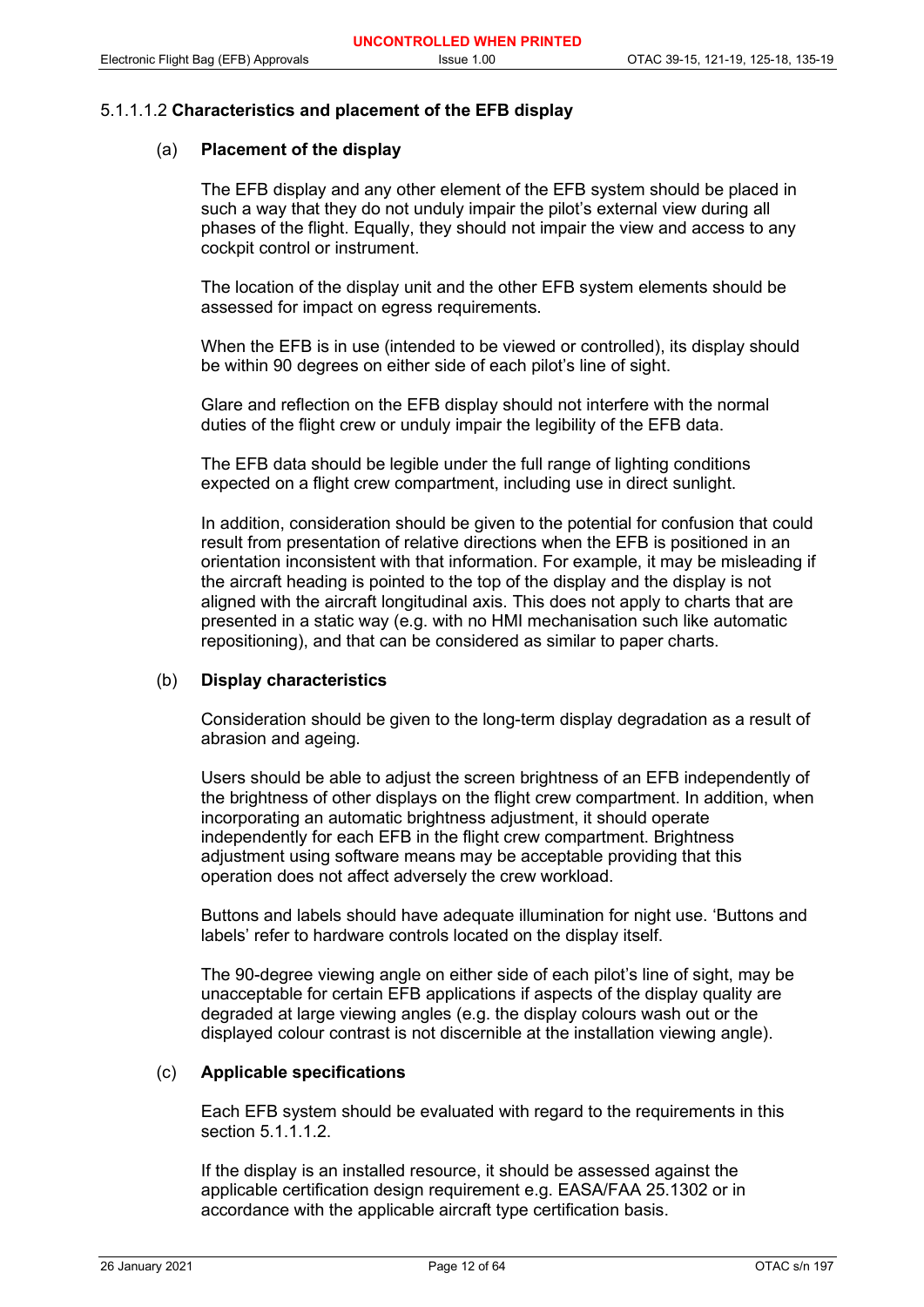## 5.1.1.1.3 **Power Sources**

This section applies to design considerations for installing dedicated power port and cabling provisions for EFBs. EFB power provisions should comply with the applicable airworthiness specifications.

Connection of EFB power provisions to a non-essential, or to the least critical power bus, is recommended, so failure or malfunction of the EFB, or power supply, will not affect safe operation of aircraft critical or essential systems.

Connection to more critical aircraft power buses is, however, permitted if appropriate, taking into account the intended function of the EFB. Further considerations can be found in Appendix J of this OTAC.

In all cases, an electrical load analysis should be conducted to replicate a typical EFB system to ensure that powering or charging the EFB will not adversely affect other aircraft systems and that power requirements remain within power-load budgets.

The aircraft power source delivering power supply to the EFB system should be demonstrated to protect the aircraft electrical network from EFB system failures or malfunctions (e.g. short-circuit, over-voltages, over-load, electrical transients or harmonics, etc.). The following should be considered in the design of the power source:

- (a) A placard should be mounted beside the power outlet, containing the information needed by the flight or maintenance crews (e.g. 28 VDC, 115 VAC, 60 or 400 Hz, etc.).
- (b) The EFB power source should be designed so that it may be deactivated at any time. If the flight crew cannot quickly remove the plug, which is used to connect the EFB to the aircraft electrical network, an alternate means should be provided to quickly stop powering and charging the EFB. Circuit breakers are not to be used as switches; their use for this purpose is prohibited.
- (c) If a manual means (e.g. on/off switch) is used, this means should be clearly labelled and be readily accessible.
- (d) If an automatic means is used, the applicant should describe the intended function and the design of the automatic feature and should substantiate that the objective of deactivating the EFB power source, when required to maintain safety, is fulfilled.

Further considerations can be found in 5.1.1.1.5 which deals with connecting cables.

#### 5.1.1.1.4 **EFB data connectivity**

Portable EFB having data connectivity to aircraft systems, either wired or wireless, may receive or transmit data to and from aircraft systems, provided the connection (hardware and software for data connection provisions) and adequate interface protection devices are incorporated into the aircraft type design.

A portable EFB can receive any data from aircraft systems, but data transmission from EFB is limited to:

- (a) systems whose failures have no safety effect or minor safety effect at aircraft level (e.g. printer or ACARS);
- (b) aircraft systems which have been certified with the purpose of providing connectivity to PEDs (e.g. SATCOM with a router) in accordance with the limitations established in the AFM;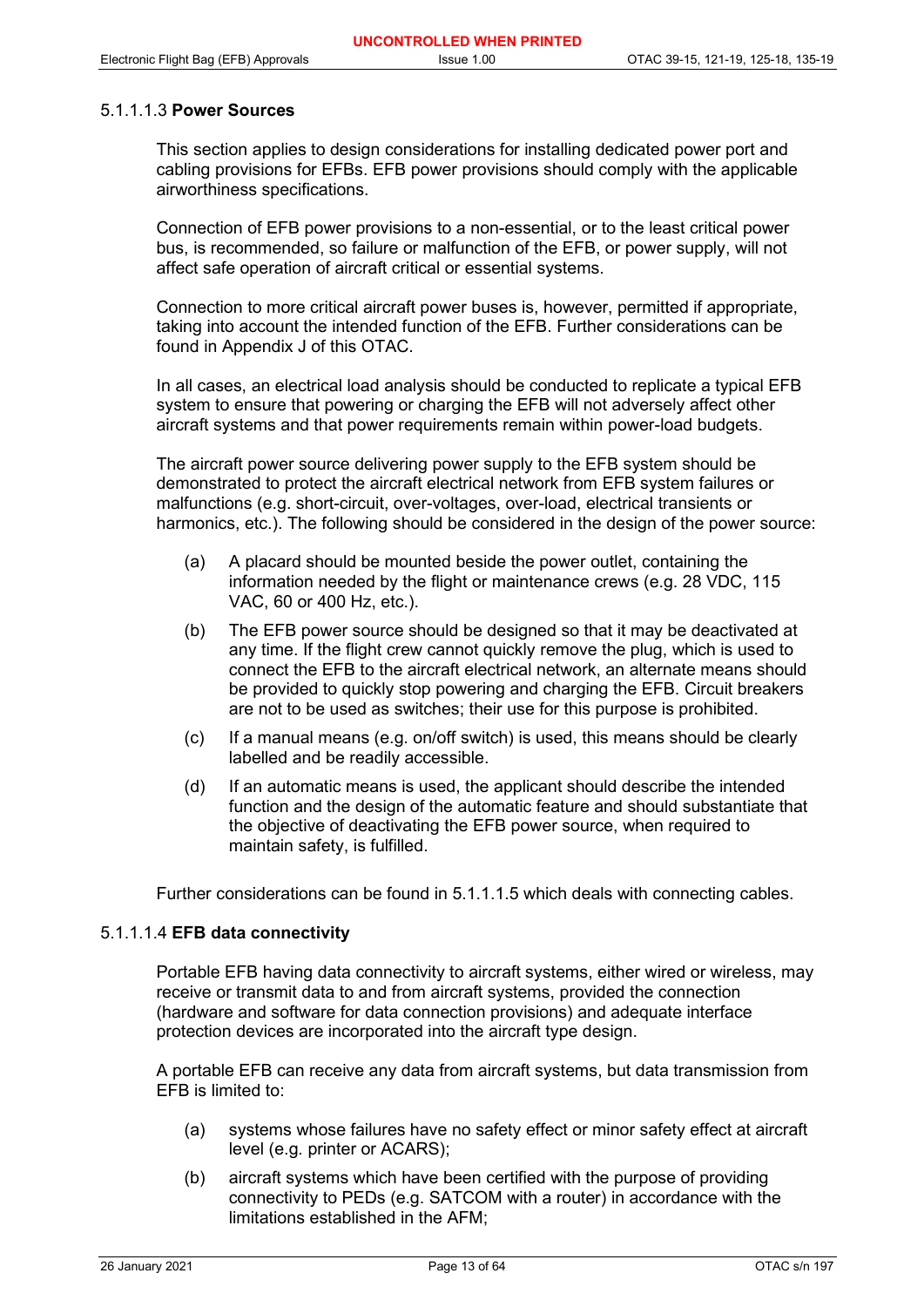- (c) systems which are completely isolated (in both directions) from the certified aircraft systems (e.g. a transmission media that receives and transmits data for Aircraft Administrative Communications purposes on the ground only); and
- (d) EFB system installed resources according to section 5.1.1.1.

EFB data connectivity should be validated and verified to ensure non-interference and isolation from certified aircraft systems during data transmission and reception.

The safety assessment of the EFB data connectivity installation should include an analysis of vulnerabilities to new threats that may be introduced by the connection of the EFB to the aircraft systems (malware and unauthorised access) and their effect on safety. This assessment is independent and does not take any credit from the operational assessment of EFB System Security (see section 6.9), which is intended to protect EFB systems themselves.

Certified aircraft systems should not be adversely affected by EFB system failures.

Any consequent airworthiness limitations should be included in the AFM (please refer to 5.1.2.1).

## 5.1.1.1.5 **Connecting cables**

If cabling is installed to mate aircraft systems with an EFB:

- (a) if the cable is not run inside the mount, the cable should not hang loosely in a way that compromises task performance and safety. Flight crew should be able to easily secure the cables out of the way during operations (e.g., cable tether straps);
- (b) cables that are external to the mounting device should be of sufficient length in order not to obstruct the use of any movable device on the flight crew compartment; and
- (c) for Part-25 airplanes, installed cables are considered electrical wiring interconnection systems and, therefore, need to comply with CS/FAR 25 subpart 1700 series electrical wiring requirements.

#### 5.1.1.2 **Installed EFB**

An installed EFB is considered as part of the aircraft and, therefore, requires a full airworthiness design approval. This host platform includes the Operating System (OS).

The assessment of compliance with the airworthiness requirements would typically include two specific areas:

- (a) the safety assessment addressing failure conditions of the EFB system hardware, of any certified application (or applications ineligible as Type A and/or Type B) installed on the EFB and the partition provided for uncertified applications and miscellaneous non-EFB applications; and
- (b) hardware and operating system software qualification conducted in accordance with the necessary Development Assurance Level (DAL) for the system and its interfaces.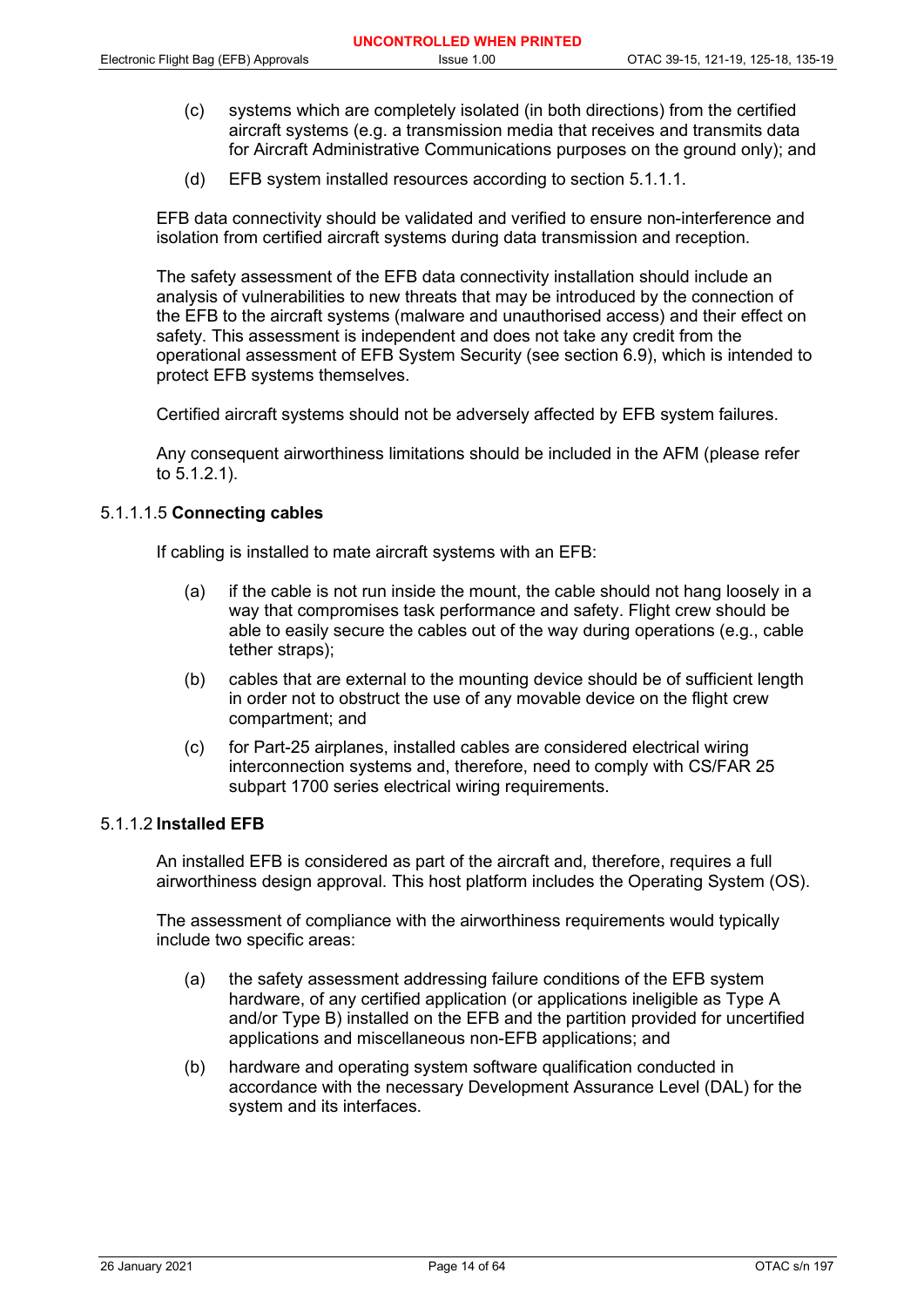## 5.1.2 **Certification documentation**

## 5.1.2.1 **Aircraft Flight Manual**

For installed EFB and certified installed resources, the AFM section or an Aircraft Flight Manual Supplement (AFMS) should contain:

- (a) a statement of the limited scope of the airworthiness approval of EFBs provisions (e.g. these EFB provisions are only intended for Type A and Type B applications in accordance with this OTAC. The airworthiness approval does not replace the operational assessment for the use of the EFB system);
- (b) identification of the installed equipment which may include a very brief description of the installed system or resources; and
- (c) appropriate amendments or supplements to cover any limitations concerning:
	- (1) the use of the EFB host platform for installed EFB system; and
	- (2) the use of the installed EFB provisions/resources for portable EFB system.

For this purpose, the AFM(S) should make reference to any guidelines (relevant to the airworthiness approval), intended primarily for EFB software application developers or EFB system suppliers.

## 5.1.2.2 **Guidelines for EFB software application developers (Installed EFB and certified installed resources)**

TC/STC holders for EFB installed resources or installed EFBs should compile and maintain a guidelines document to provide a set of limitations, considerations, and guidelines to design, develop, and integrate software applications into the installed EFB or with certified resources for portable EFB. The guideline should address, at least, the following:

- (a) a description of the architecture for the EFB installed components;
- (b) the EFB component Development Assurance Level (DAL) and any assumptions, limitations, or risk mitigations means necessary to support this;
- (c) information necessary to ensure development of a software application consistent with the avionics interface and the human machine interface, that is also accurate, reliable, secure, testable, and maintainable;
- (d) integration procedures between any new software application with those already approved; and
- (e) guidelines on how to integrate any new software application into the installed platform or installed resources.

The guidelines document should be available, at least, to the aircraft operator, and to the OTAA of the operator.

#### 5.1.2.3 **Guidelines for EFB system suppliers (installed resources for portable EFBs)**

TC/STC holders for installed resources of portable EFBs should provide a set of requirements and guidelines to integrate the portable EFB in the installed provisions, and to design and develop EFB software applications.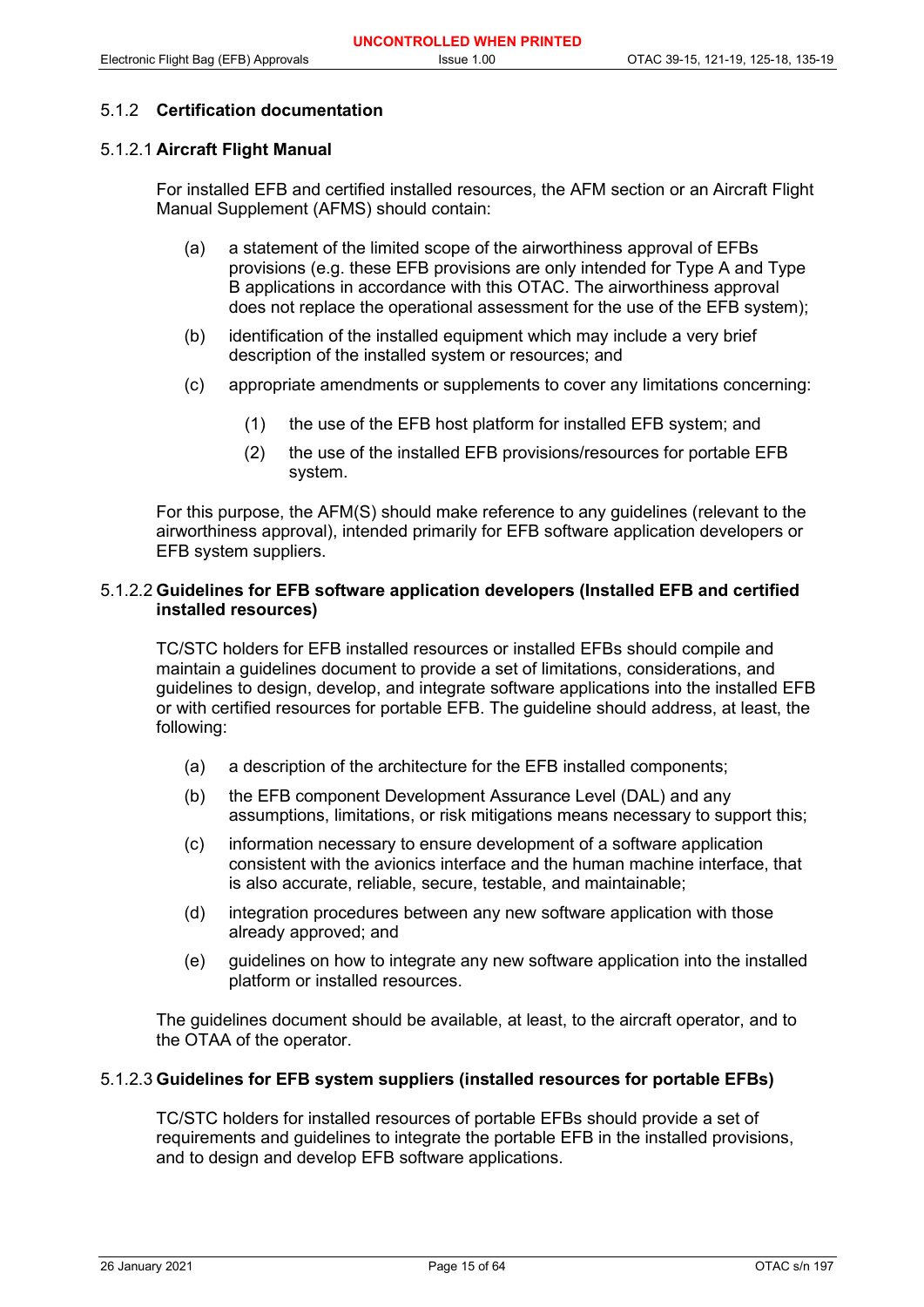Guidelines intended primarily for use by the EFB system supplier, should address, at least, the following:

- (a) A description of the installed EFB resources and associated limitations, if any. For example:
	- (1) intended function, limitations of use, etc.;
	- (2) characteristics of the mounting devices, display units, control and pointing devices, printer, etc.;
	- (3) maximum authorised characteristics (dimensions, weight, etc.) of the portable parts of the EFB system supported by the mounting devices;
	- (4) EFB provisions architecture description, including normal/abnormal/manual/ automatic reconfigurations; and
	- (5) normal/abnormal/emergency/maintenance procedures including allowed phases of the flight.
- (b) Characteristics and limitations, including safety and security considerations concerning:
	- (1) power supply;
	- (2) laptop battery; and
	- (3) data connectivity.

The guidelines document should be available at least to the operator, and OTAA of the operator.

## 5.2 **Operational assessment**

#### 5.2.1 **Hardware operational assessment**

The hardware operational assessment is focussed on the portable EFB platforms which do not require an airworthiness approval.

Paragraphs 5.2.1.1 through 5.2.1.6 need to be assessed where applicable prior to the operational use of the portable EFB.

Additionally, paragraph 5.1.1.1 contains considerations for installed resources. When any of those resources are not certified but are parts of the portable EFB, relevant criteria need to be assessed prior to the operational use.

#### 5.2.1.1 **Electromagnetic Interference (EMI) demonstrations**

It is the user's/operator's responsibility to determine that the operation of a PED will not interfere in any way with the operation of aircraft equipment. which remain on (or in standby mode) during critical phases of the flight, require the additional guidance for non-interference testing contained in subparagraph 5.2.1.1.1 and if applicable 5.2.1.1.2.

If some part of the testing (for example 5.2.1.1.2(i) Test Requirement 1) has been completed during the certification of the aircraft, the corresponding TC or STC data can be used as supporting material to demonstrate safe operational use.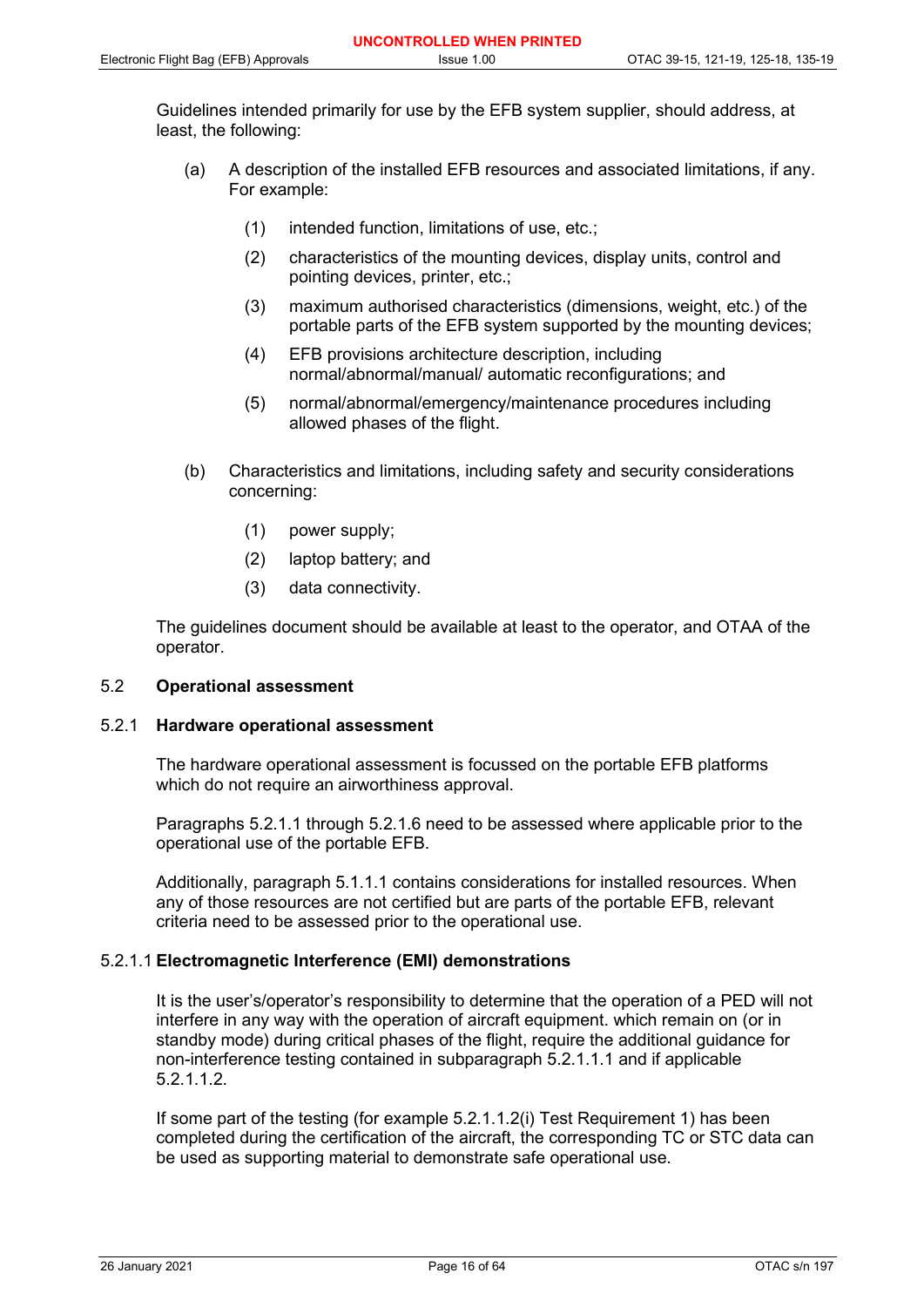## 5.2.1.1.1 **PED non-interference compliance test method**

In order to operate a PED during all phases of the flight, the user/operator is responsible for ensuring that the PED will not interfere in any way with the operation of aircraft equipment.

The following methods are applicable to portable EFBs which remain 'on' (or in standby mode) during critical phases of the flight. The user/operator may use either Method 1 or Method 2 for non-interference testing.

- (a) The two following steps complete Method 1 for compliance with PED noninterference testing for all phases of the flight.
	- (1) Step 1 is to conduct an EMI test in accordance with EUROCAE Doc ED-14()/ RTCA Doc DO-160(), section 21, category M. An EFB vendor or other source can conduct this Step 1 test for an EFB user/operator. An evaluation of the results of the ED-14()/DO-160() EMI test can be used to determine if an adequate margin exists between the EMI emitted by the PED and the interference susceptibility threshold of aircraft equipment. If Step 1 testing determines that adequate margins exist for all interference (both front door and back door susceptibility), then Method 1 is complete. It is necessary to complete Step 2 testing if Step 1 testing identifies inadequate margins for interference, or either front door or back door susceptibility. (Front door emissions couple to aircraft system antennas by means of propagation through aircraft apertures such as doors and windows. Back door emissions couple to aircraft equipment, wires, and cables.).
	- (2) Step 2 testing is specific to each aircraft model in which the PED will be operated. Test the specific PED equipment in operation on the aircraft to show that no interference of aircraft equipment occurs from the operation of the PED. Step 2 testing is conducted in an actual aircraft, and credit may be given to other similarly equipped aircraft of the same make and model as the one tested.
- (b) Method 2 for compliance with PED non-interference testing for all phases of the flight is a complete test in each aircraft using standard industry practices. This should be to the extent normally considered acceptable for noninterference testing of a PED in an aircraft for all phases of the flight. Credit may be given to other aircraft of the same make and model equipped with the same avionics as the one tested.

#### 5.2.1.1.2 **Additional T-PED non-interference compliance test method**

In order to activate the transmitting capability of the EFB during flight in other conditions than those certified at aircraft level (e.g. tolerance to specific T-PED models) and, hence, documented in the AFM, or equivalent document, the user/operator is responsible to ensure that the T-PED will not interfere with the operation of the aircraft equipment in any way.

Non-interference testing for T-PEDs consists of two separate test requirements:

(a) Test Requirement 1. Each T-PED model should have an assessment of potential electro-magnetic interferences (EMI) based on a representative sample of the frequency and power output of the T-PED. This EMI assessment should be in accordance with applicable processes set forth in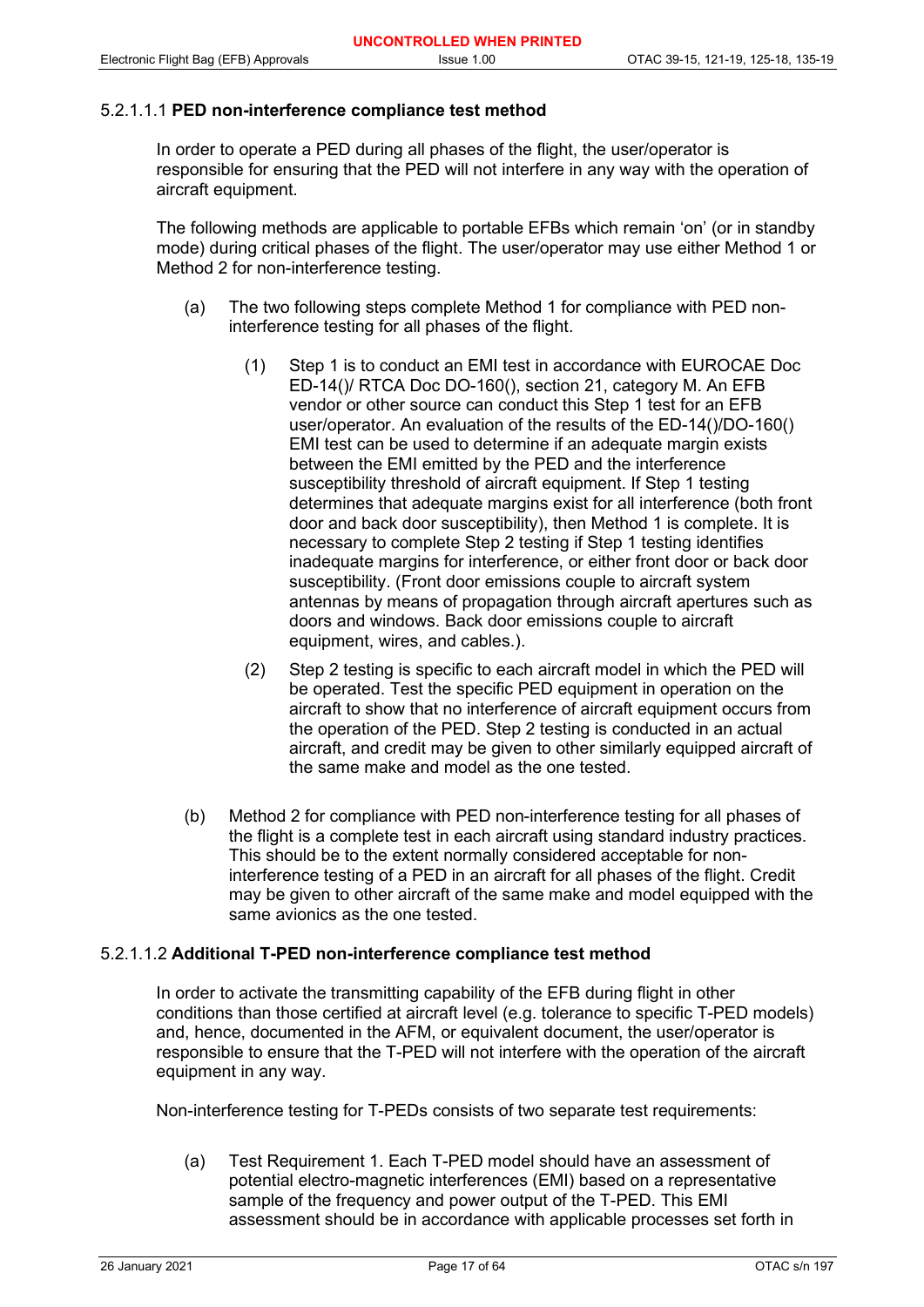EUROCAE Doc ED-130()/RTCA Doc DO-294(). The applicable DO-160() section 21 Category to be considered in the ED-130() process for an EFB used as a T-PED, is Cat M. This EMI assessment should confirm that no interference with aircraft equipment will occur as a result of intentional transmissions from these devices.

(b) Test Requirement 2. Once an EMI assessment determines there will be no interference from the T-PED's intentional transmissions, test each T-PED model while powered but not deliberately transmitting using either Method 1 or Method 2 for basic non-interference testing requirements. This basic noninterference testing is applicable to both an EFB-integrated T-PED and a T-PED that is remote to an EFB. When an EFB has an integrated T-PED, complete the basic non-interference testing both with and without the T-PED transmit function being operative. If a T-PED is located remotely from the EFB, the T-PED basic non-interference testing is independent from the EFB non-interference testing. T-PED position is very critical to T-PED noninterference testing. Clearly define and adhere to the operating/testing locations of a T-PED in T-PED operating procedures.

Any restriction in the use of the transmitting capability should be documented in the operations manual.

## 5.2.1.2 **Batteries**

**Lithium Batteries.** Rechargeable lithium-type batteries are becoming more common as a source of principal power or standby/backup power in EFBs. Lithium-ion or lithiumpolymer (lithium-ion polymer) batteries are two types of rechargeable lithium batteries commonly used to power EFBs. The word "battery" used in this OTAC refers to the battery pack, its cells, and its circuitry.

#### 5.2.1.2.1 **Safety Concerns**

These types of batteries are vulnerable to overcharging and over-discharging, which can (through internal failure) result in overheating. Overheating may result in thermal runaway, which can cause the release of either molten lithium or a flammable electrolyte. Once one cell in a battery pack goes into thermal runaway, it produces enough heat to cause adjacent cells to go into thermal runaway. The resulting fire can flare repeatedly as each cell ruptures and releases its contents. For guidance on fighting fires caused by lithium-type batteries in PEDs, refer to FAA AC 120-80, In-Flight Fires, and Safety Alerts for Operators (SAFO) 09013, Fighting Fires Caused by Lithium Type Batteries in Portable Electronic Devices.

## 5.2.1.2.2 **Design Recommendation**

It is recommended that the rechargeable lithium-type battery design be compliant with the provisions of Institute of Electrical and Electronic Engineers (IEEE) 1625-2008, IEEE Standard for Rechargeable Batteries for Multi-Cell Mobile Computing Devices. This standard promotes design considerations for system integration, cell, pack, host device, and total system reliability. It also addresses how to maintain critical operational parameters with respect to time, environment, extremes in temperature, and the management of component failure.

## 5.2.1.2.3 **Related Regulations**

There are other regulations applicable to the use of lithium batteries onboard aircraft, including the US Department of Transportation (DOT) regulations for air travel found in Code of Federal Regulations (49 CFR) part 175, § 175.10.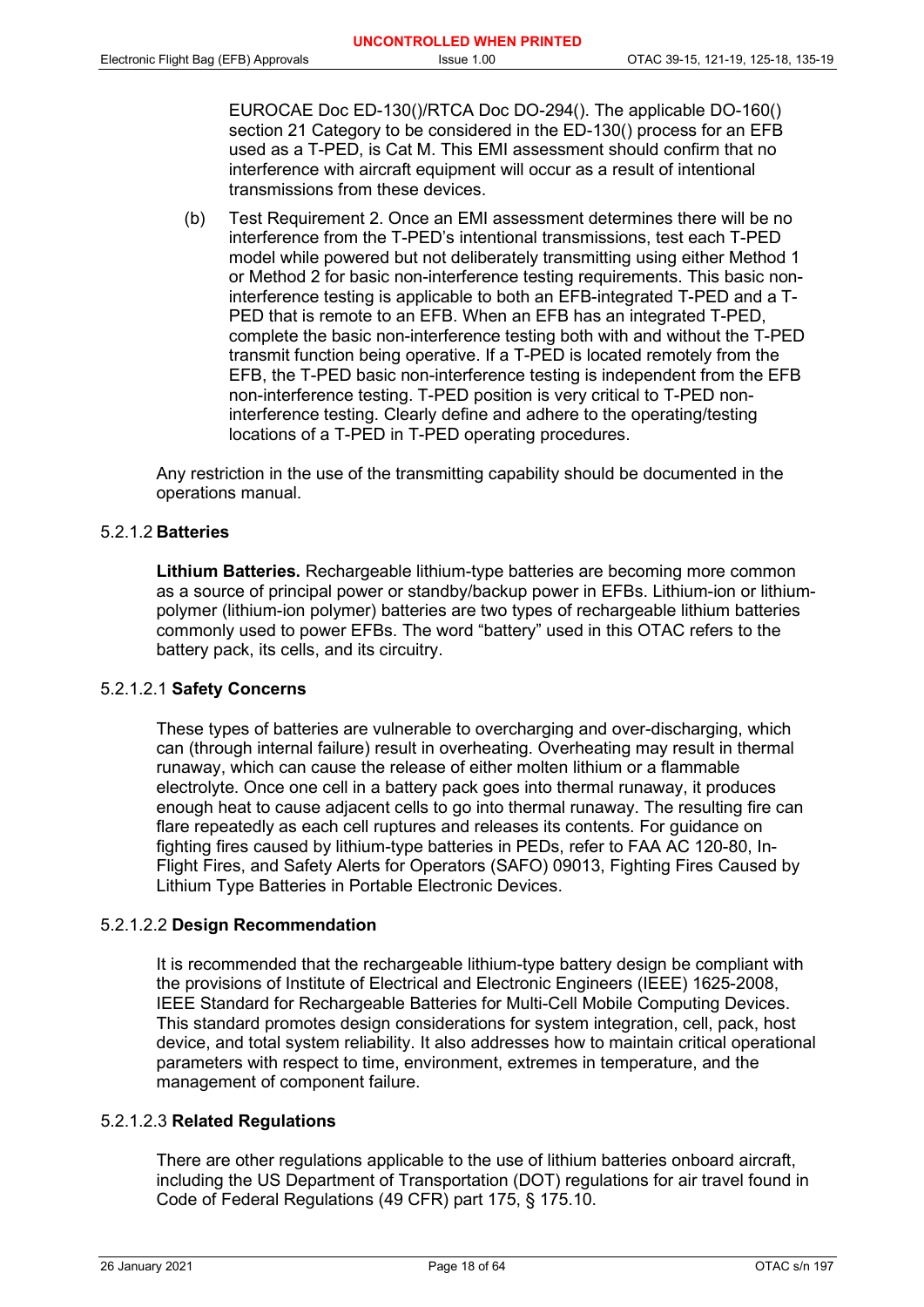DOT regulations do not allow more than 25 grams of equivalent lithium content (ELC) or 300 watt-hours per battery pack in air travel. Additional information can be found at [https://www.phmsa.dot.gov/safe-travel/batteries.](https://www.phmsa.dot.gov/safe-travel/batteries) DOT regulations apply to the shipment of lithium-ion batteries, not to batteries installed in PEDs. However, if spare batteries are carried, operators should refer to the current DOT regulations.

## 5.2.1.2.4 **Lithium Battery Safety and Testing Standards**

Due to their proximity to the flight crew and potential hazard to the safe operation of the aircraft, the use of rechargeable lithium-type batteries in portable EFBs located in the aircraft flight deck call for the following standards. Operators must provide evidence of the following testing standards to determine whether rechargeable lithium-type batteries used to power EFBs are acceptable for use and for recharging. Operators must provide evidence of the standards in paragraphs (a) and either (b), (c), or (d). Refer to the following:

- (a) United Nations (UN) Transportation Regulations. UN ST/SG/AC.10/11/Rev.5, Recommendations on the Transport of Dangerous Goods, Manual of Tests and Criteria.
- (b) (Underwriters Laboratory (UL). UL 1642, Standard for Lithium Batteries; UL 2054, Standard for Household and Commercial Batteries; and UL 60950-1, Information Technology Equipment - Safety.

Note: Compliance with UL 2054 indicates compliance with UL 1642.

- (c) International Electrotechnical Commission (IEC). International Standard IEC 62133, Secondary cells and batteries containing alkaline or other non-acid electrolytes – Safety requirements for portable sealed secondary cells, and for batteries made from them, for use in portable applications.
- (d) RTCA DO-311, Minimum Operational Performance Standards for Rechargeable Lithium Battery Systems. An appropriate airworthiness testing standard, such as the RTCA DO-311, can be used to address concerns regarding overcharging, over-discharging, and the flammability of cell components. RTCA DO-311 is intended to test permanently-installed equipment; however, these tests are applicable and sufficient to test EFB rechargeable lithium-type batteries. For further guidance on RTCA DO-311 testing, refer to AC 20-184, Guidance on Testing and Installation of Rechargeable Lithium Battery and Battery Systems on Aircraft.

## 5.2.1.2.5 **Showing Compliance**

The operator must possess records showing compliance to these battery standards during the authorization to use the EFB. These records may be available from the EFB manufacturer or the battery's OEM.

## 5.2.1.2.6 **Rechargeable Lithium-Type Battery Maintenance, Storage, and Functional Check**

Operators must have documented maintenance procedures for their rechargeable lithium-type batteries. These procedures must meet or exceed the OEM's recommendations. These procedures should address battery life, proper storage and handling, and safety. There should be methods to ensure the rechargeable lithium-type batteries are sufficiently charged at proper intervals and have periodic functional checks to ensure they do not experience degraded charge retention capability or other damage due to prolonged storage. These procedures should include precautions to prevent mishandling of the battery, which could cause a short circuit, damage, or other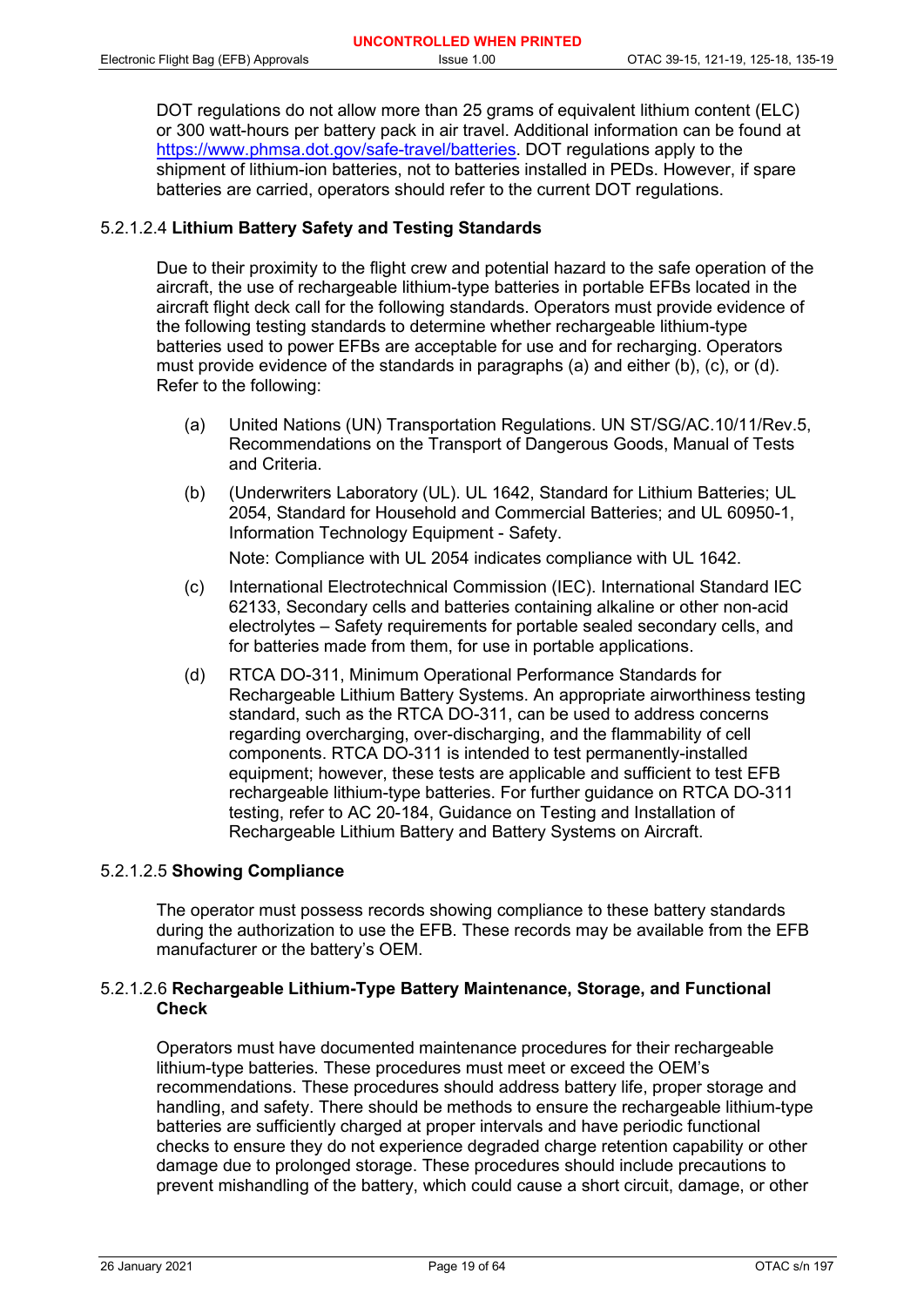unintentional exposure, or possibly resulting in personal injury or property damage. All replacements for rechargeable lithium batteries must be sourced from the OEM and repairs must not be made.

## 5.2.1.3 **Power source**

- (a) Portable EFB system design must consider the source of electrical power, the independence of the power sources for multiple EFBs, and the potential need for an independent battery source. A non-exhaustive list of factors to be considered includes:
	- (1) The possibility to adopt operational procedures to assure an adequate level of safety (for example minimum level of charge at pre-flight);
	- (2) The possible redundancy of portable EFBs to reduce the risk of exhausted batteries;
	- (3) The availability of back up battery packs to assure an alternative source of power.
- (b) Battery-powered EFBs that have aircraft power available for recharging the internal EFB battery (see also 5.1.1.1.3) are considered to have a suitable backup power source.
- (c) For EFBs having an internal battery power source and that are used in place of paper products required by the operating rules, the operator should either have at least one EFB connected to an aircraft power bus or established and documented mitigation means and procedures to ensure that sufficient power will be available during the whole flight with acceptable margins.
- (d) For guidance on the design and installation of aircraft electrical power sources see section 5.1.1.1.3.
- (e) If the aircraft is equipped with electrical power outlet(s) in the cockpit, the operator should ensure that their certified characteristics are compatible with the intended use for the EFB system. The powering or charging of the EFB system should be compatible with the electrical characteristics of the power supplied by the outlets in terms of power consumption, voltage, frequency, etc. in order not to impair the EFB system or other aircraft systems.

## 5.2.1.4 **Environmental testing**

Environmental testing, in particular testing for rapid depressurisation, may need to be performed when the EFB host applications that are required to be used during flight following a rapid depressurisation, and/or when the EFB environmental operational range is potentially insufficient with respect to the foreseeable cockpit operating conditions. However, since many portable EFB devices were originally consumer electronic systems accepted for aviation use, testing done on a specific EFB model configuration may be applied to other aircraft installations and these generic environmental tests may not need to be duplicated.

The operator should collect and retain:

- (a) evidence of these tests that have already been accomplished; or
- (b) suitable alternate procedures to deal with the total loss of the EFB system.

Further considerations can be found in Appendix K of this OTAC.

Testing for rapid depressurisation may need to be repeated when the EFB model identification changes, or the battery type is changed.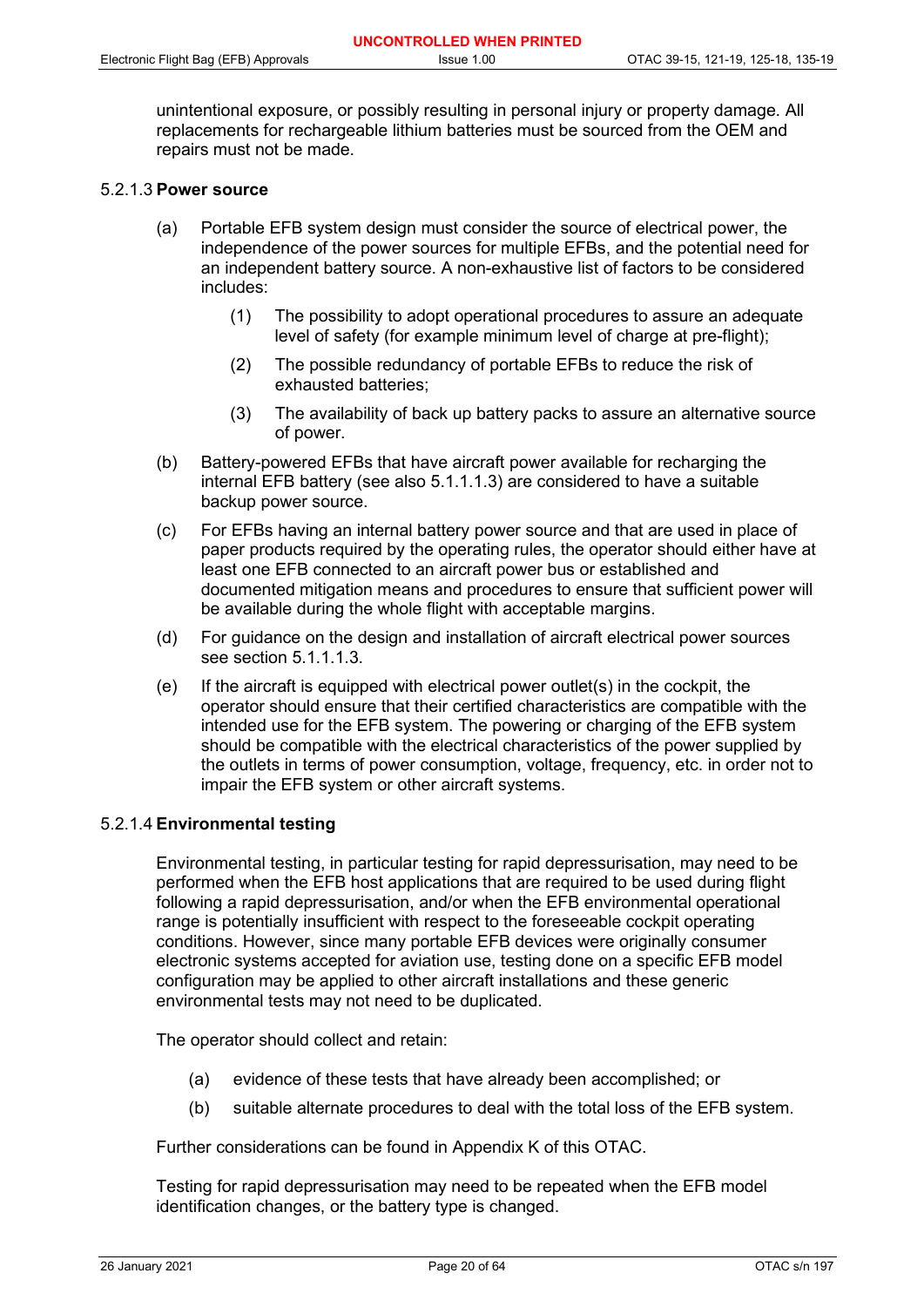This testing is not equivalent to a full environmental qualification. Operators should account for the possible loss or erroneous functioning of the EFB in abnormal environmental conditions (see 6.2.2).

The safe stowage and the use of the EFB under any foreseeable cockpit environmental conditions, including turbulences, should be evaluated.

#### 5.2.1.5 **Display characteristics**

Even though a portable EFB is not certified, the display characteristics should be considered during the operational assessment process. For that purpose, the material from  $5.1.1.1.2$  (a) and (b) apply.

For a portable EFB which is neither mounted nor stowed (e.g. handheld, or sitting on the pilot tray), the considerations on the location of the display proposed in 5.1.1.1.2 should apply at the proposed location of the display when the EFB is in use.

#### 5.2.1.6 **Viewable stowage**

The viewable stowage should comply with 5.1.1.1.1.

The evaluation of the viewable stowage should be performed for a given location on the flight deck. This location should be documented and the information should be part of the EFB policy.

Some types of viewable stowage securing means may have characteristics that degrade with ageing or due to various environmental factors. In that case, the documentation should include procedures (e.g. crew procedures, checks, or maintenance actions) to ensure that the stowage characteristics remain within acceptable limits for the proposed operations. Securing means based on vacuum (e.g. suction cups) have a holding capacity that decreases with pressure. It should be demonstrated that they will still perform their intended function at operating cabin altitudes or in case of rapid depressurisation.

In addition, it should be demonstrated that if the EFB moves or is separated from its stowage, or if the viewable stowage is unsecured from the aircraft (as a result of turbulence, manoeuvring, or other action), it will not jam flight controls, damage flight deck equipment, or injure flight crew members.

#### 5.2.2 **Software operational assessment**

#### 5.2.2.1 **Type A software applications**

Type A software applications do not require operational approval but should follow the HMI and human factors guidance material provided in Appendix D. Type A applications hosted in portable EFBs can be used by properly trained pilots when exercising their privileges.

#### 5.2.2.2 **Type B software applications**

Type B software applications do not require airworthiness approval but should be assessed through the process presented in Section 6.2. The operator responsible for the evaluation should collect and retain the documentation listed in Appendix F.

The list of Type B software application that require a documented evaluation is provided in Appendix B.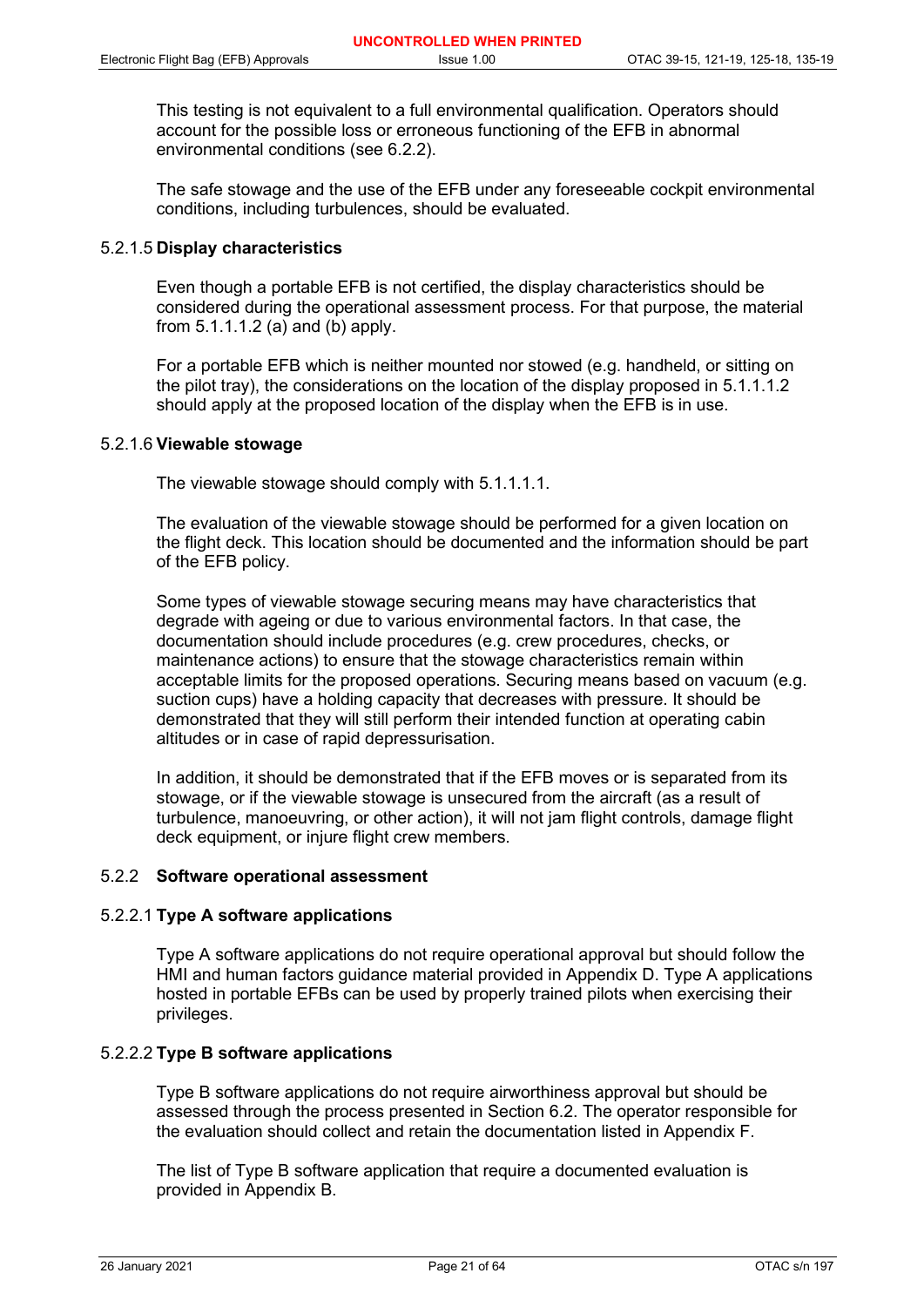## 5.2.2.3 **Miscellaneous (non-EFB) software applications**

The use of miscellaneous software applications is out of the scope of this document but is subject to the applicable operational rules.

The EFB administrator should ensure that miscellaneous software applications do not adversely impact the operation of the EFB (refer to paragraph 7.11) and include miscellaneous software in the scope of EFB configuration management. The configuration of those applications (e.g. applications updates, installation of new applications) has to be managed by the EFB administrator.

This does not preclude EFB devices from being allocated to specific crew members.

However, and only in cases where it is demonstrated that miscellaneous software applications run in a fully segregated and partitioned way compared to EFB or avionics applications (e.g. on a separate Operating System on a distinct 'personal' hard drive partition that is selected at the boot), the administration of these miscellaneous applications can be exercised by the flight crew and not by the EFB administrator.

Examples of miscellaneous software applications are: web browser (not used for operational purposes), e-mail client, picture management application, or even applications used by ground crews (e.g. for maintenance purposes).

## **6. Operational Assessment Processes**

The operator should ensure the continued compliance of the EFB software package with this OTAC.

When an aircraft manufacturer is seeking an operational evaluation of an EFB system or component of an EFB system prior to an operator carrying out the operational assessment, the manufacturer may file an application for an evaluation by the authority of the state of design.

The operator may demonstrate the fidelity and reliability of the system in different ways, but a detailed EFB risk assessment and suitable means of mitigation against failure or malfunction are required.

The operator may choose to keep a paper backup as a cross-check against the EFB information and as a means of mitigation against failure. A combination of solutions, with limited on-board paper backup, may also be used.

The scope of the final operational evaluation test (see paragraph 6.14) will depend on the selected solutions.

The air operations requirements do not foresee a prior approval of EFB. However, the operators' OTAA may, through their change management procedure, require the operator to notify any change concerning the EFB.

Modifications and amendments of the database and/or software may also be required by the operator's OTAA. The operator should ensure that these modifications and amendments are incorporated and that they follow the revision control procedures specified in paragraph 6.11.1.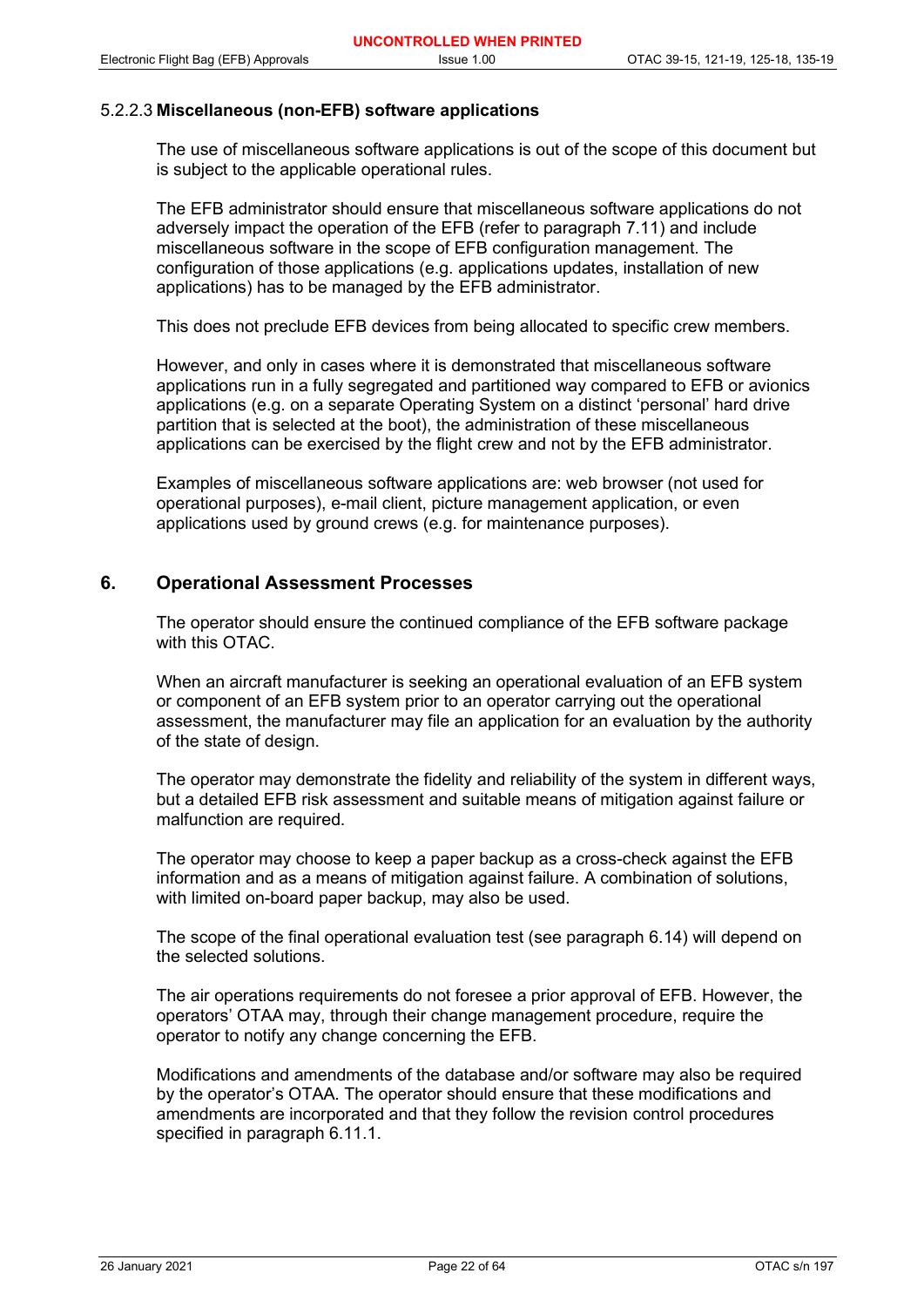#### 6.1 **Role of the EFB system supplier**

As stated in paragraph 7, the operator should also ensure the compliance of the initial EFB software package (batch) with this OTAC at the time it is delivered.

However, an EFB system supplier may apply for an OTAA evaluation to assess conformity against this OTAC, to simplify the operator's assessment process.

## 6.2 **Risk assessment for EFB systems**

#### 6.2.1 **General**

Prior to the entry into operation of any EFB system, the operator should carry out a risk assessment as part of its hazard identification and risk management process required by the OTARs.

The risk assessment should:

- (a) evaluate the risks associated with the use of an EFB and to define the appropriate mitigation;
- (b) identify potential losses of function or malfunction (detected and undetected erroneous output) and associated failure scenarios;
- (c) analyse the operational consequences of these failure scenarios;
- (d) establish mitigating measures; and
- (e) ensure that the EFB system (hardware and software) achieves at least the same level of accessibility, usability, and reliability as the means of presentation it replaces.

In considering the accessibility, usability, and reliability of the EFB system, the operator should ensure that the failure of the complete EFB system as well as individual applications, including corruption or loss of data and erroneously displayed information, has been assessed and that the risks have been mitigated to an acceptable level.

This risk assessment should be defined before the beginning of the trial period and should be amended accordingly, if necessary, at the end of this trial period. The results of the trial should establish the configuration and use of the system.

When the EFB system is intended for introduction alongside a paper-based system, only the failures that would not be mitigated by the use of the paper-based system need to be addressed. In all other cases, and especially when an accelerated introduction with a reduced trial period (as defined in 6.14) or paperless entry-intoservice of a new EFB system is intended, a complete risk assessment should be carried out.

## 6.2.2 **Assessing and mitigating the risks**

Some parameters of EFB applications may depend on crew or dispatchers' entries whereas others may be parameters defaulted from within the system and subject to an administration process (e.g. the runway line-up allowance in an aircraft performance application). In the first case, mitigation would concern mainly training and crew procedures aspects whereas in the second case, mitigation means would more likely focus on administrator and data management aspects.

The analysis should be specific to the operator concerned and should address at least the following points: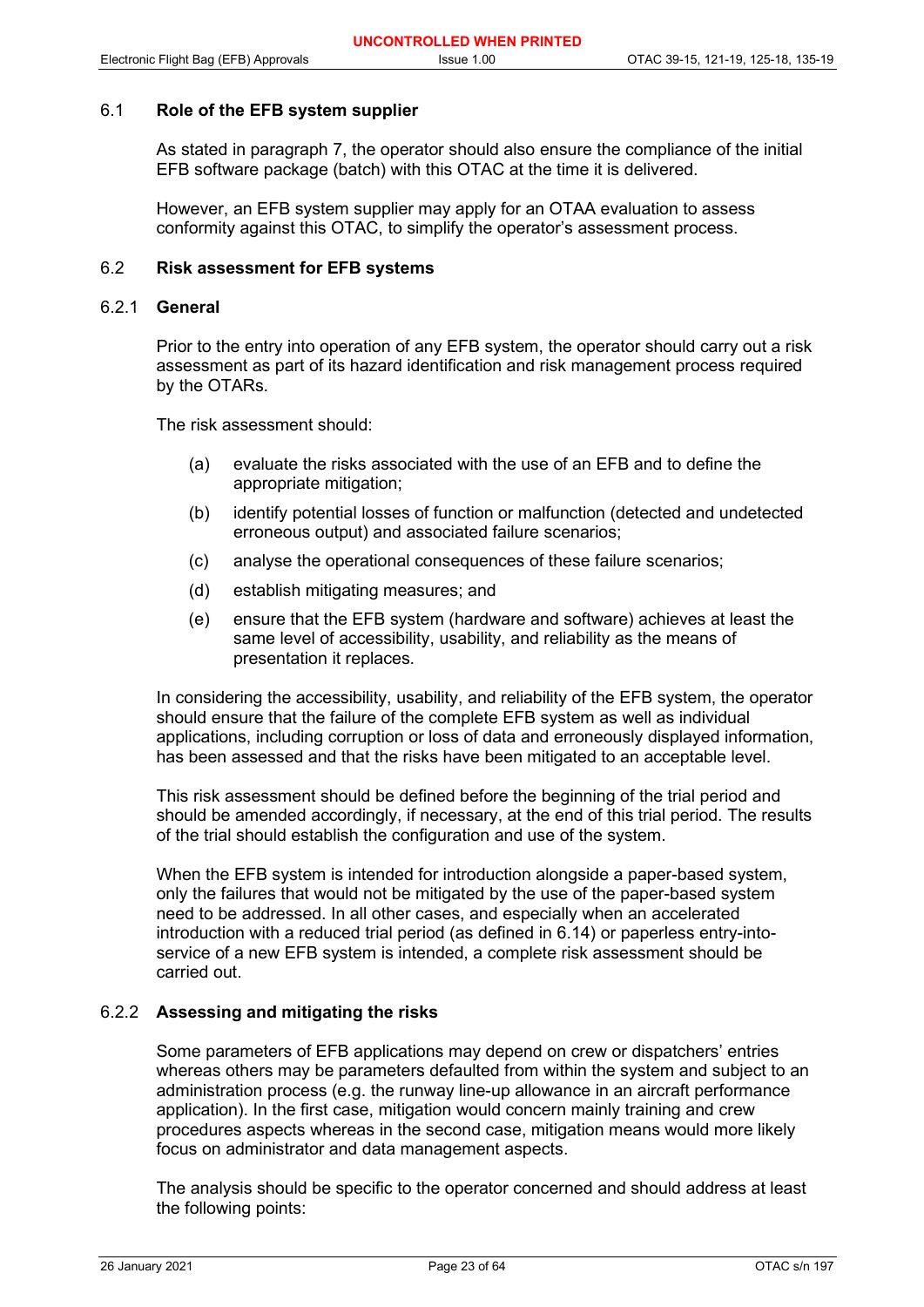- (a) Minimisation of undetected erroneous application output and assessment of the worst-case scenario;
- (b) Erroneous outputs from the software application including:
	- (1) description of corruption scenarios; and
	- (2) description of mitigation means.
- (c) Upstream processes including:
	- (1) reliability of root data used in applications (qualified/verified input data);
	- (2) software application validation and verification checks according to appropriate industry standards; and
	- (3) independence between application software, e.g. robust partitioning between Type A, B and other certified SW applications.
- (d) Description of the mitigation following detected loss of application, or detected erroneous output due to internal EFB error;
- (e) Need to access to an alternate power supply, in order to achieve an acceptable level of safety for certain software applications, especially if used as a source of required information.

As part of the mitigation, the operator should consider establishing a reliable alternative means of providing the information available on the EFB system.

The mitigation means could be, for example, one or a combination of the following:

- (a) system design (including hardware and software);
- (b) alternative EFB possibly supplied from a different power source;
- (c) EFB applications hosted on more than one platform;
- (d) paper backup (e.g. Quick Reference Handbook (QRH));
- (e) procedural means;
- (f) training; and
- (g) administration.

EFB system design features such as those assuring data integrity and the accuracy of performance calculations (e.g. a 'reasonableness' or 'range' check) may be integrated in the risk assessment performed by the operator.

When relevant, the EFB system supplier may also apply this risk assessment methodology to allow the operational environment to be taken into account and to support the development of the risk assessment by the operator.

#### 6.3 **Changes to EFB**

Modifications to an EFB may have to be introduced either by the EFB system suppliers, the EFB applications developers, or by the operator itself.

Modifications which:

(a) do not bring any change to the calculation algorithm and/or to the HMI of a type B application,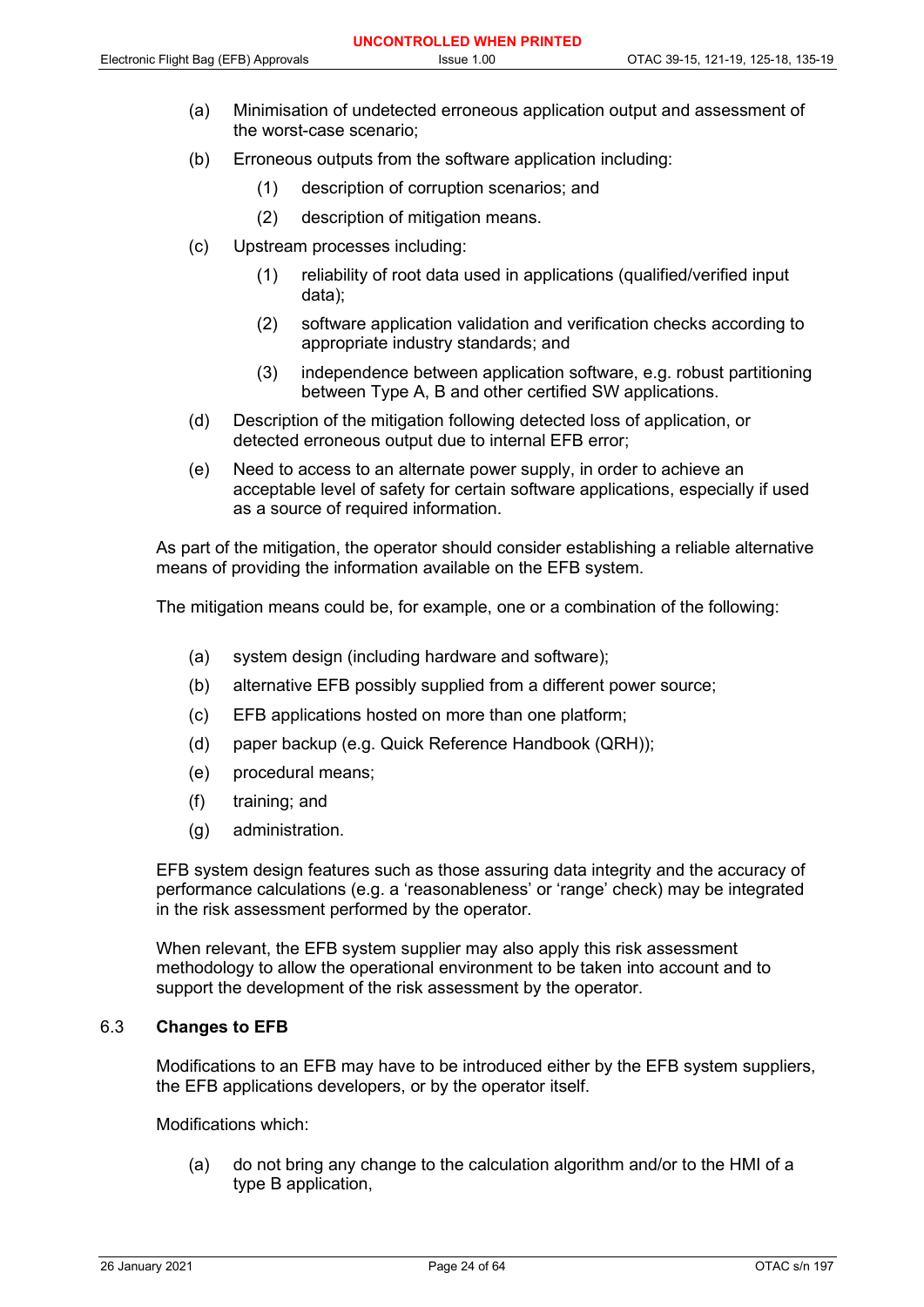- (b) introduce a new Type A application or modify an existing one (provided its software classification remains Type A),
- (c) do not introduce any additional functionality to an existing Type B application, or
- (d) update an existing database necessary to use an existing Type B,

may be introduced by the operator without the need to notify the competent authority.

These changes should, nevertheless, be controlled and properly tested prior to use in flight.

The modifications in the following non-exhaustive list are considered to meet these criteria:

- (a) Operating system updates;
- (b) Chart or airport database update;
- (c) Update to introduce fixes (patch); and
- (d) Type A application installation and modification.

For all other types of modification, the operator should apply the change management procedure approved by in OTAA.

#### 6.4 **Dispatch considerations**

The operator should establish dispatch criteria for EFB system and should ensure that the availability of the EFB system is confirmed by pre-flight checks.

Instructions to flight crew should clearly define the actions to be taken in the event of any EFB system deficiency.

Mitigation may be in the form of maintenance and/or operational procedures such as:

- (a) replacement of batteries at defined intervals as required;
- (b) fully charged backup battery on board;
- (c) procedures for the flight crew to check the battery charging level before departure; and
- (d) procedures for the flight crew to switch off the EFB in a timely manner when the aircraft power source is lost.

#### 6.4.1 **Dispatch with inoperative EFB elements**

In case of partial or complete failure of the EFB, alternative dispatch procedures should be followed. These procedures should be included either in the MEL or in the Operations Manual and ensure an acceptable level of safety.

MEL coverage can be granted only when the corresponding item exists in the applicable MMEL or MMEL supplement of the aircraft type.

Particular attention should be paid to alternative dispatch procedures to obtain operational data (e.g. performance data) in case of a failure of an EFB hosting applications providing such calculated data.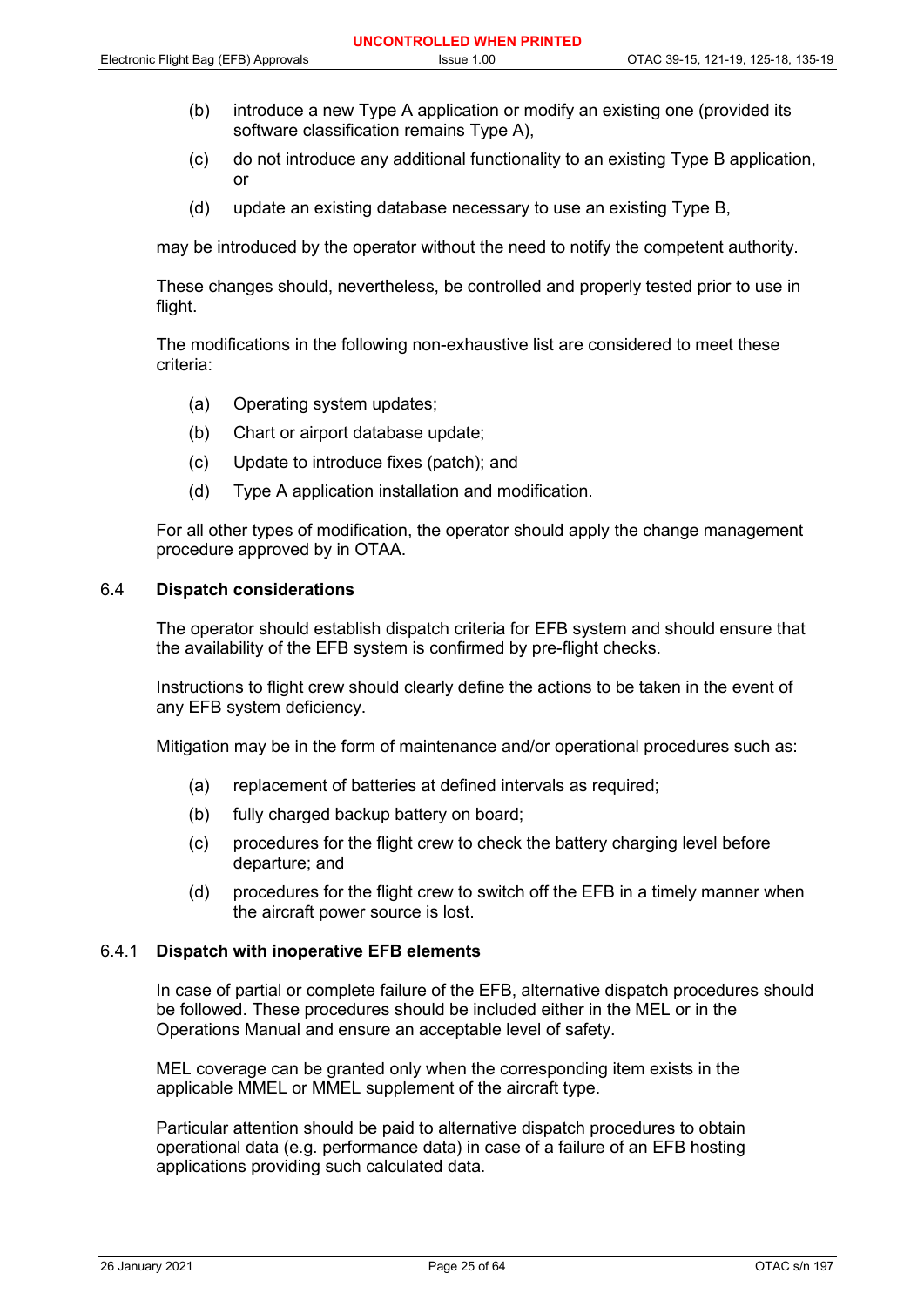When data input and output integrity is obtained by cross-checking and gross error checks, the same checking principle should apply to alternative dispatch procedures to ensure equivalent protection.

## 6.5 **Human Factors assessment**

The operator should carry out an assessment of the human machine interface, installation, and aspects governing Crew Resource Management (CRM) when using the EFB system. Elements to be assessed are provided in Appendix D.

In addition to any possible already performed authority of state of design assessment for which the operator may take credit, the human machine interface assessment should be carried by each operator for each kind of device and application installed on the EFB.

Each operator should assess the integration of the EFB into the flight deck environment, considering both physical integration (anthropometrics, physical interferences, etc.) and cognitive ergonomics (compatibility of look and feel, workflows, alerting philosophy, etc.).

#### 6.6 **Specific Considerations for mass and balance and performance applications**

A specific part of the evaluation will be dedicated to the verification that aircraft performance or mass and balance data provided by the application are correct in comparison with data derived from the AFM (or other appropriate sources) under a representative cross check of conditions (e.g. for performance applications: take-off and landing performance data on a dry, wet and contaminated runway, different wind conditions and aerodrome pressure altitudes, etc.).

Further considerations regarding the assessment can be found in Appendix F.

The HMI training and crew procedures should as well be part of the evaluation.

Where there is already a certified mass and balance and performance application (e.g. hosted in the FMS), the operator should ensure independence of EFB and avionicsbased algorithms or other appropriate means.

#### 6.7 **Flight crew operating procedures**

#### 6.7.1 **Procedures for using EFB systems with other flight crew compartment systems**

Procedures should be established to ensure that the flight crew know which aircraft system to use for a given purpose, including the EFB system. Procedures should define the actions to be taken by the flight crew when information provided by an EFB system is not consistent with that from other flight crew compartment sources, or when one EFB system shows different information than the other. If an EFB system generates information similar to that generated by existing automation, procedures should clearly identify which information source will be the primary, which source will be used for backup information, and under which conditions the backup source should be used.

## 6.7.2 **Flight crew awareness of EFB software/database revisions**

The operator should have a procedure in place to verify that the configuration of the EFB, including software application versions and, where applicable, database versions, are up to date. Flight crews should have the ability to easily verify database version effectivity on the EFB. Nevertheless, flight crews should not be required to confirm the revision dates for other databases that do not adversely affect flight operations, such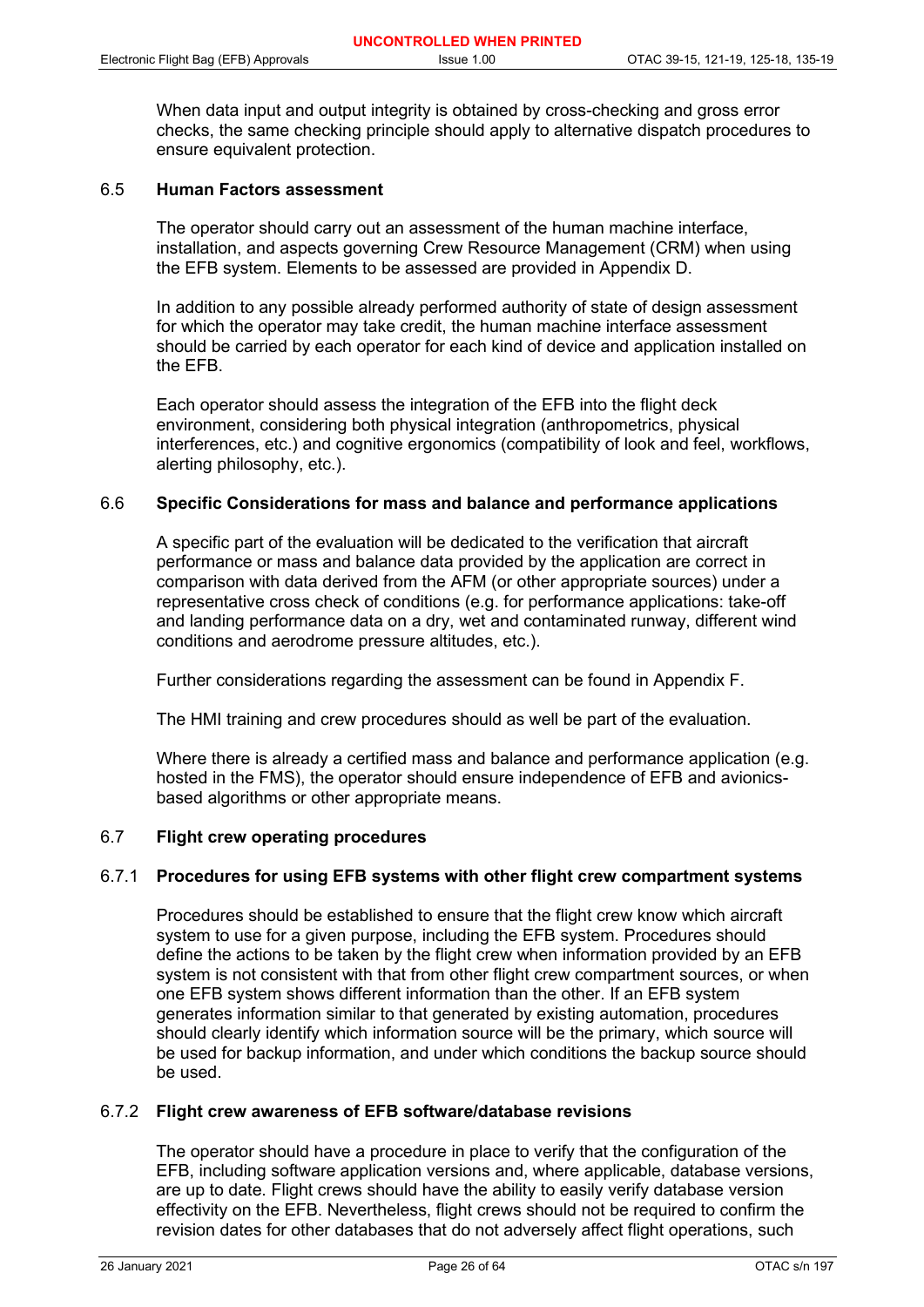as maintenance log forms or a list of airport codes. An example of a date-sensitive revision is that applied to an aeronautical chart database. Procedures should specify what actions should be taken if the software applications or databases loaded on the EFB system are out of date.

## 6.7.3 **Procedures to mitigate and/or control workload**

Procedures should be designed to mitigate and/or control additional workload created by using an EFB system. The operator should implement procedures that, while the aircraft is in flight or moving on the ground, flight crew members do not become preoccupied with the EFB system at the same time. Workload should be allocated between flight crew members to ensure ease of use and continued monitoring of other flight crew functions and aircraft equipment. These procedures should be strictly applied in flight and should specify the times at which the flight crew may not use the EFB system.

## 6.7.4 **Defining flight crew responsibilities for performance calculations**

Procedures should be established to define any new roles that the flight crew and dispatch office may have in creating, reviewing, and using performance calculations supported by EFB systems.

## 6.8 **Quality System**

The operator should include the EFB system within their quality system and address it in their audit programme. The purpose is to provide confidence that EFB operations and administration are conducted in accordance with all applicable requirements, standards, and operational procedures.

## 6.9 **EFB system security**

The EFB system (including any means used for its updating) should be secure from unauthorised intervention (e.g. malicious software). The operator should ensure that adequate security procedures are in place to protect the system at software level and to manage hardware (e.g. identification of the person to whom the hardware is released, protected storage when the hardware is not in use). These procedures should guarantee that prior to each flight the EFB operational software works as specified and the EFB operational data is complete and accurate. Moreover, a system should be in place to ensure that the EFB does not accept a data load that contains corrupted contents. Adequate measures should be in place for compilation and secure distribution of the data to the aircraft.

The procedures should be transparent, easy to understand to follow and to oversee:

- (a) if an EFB is based on consumer electronics, e.g. a laptop, which can be easily removed, manipulated, or replaced by a similar component, then special consideration should be shown to the physical security of the hardware;
- (b) portable EFB platforms should be subject to allocation tracking to specific aircraft or persons;
- (c) where a system has input ports and especially if widely known protocols are using these ports or internet connections are offered, then special consideration should be shown to the risks associated with these ports;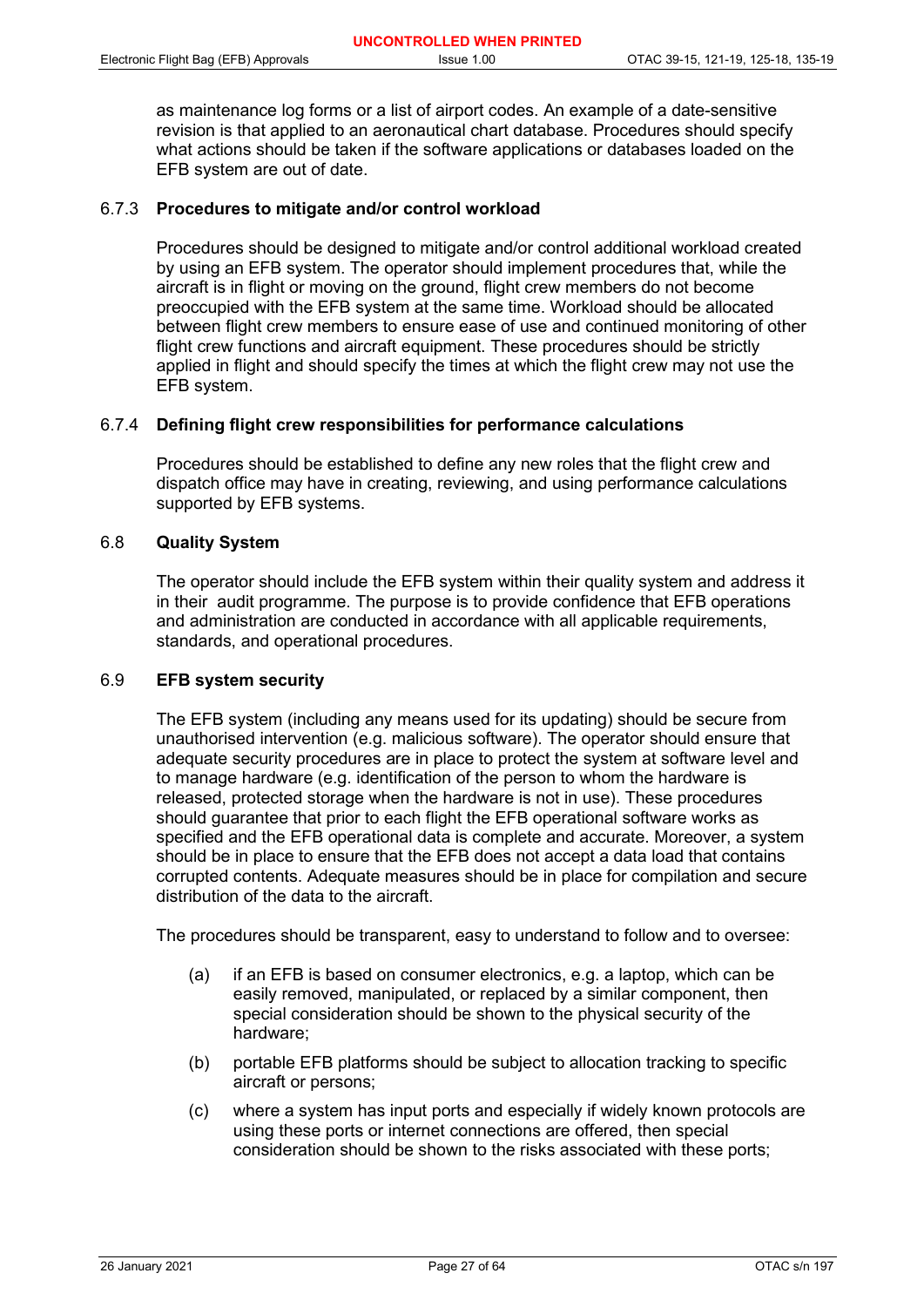(d) where physical media is used to update the EFB system and especially if widely known types of physical media are used, then the operator should use technologies and/or procedures to assure that unauthorised content cannot enter the EFB system through these media.

The required level of EFB security depends on the criticality of the used functions (e.g. an EFB which only holds a list of fuel prices may require less security than an EFB used for performance calculations).

Beyond the level of security required to assure that the EFB can properly perform its intended functions, the level of security ultimately required depends on the abilities of the EFB.

Examples of typical safety and security defences are contained in the following non exhaustive list:

- (a) Individual system firewalls;
- (b) Clustering of systems with similar safety standards into domains;
- (c) Data encryption & authentication;
- (d) Virus scans;
- (e) Keeping the OS up to date;
- (f) Initiating air/ground connections only when required and always from the aircraft;
- (g) 'Whitelists' for allowed Internet domains;
- (h) VPNs;
- (i) Granting of access rights on a need-to-have basis;
- (j) Troubleshooting procedures should consider security threats as well as the potential root cause of EFB misbehaviour. Responses should be developed to prevent future successful attacks when relevant;
- (k) Virtualisation; and
- (l) Forensic tools and procedures.

The EFB administrator should not only keep the EFB system, but also his/her knowledge about security of EFBs systems up to date.

## 6.10 **Electronic signatures**

Regulations may require a signature to signify either acceptance or to confirm the authority (e.g. load sheet, technical logbook, NOTOC). In order to be accepted as an equivalent to a handwritten signature, electronic signatures used in EFB applications need, as a minimum, to fulfil the same objectives and should, as a minimum, assure the same degree of security as the handwritten or any other form of signature it intends to replace.

In the case of legally required signatures, an operator should have in place procedures for electronic signatures, acceptable to its OTAA, that guarantee:

- (a) **the uniqueness**: A signature should identify a specific individual and be difficult to duplicate;
- (b) **the significance**: An individual using an electronic signature should take deliberate and recognisable action to affix his or her signature;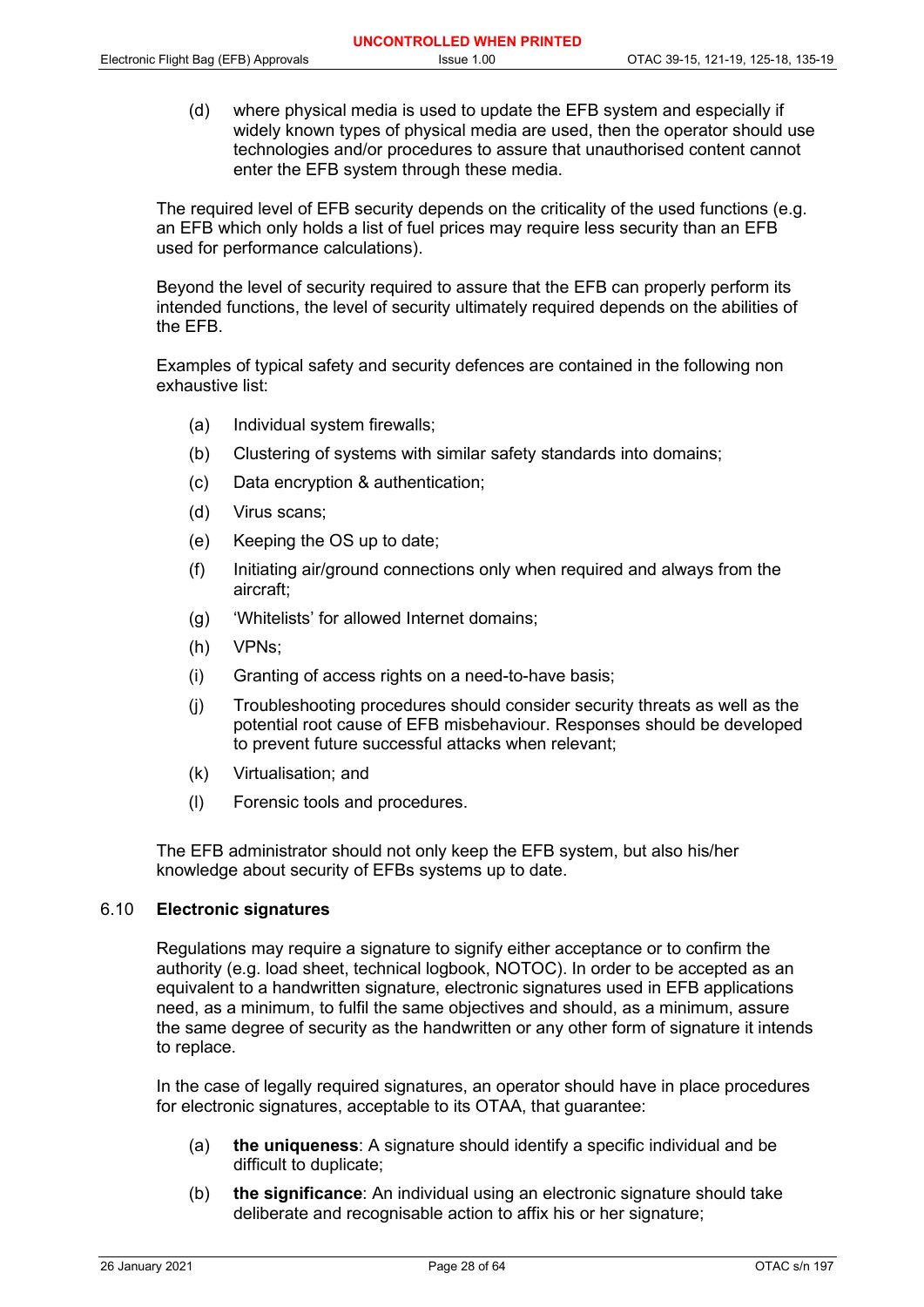- (c) **the scope**: The scope of information being affirmed with an electronic signature should be clear to the signatory and to subsequent readers of the record, record entry, or document;
- (d) **the signature security**: The security of an individual's handwritten signature is maintained by ensuring that it is difficult for another individual to duplicate or alter it;
- (e) **the non-repudiation**: An electronic signature should prevent a signatory from denying that he or she affixed a signature to a specific record, record entry, or document. The more difficult it is to duplicate a signature, the likelier the signature was created by the signatory; and
- (f) **the traceability**: An electronic signature should provide positive traceability to the individual who signed a record, record entry, or any other document.

An electronic signature should retain those qualities of a handwritten signature that guarantee its uniqueness. Systems using either a PIN or a password with limited validity (time-wise) may be appropriate in providing positive traceability to the individual who appended it. Advanced electronic signatures, qualified certificates and secured signature-creation devices needed to create them are typically not required for EFBs operations.

Note: The provision of secure access to EFB functions is outside the scope of this section, which only addresses the replacement of handwritten signature by an electronic one.

## 6.11 **Role of the EFB administrator**

The operator should appoint an EFB Administrator. The role of the EFB administrator is a key factor in the management of the EFB system on behalf of an operator. Complex EFB systems may require more than one individual to conduct the administration process, but one person should be designated as the EFB administrator responsible for the complete system with appropriate authority within the operator's management structure.

The EFB administrator will be the person in overall charge of the EFB system, and will be responsible for ensuring that any hardware conforms to the required specification, and that no unauthorised software is installed. He/she will also be responsible for ensuring that only the current version of the application software and data packages are installed on the EFB system.

The EFB administrator is responsible:

- (a) for all the applications installed, and for providing support to the EFB users on these applications;
- (b) for checking potential security issues associated with the application installed;
- (c) for hardware and software configuration management and for ensuring, in particular, that no unauthorised software is installed;
- (d) for ensuring that only a valid version of the application software and current data packages are installed on the EFB system; and
- (e) for ensuring the integrity of the data packages used by the applications installed.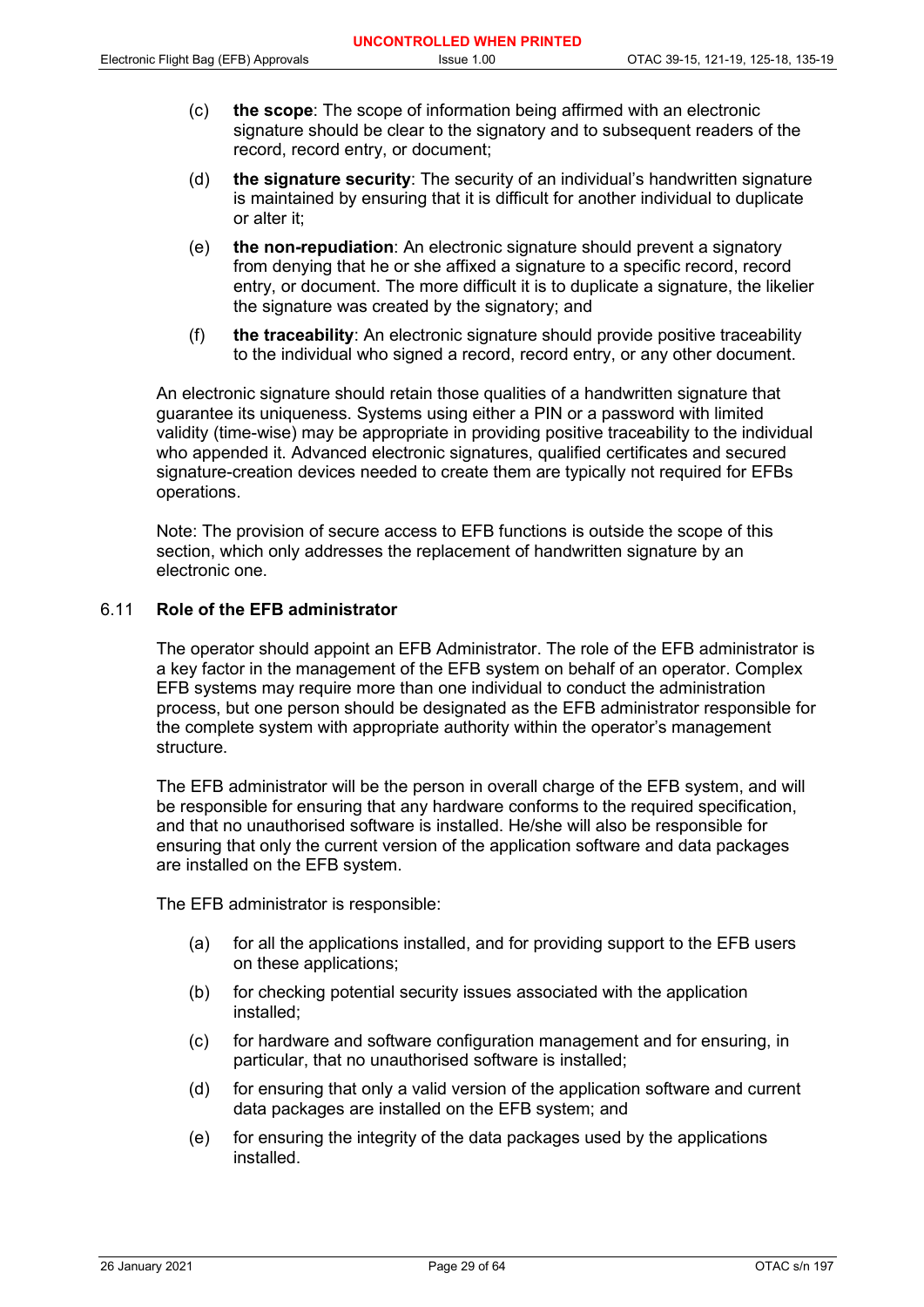The operator should make arrangements to ensure the continuity of the management of the EFB system in the absence of the EFB administrator.

EFB administration should be subject to independent routine audits and inspections as part of the operator's quality system (see paragraph 6.8).

Each person involved in EFB administration should receive appropriate training in their role and should have a good working knowledge of the proposed system hardware, operating system, and relevant software applications, and also of the appropriate regulatory requirements related to the use of EFB. The content of this training should be determined with the aid of the EFB system supplier or application supplier.

The administrator training material should be made available on request to the operator's OTAA.

#### 6.11.1 **The EFB Policy and Procedures Manual (EFPPM)**

The (S)TC holder, the EFB system supplier or the operator in the case of consumer device should clearly identify those parts of the EFB system that can be accessed and modified by the operator's EFB administration process and those parts that are only accessible by the EFB system supplier. The EFB administrator should establish procedures, documented in an EFPPM, to ensure that no unauthorised changes take place.

The EFPPM may be fully or partly integrated in the Operations Manual and should also address the validity and currency of EFB content and databases, ensuring, thus, the integrity of EFB data. This may include establishing revision control procedures so that flight crews and others can ensure that the contents of the system are current and complete. These revision control procedures may be similar to the revision control procedures used for paper or other storage means.

For data that is subject to a revision cycle control process, it should be readily evident to the user which revision cycle has been incorporated in the information obtained from the system. Procedures should specify what action to take if the applications or databases loaded on the EFB are out of date. This manual may include, but is not limited to, the following:

- (a) Document changes to content/databases;
- (b) Notification to crews of updates;
- (c) If any applications use information that is specific to the aircraft type or tail number, ensuring that the correct information is installed on each aircraft;
- (d) Procedures to avoid corruption/errors during changes to the EFB system; and
- (e) In case of multiple EFBs in the flight crew compartment, procedures to ensure that they all have the same content/databases installed.

The EFB administrator should be responsible for the procedures and systems, documented in the EFPPM that maintain EFB security and integrity. This includes system security, content security, access security, and protection against harmful software (see paragraph 6.9).

Note: An example of the subjects relevant for inclusion in the EFPPM is included at Appendix G.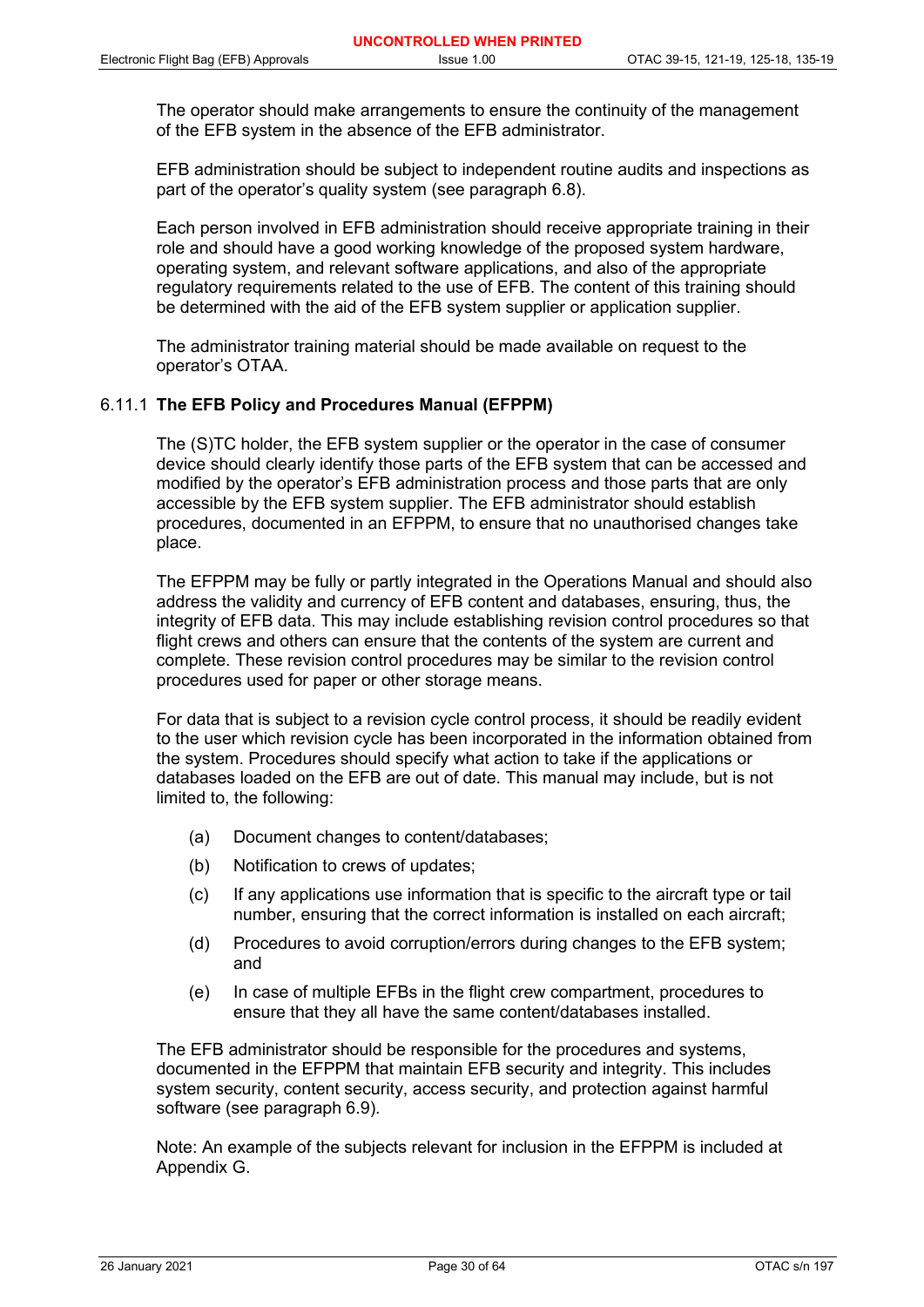#### **6.12 EFB system maintenance**

Procedures should be established for the routine maintenance of the EFB system and how unserviceability and failures are to be dealt with to ensure that the integrity of the EFB system is assured. Maintenance procedures may also need to include the secure handling of updated information and how it is accepted and then promulgated in a timely and complete format to all users and aircraft platforms.

The operator is responsible for the maintenance of EFB system batteries, and should ensure that they are periodically checked and replaced as required. This task should be included the Maintenance Programme.

Should a fault or failure of the system arise, it is essential that such failures are brought to the immediate attention of the flight crew and that the system is isolated until rectification action is taken. In addition to backup procedures, to deal with system failures, a reporting system will need to be in place so that the necessary action, either to a particular EFB system, or to the whole system, is taken in order to prevent the use of erroneous information by flight crews.

#### 6.13 **Flight crew training**

Flight crew should be given specific training on the use of the EFB system before it is operationally used.

Training should include the following:

- (a) An overview of the system architecture;
- (b) Pre-flight checks of the system;
- (c) Limitations of the system;
- (d) Specific training on the use of each application and the conditions under which the EFB may and may not be used;
- (e) Restrictions on the use of the system, including where some or the entire system is not available;
- (f) Procedures for normal operations, including cross-checking of data entry and computed information;
- (g) Procedures to handle abnormal situations, such as a late runway change or diversion to an alternate aerodrome;
- (h) Procedures to handle emergency situations;
- (i) Phases of the flight when the EFB system may and may not be used;
- (j) CRM and human factor considerations on the use of the EFB; and
- (k) Additional training for new applications or changes to the hardware configuration.

As far as is practicable, it is recommended that the training simulators' environments (FSTDs) include the EFBs in order to offer a higher level of representativeness.

Consideration should also be shown to the role that the EFB system plays in operator proficiency checks as part of recurrent training and checking, and to the suitability of the training devices used during training and checking.

EFB training should be included in the relevant training programme and approved by the operator's OTAA.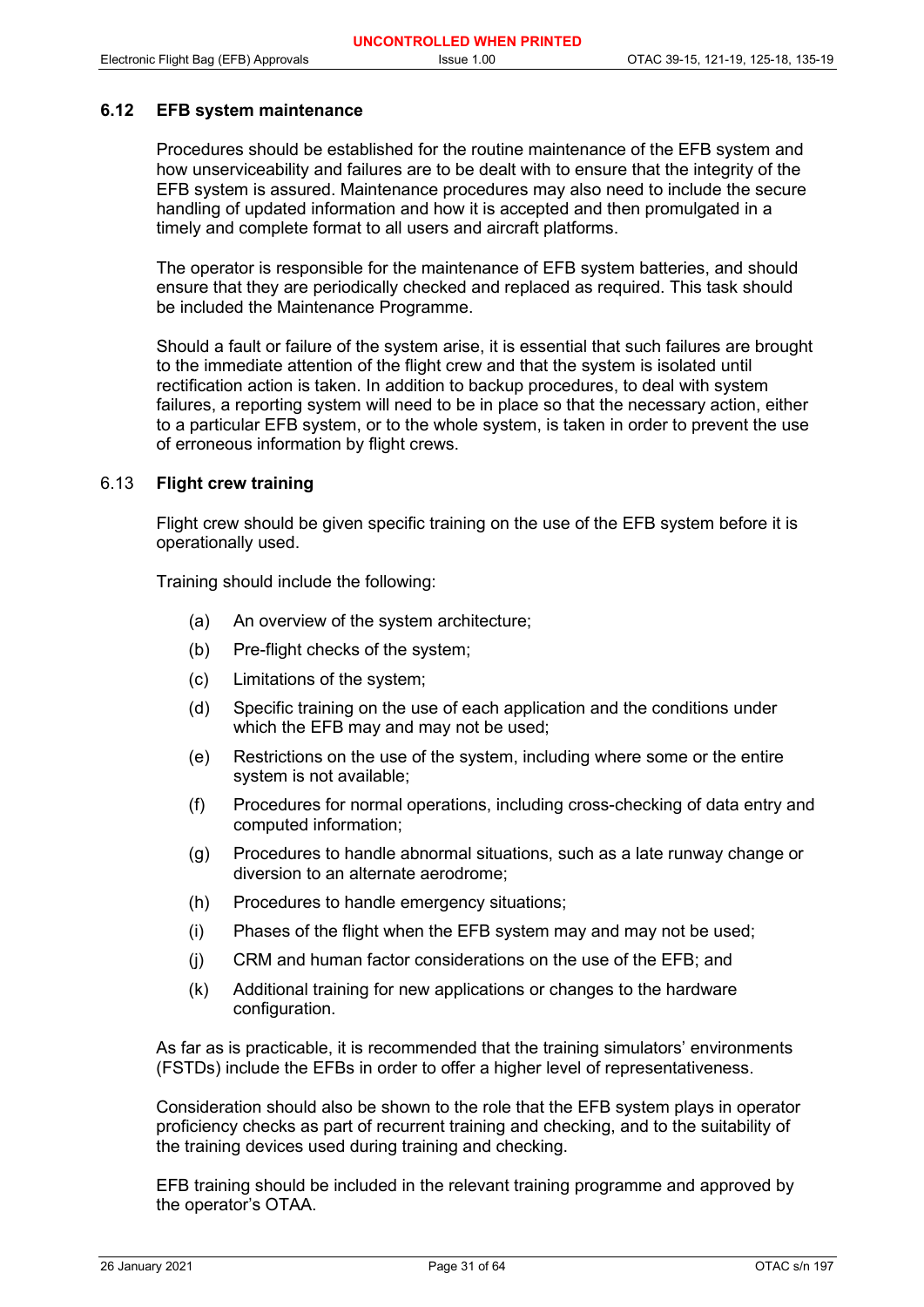Note: Further guidance is provided in Appendix E.

#### 6.14 **Operational evaluation test**

The operator should conduct an operational evaluation test which should allow verifying that the above elements have been satisfied before final decision on the operational use of the EFB.

The operator should notify its competent authority of its intention to conduct an operational evaluation test by sending a plan which should contain at least the following information:

- (a) starting date of the operational evaluation test;
- (b) duration;
- (c) aircraft involved;
- (d) EFB hardware and type(s) of software(s); and
- (e) when no paper backup is retained:
	- (1) EFB detailed risk assessment,
	- (2) simulator LOFT session programme, and
	- (3) proposed flights for the competent authority observation flights.

#### 6.14.1 **Applications replacing paper products with an initial retention of paper backup**

Where paper is initially retained as backup, the operational evaluation test should consist of an in-service proving period no longer than six months. A reduction to no less than three months may be considered taking into account the following criteria:

- (a) the operator's previous experience with EFBs,
- (b) the intended use of the EFB system, and
- (c) the mitigation means defined by the operator.

An operator wishing to reduce the six months operational evaluation test should submit to its competent authority a request with justification in its operational evaluation plan.

The operator's OTAA may ask for an operational evaluation test lasting more than six months if the number of flights operated in this period is not considered sufficient to evaluate the EFB system.

The purpose of the in-service proving period is for the operator to demonstrate that the EFB system provides an acceptable level of accessibility; usability and reliability to those required by the applicable operational requirements. In particular that:

- (a) the flight crews are able to operate the EFB applications without reference to paper;
- (b) the operator's administration procedures are in place and function correctly;
- (c) the operator is capable of providing timely updates to the applications on the EFB, where a database is involved;
- (d) the introduction of the EFB without paper backup does not adversely affect the operator's operating procedures and alternative procedures for use when the EFB system is not available provide an acceptable equivalent: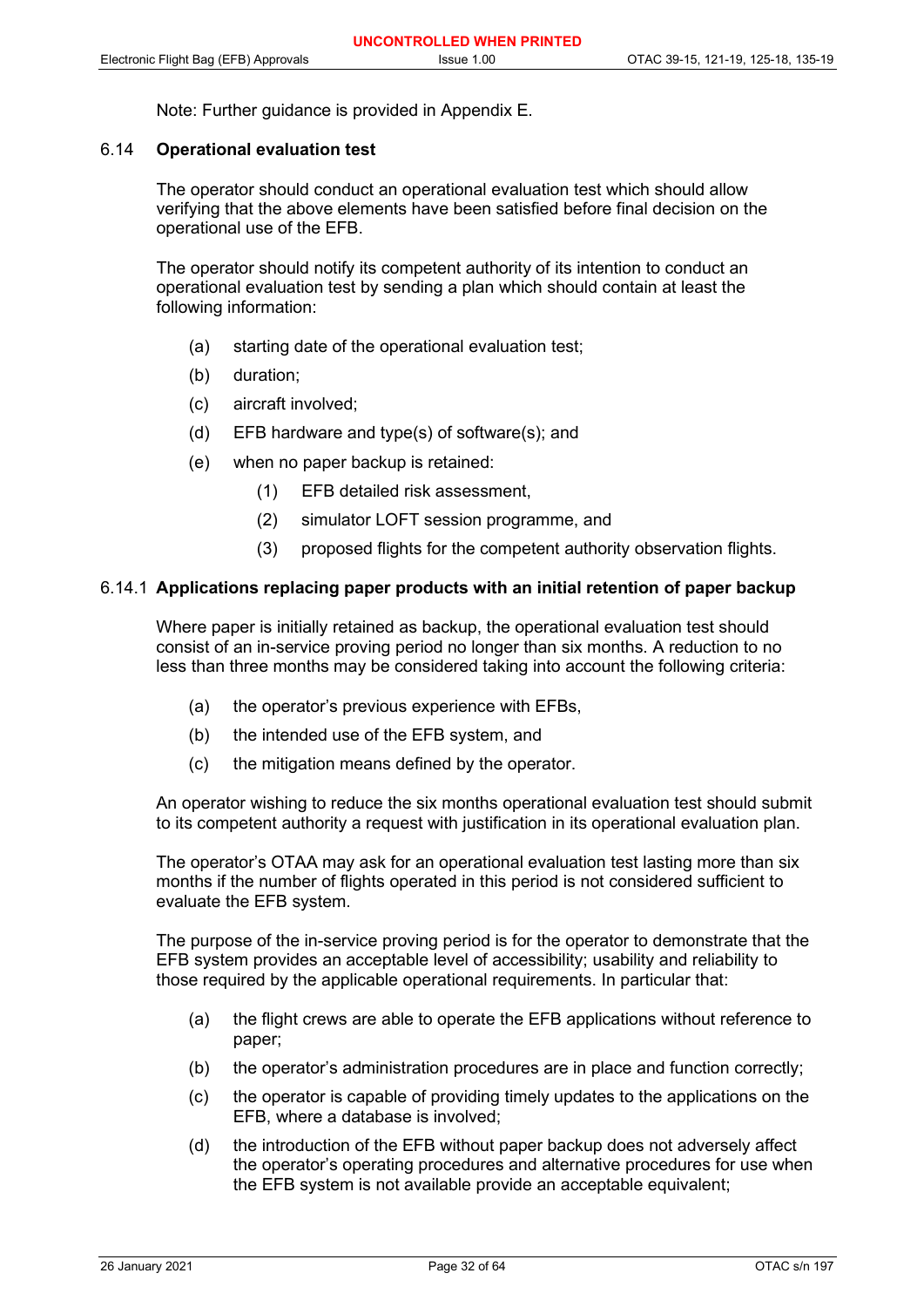- (e) for a system including uncertified elements (hardware or software), that the system operates correctly and reliably; and
- (f) the EFB risk assessment, as required under 6.2, is adequate to the type of operations intended after the operational evaluation test (with or without paper backup).

The results of the demonstration may be documented in the form of a report from the in-service proving period on the performance of the EFB system. The operator may remove the paper backup once it has shown that the EFB system is sufficiently robust.

#### 6.14.2 **Applications replacing paper products without paper backup at commencement of operations and other applications**

Where an operator seeks to start operations without paper backup, the operational evaluation test should consist of the following elements:

- (a) a detailed review of the EFB risk assessment;
- (b) a simulator LOFT session to verify the use of the EFB under operational conditions including normal, abnormal, and emergency conditions; and
- (c) observation by the competent authority of the initial operator's line flights.

The operator should demonstrate that they will be able to continue to maintain the EFB to the required standard through the actions of the Administrator and Compliance Monitoring Programme.

#### 6.15 **Final operational report**

The operator should produce and retain a final operational report, which summarises all activities conducted and the means of compliance used, supporting the operational use of the EFB system. An example of typical items that the operator should include in this report is provided in Appendix I.

## 6.16 **Issuance of EFB Operations Specifications and Approval**

The OTAA granting a specific EFB approval to the operator should update the operations specifications with an EFB entry.

The operations specifications will reference the location in the operations manual where more details of the approved EFB applications can be found (see Appendix L).

## **7. EFB Use in General Aviation Operations with Helicopters or Other Than Large or Turbojet Aeroplanes**

## 7.1 **General**

- 7.1.1 Operators involved in general aviation with helicopters or other than large or turbojet aeroplanes, should consider the following provisions of this section 7 before using an EFB.
- 7.1.2 The operator should also follow the provisions of 4.1.1 of this OTAC when using a portable EFB.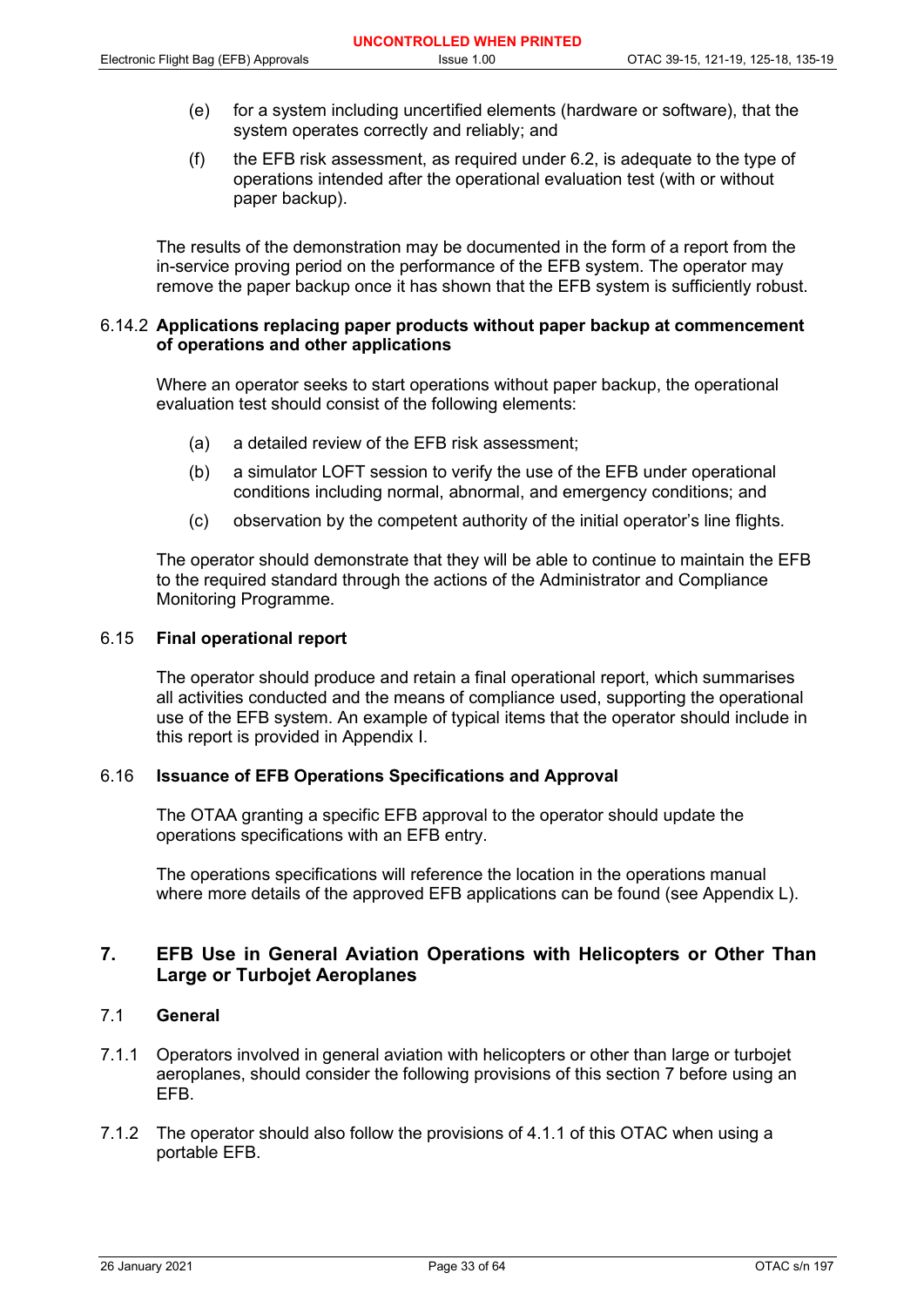## 7.2 **Pilot Operating Procedures**

To ensure that adequate guidance is available for use of the EFB applications, the user guide established by the software developer should be available to the pilot.

#### 7.3 **Pilot Training**

The pilot should be familiar with EFB use before using it in-flight. Changes to EFB hardware or software may warrant additional familiarization.

## 7.4 **EFB Risk Assessment**

For general aviation operations, hazard assessment in the traditional sense is not practical; therefore, the following mitigations are presented to address risks associated with EFB use. Before each flight, the pilot should conduct the following checks to ensure the continued safe operation of the EFB during the flight:

- (a) general check of the EFB operation by switching it ON and checking that the applications intended to be used in-flight are operative;
- (b) check battery or other power sources to ensure the availability of the EFB during taxi and flight operations, including diversions and reasonable delays;
- (c) check for currency of EFB databases (effective dates), (e.g. aeronautical charts, performance calculation, and weight and balance applications); and
- (d) check that an appropriate backup is available when using an application displaying information or data required to be on board.

## 7.5 **EFB Functions**

- 7.5.1 If EFB applications provide functions that display information related to the aircraft position in-flight, navigation, terrain or traffic surroundings or altitude, the pilot should be aware of the potential misleading or erroneous information displayed and should only use these functions as an advisory means.
- 7.5.2 When using an aeronautical chart, performance calculation, mass and balance or inflight weather application, or an airport moving map display (AMMD), the following considerations should be taken into account by the pilot:
	- (a) *Aeronautical chart application*. The aeronautical charts that are depicted should contain the information necessary, in appropriate form, to conduct the flight safely. Consideration should be given to the size and resolution of the display to ensure legibility.
	- (b) *Performance calculation and mass and balance (M&B) application*. Prior to the first use of a performance or M&B application and following any update of the database supporting the application, the operator should obtain assurance that the output of the application corresponds with the data derived from the AFM (or other appropriate sources).
	- (c) *Airport moving map display application*. An AMMD application should not be used as a primary means of navigation for taxi; outside references remain primary.
	- (d) *In-flight weather application*. The displayed meteorological information may be forecast, observed, or both and may be updated on the ground or in-flight. It should be based on data from providers approved by the meteorological authority concerned or other sources approved by the operator.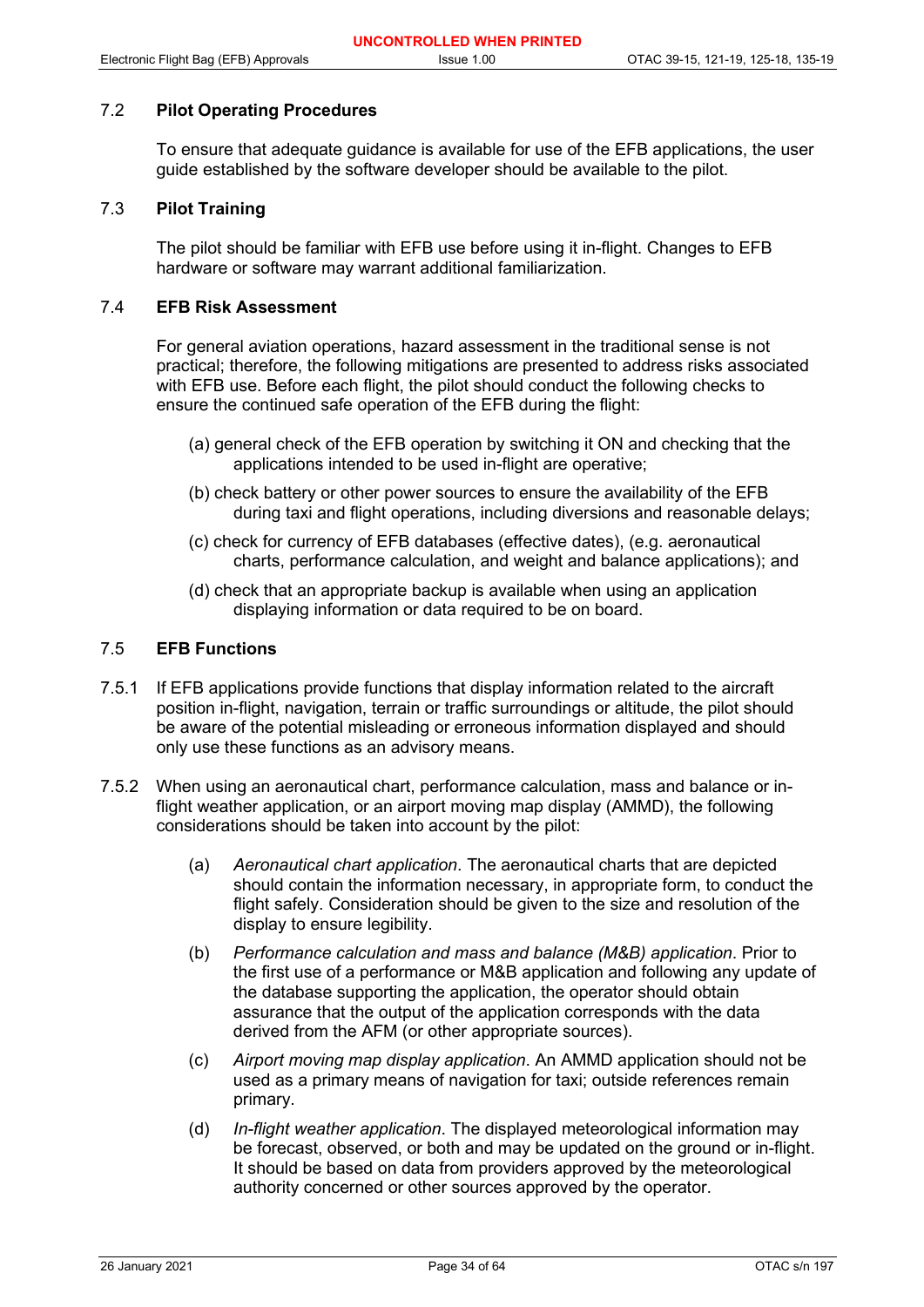Consideration should be given to the latency of meteorological information and the hazards associated with utilization of latent information. Pilots should only use in-flight weather applications for broad strategic avoidance of adverse meteorological conditions.

## 7.6 **Evaluation Process**

For these types of operations, an evaluation process is not required but it is nevertheless recommended that pilots and/or the operator/owner undergo an evaluation period to ensure that mitigations to risk, including EFB failures, EFB misuse and other EFB malfunctions, are addressed. During this period, the pilot or owner/operator should validate that the EFB is as available and reliable as the paperbased system being replaced, if applicable.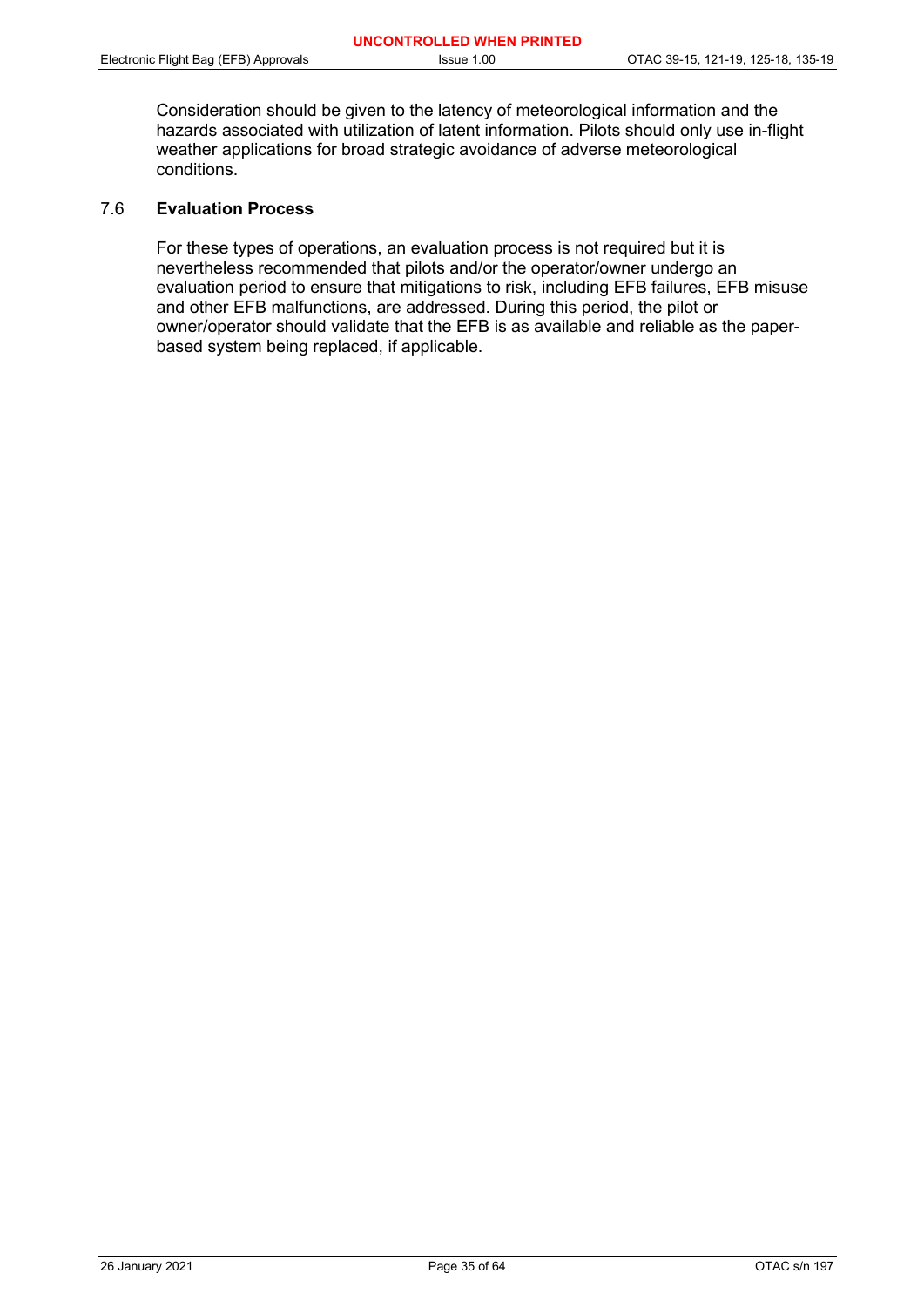## **Appendix A - Examples of Type A Software Applications**

Type A applications are EFB applications whose malfunction or misuse would have no adverse effect on the safety of any flight operation, i.e. a hazard level defined as no greater than a 'no safety effect' failure condition classification.

Such applications might typically be, but not limited to:

- (a) browser displaying:
	- (1) the certificates and other documents required to be carried by the applicable operational regulations and where copies are acceptable such as:
		- (i) the certificate of airworthiness (CofA);
		- $(ii)$  the certificate of registration (CofR);
		- (iii) the noise certificate, and its English translation if applicable;
		- (iv) the air operator certificate (AOC);
		- (v) the operations specifications relevant to the aircraft type, issued with the AOC;
		- (vi) certified copies of documents related to any Article 83bis agreements;
		- (vii) the Third-Party Liability Insurance Certificate(s); and
		- (viii) the aircraft continuing airworthiness records, including the technical log (flight crew view thereof);
	- (2) some manuals and additional information and forms required to be carried by the applicable operational regulations such as:
		- (i) notification of special categories of passenger (SCPs) and special loads; and
		- (ii) passenger and cargo manifests, if applicable; and
	- (3) other information within the operator's aircraft library such as:
		- (i) airport diversion policy guidance, including a list of special designated airports and/or approved airports with emergency medical service (EMS) support facilities;
		- (ii) maintenance manuals;
		- (iii) Emergency response guidance for aircraft incidents involving dangerous goods (ICAO Doc 9481-AN/928);
		- (iv) aircraft parts manuals;
		- (v) service bulletins/published Airworthiness Directives, etc.;
		- (vi) current fuel prices at various airports;
		- (vii) trip scheduling and bid lists;
		- (viii) passenger information requests;
		- (ix) check airman and flight instructor records; and
		- (x) Flight crew currency requirements.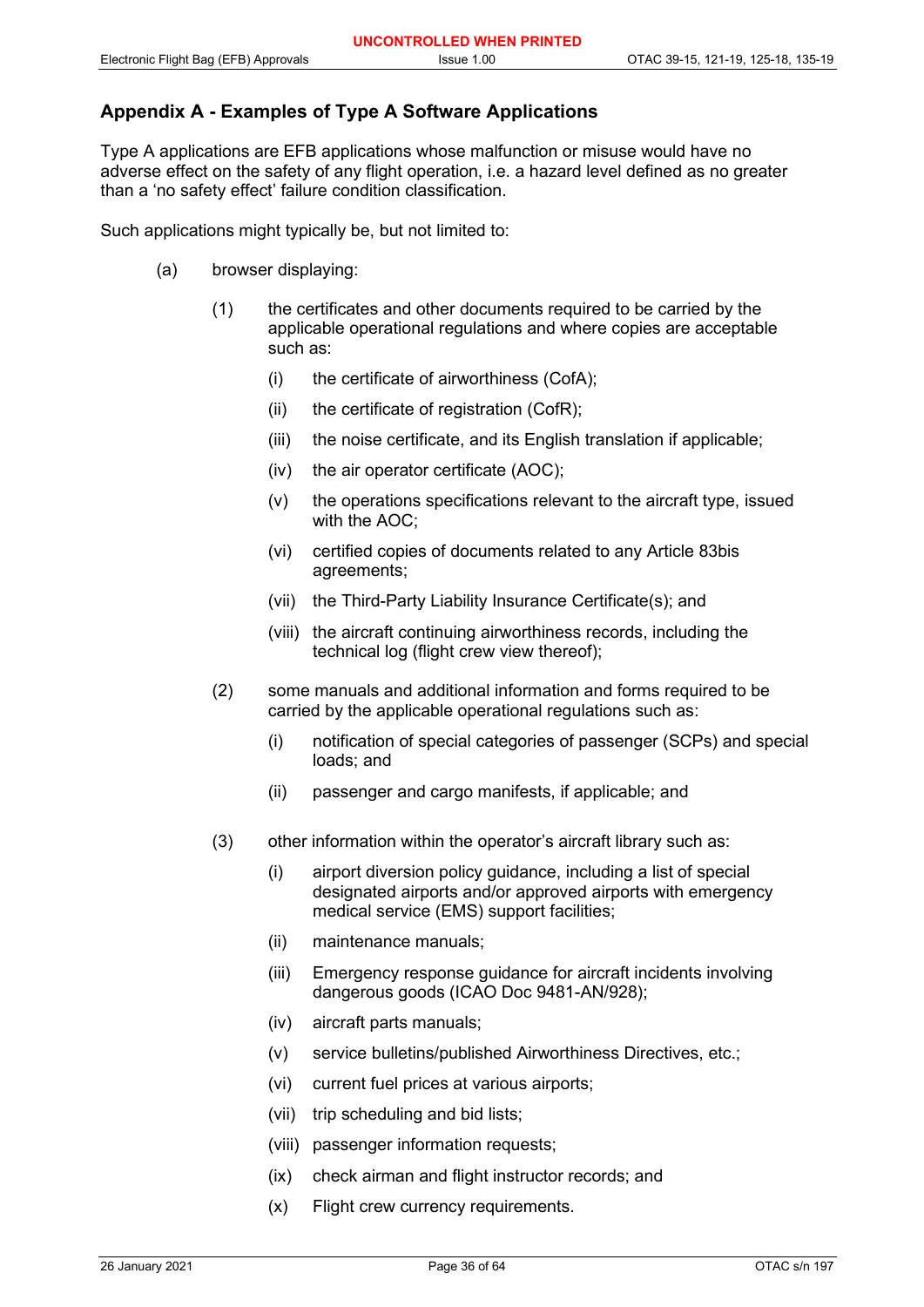- (b) interactive applications for crew rest calculation in the framework of flight time limitations;
- (c) interactive forms to comply with the reporting requirements of the operator's OTAA and the operator;
- (d) applications that make use of aircraft administrative communications (AAC) to collect, process and then disseminate data that has no effect on the safe operation of an aircraft.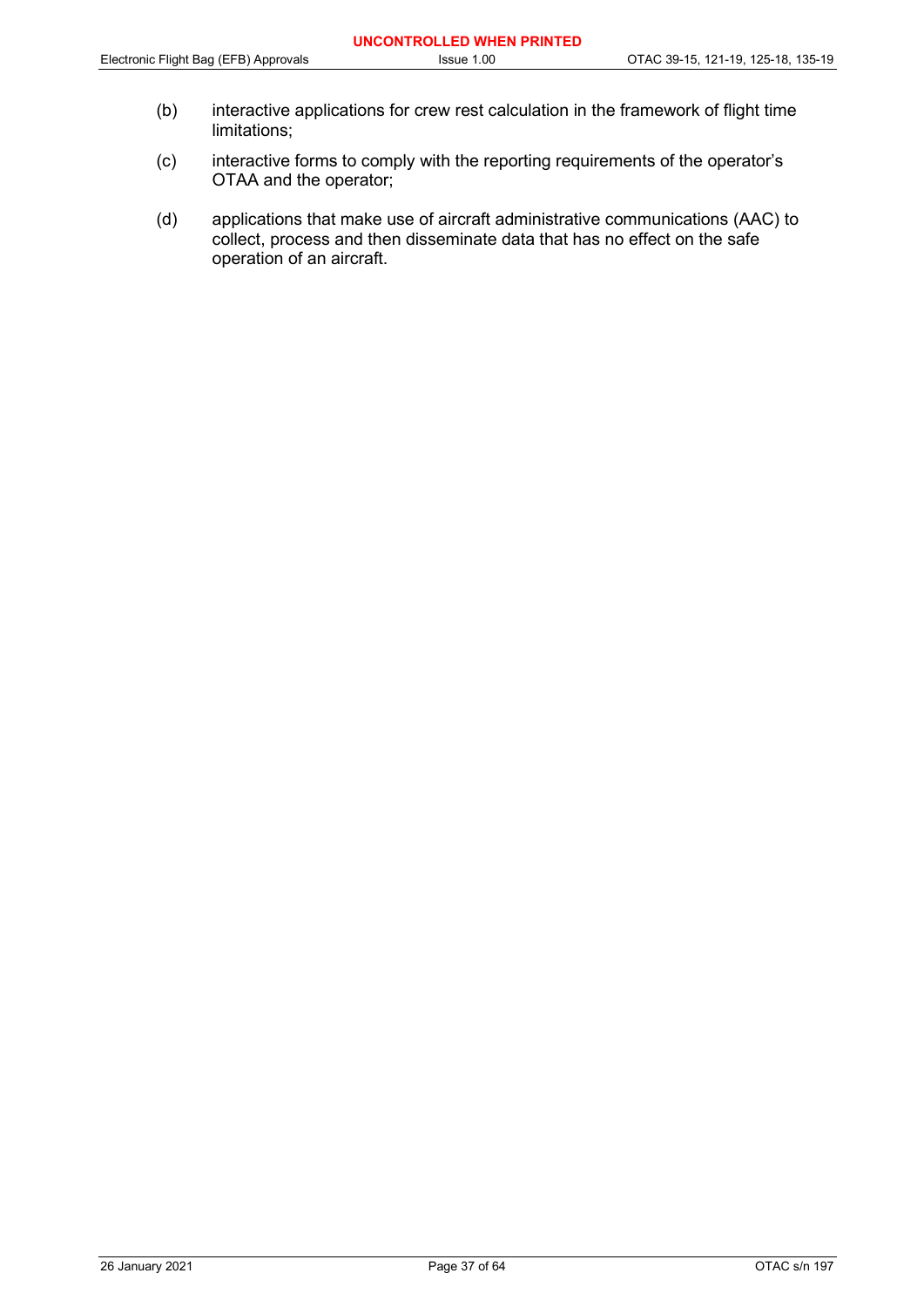## **Appendix B - Examples of Type B Software Applications**

A non-exhaustive list of possible Type B software applications, that are to be evaluated, is provided in this Appendix.

- (a) Document Browser displaying the following documents, interactive or not, or not in pre-composed format, and not driven by sensed aircraft parameters:
	- (1) The manuals and additional information and forms required to be carried by Regulations such as:
		- (i) The Operations Manual (including the MEL and CDL);
		- (ii) The Aircraft Flight Manual;
		- (iii) The Operational Flight Plan;
		- (iv) Meteorological information including with graphical interpretation;
		- (v) ATS Flight Plan;
		- (vi) Notices to Airmen (NOTAMs) and Aeronautical Information Service (AIS) briefing documentation;
	- (2) Electronic aeronautical chart applications including en route, area, approach, and airport surface maps; these applications may offer features such as panning, zooming, scrolling, and rotation, centring and page turning, but without display of aircraft/own-ship position;
	- (3) Use of Airport Moving Map Displays (AMMD) applications;
	- (4) Applications that make use of the internet and/or other aircraft operational communications (AOC) or company maintenance-specific data links to collect, process, and then disseminate data for uses such as spare parts and budget management, spares/inventory control, unscheduled maintenance scheduling, etc;
	- (5) Cabin-mounted video and aircraft exterior surveillance camera displays;
	- (6) Aircraft performance calculation application that uses algorithmic data or calculates using software algorithms to provide:
		- (i) take-off, en route, approach and landing, missed approach, etc. performance calculations providing limiting masses, distances, times and/or speeds;
		- (ii) power settings, including reduced take-off thrust settings;
		- (iii) mass and balance calculation application used to establish the mass and centre of gravity of the aircraft and to determine that the load and its distribution is such that the mass and balance limits of the aircraft are not exceeded;
	- (7) Applications providing in-flight weather information.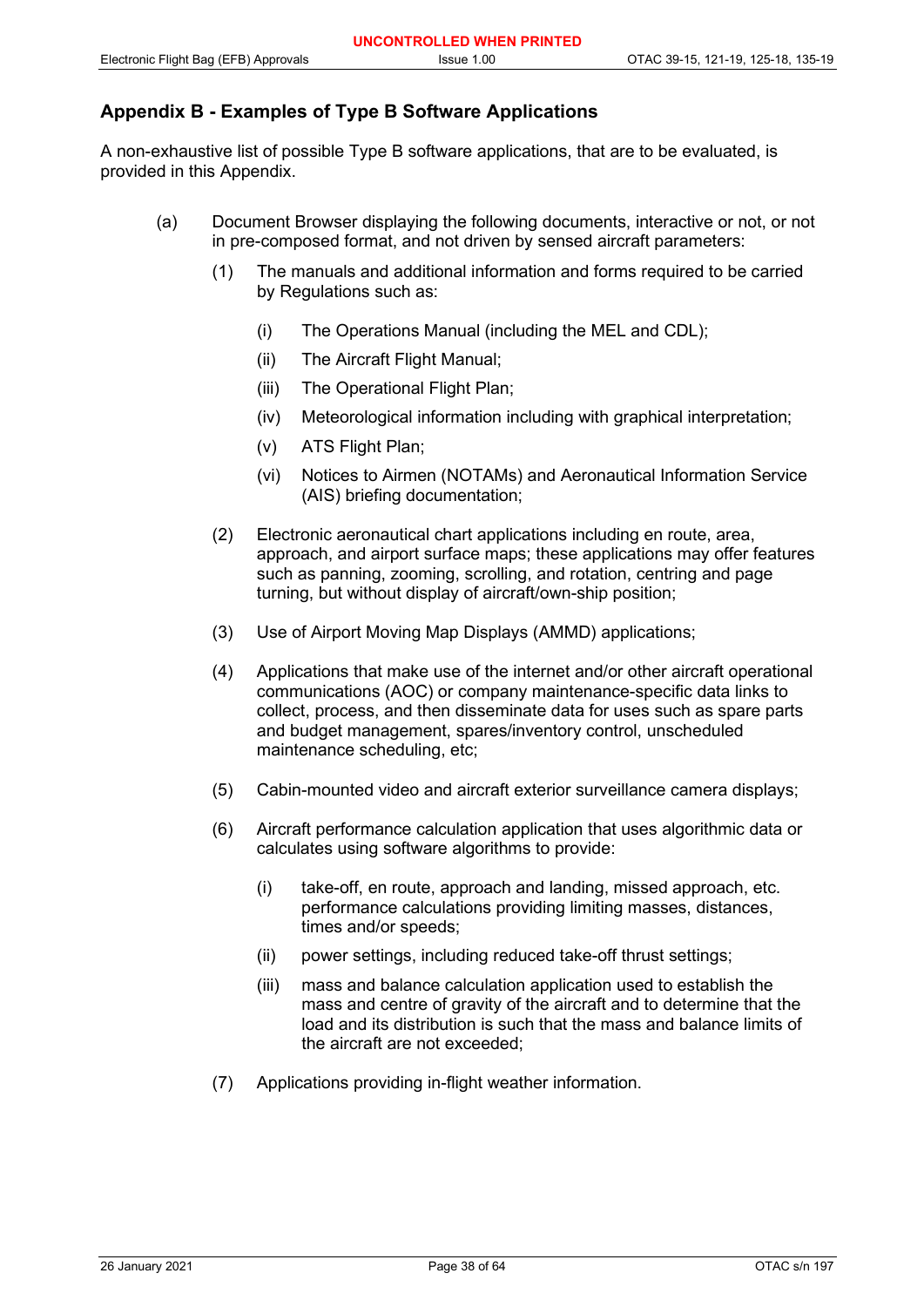## **Appendix C - Process for the Classification of Software Applications**

## **1. Purpose**

As described in 4.2, the classification of the Type A and Type B EFB applications is based on the severity of failure conditions resulting from malfunctions and misuse (hereinafter referred to as 'failures') of the EFB applications.

It is not required to perform a full system safety assessment (as defined in EASA/FAA 25.1309) in order to classify EFB applications.

In practice, the assessment of these failure conditions can be achieved through the application at software level of the process described in chapter 2 of this Appendix.

The severity of the failure conditions will determine the classification of the EFB applications.

## **2. Process**

As a first step, it should be verified that the application does not belong to the following list of applications that are not eligible for classification as either type A or B:

Applications:

- (a) displaying information which may be tactically used by the flight-crew members to check, control, or deduce the aircraft position or trajectory, either to follow the intended navigation route or to avoid adverse weather, obstacles or other traffic, in flight or on ground;
- (b) displaying information which may be directly used by the flight crew to assess the real-time status of aircraft critical and essential systems, as a replacement for existing installed avionics, and/or to manage aircraft critical and essential systems following failure;
- (c) communications with air traffic services;
- (d) sending data to the certified aircraft systems other than the EFB installed/shared resources.

Then, this process should:

- (a) identify failure conditions resulting from potential losses of function or malfunction (detected and undetected erroneous output) with consideration of any relevant factors (aircraft/system failures, flight crew procedures, operational or environmental conditions, etc.) which would alleviate or intensify the effects; and
- (b) classify the failure conditions according to the severity of their effects (using EASA/FAA 25.1309 definitions).

Failure conditions classified as minor should then be verified through a qualitative appraisal of the integrity and safety of the system design and installation. Software involved in Minor Failure Condition should be classified as level D according to the relevant industry standard (e.g. those referenced in EASA AMC/AC 20-115()).

Software applications with failure conditions classified above minor are ineligible as EFB Type A or B applications.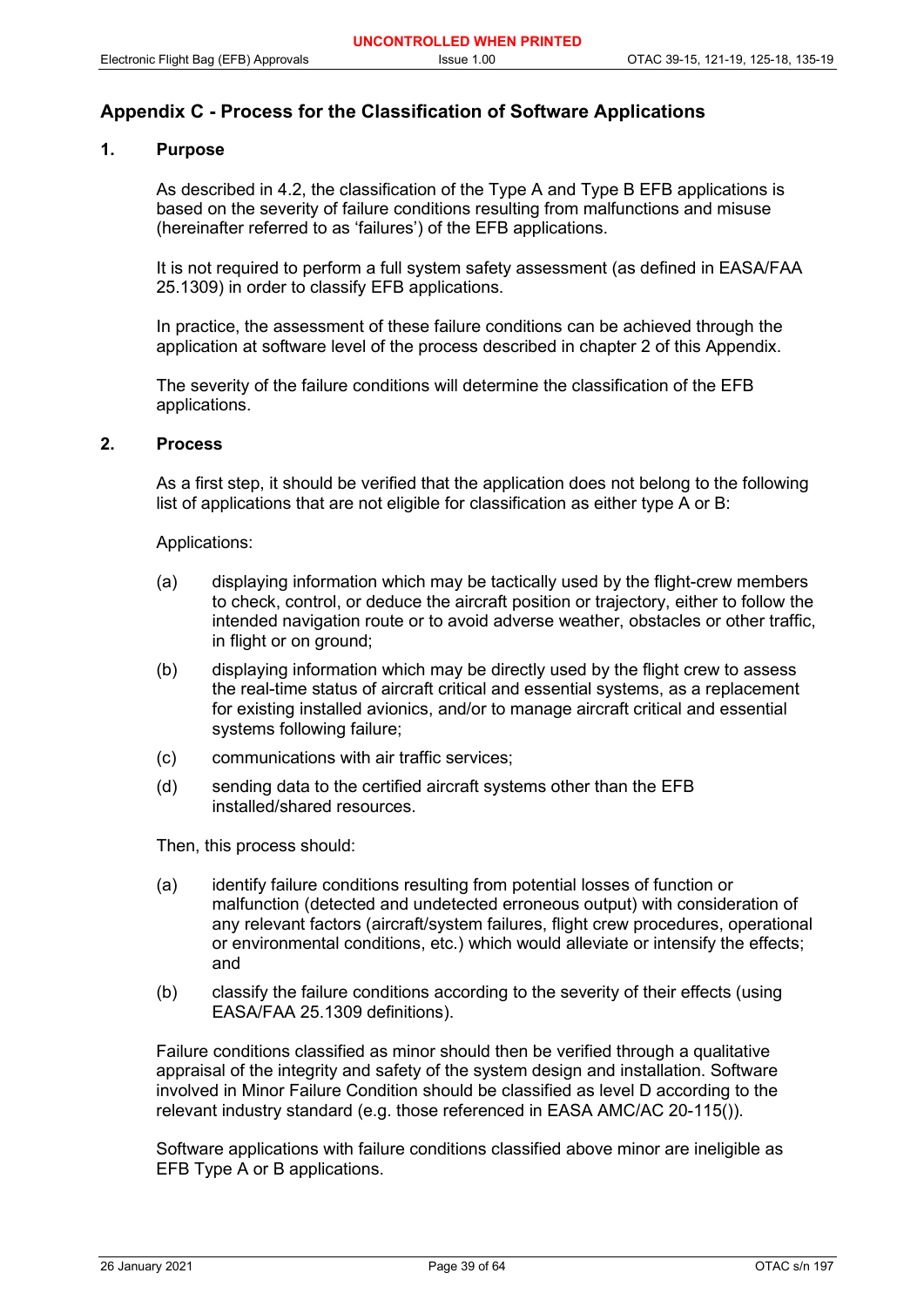#### Notes:

- The severity of the failure conditions linked to displaying a function already existing in the certified type design, or already authorised through an ETSO, and used with same concept of operation, cannot be less than already assessed for this function;
- The data resulting from this process may be reused by the operators in the context of the EFB risk assessment process described in chapter 6.2.2.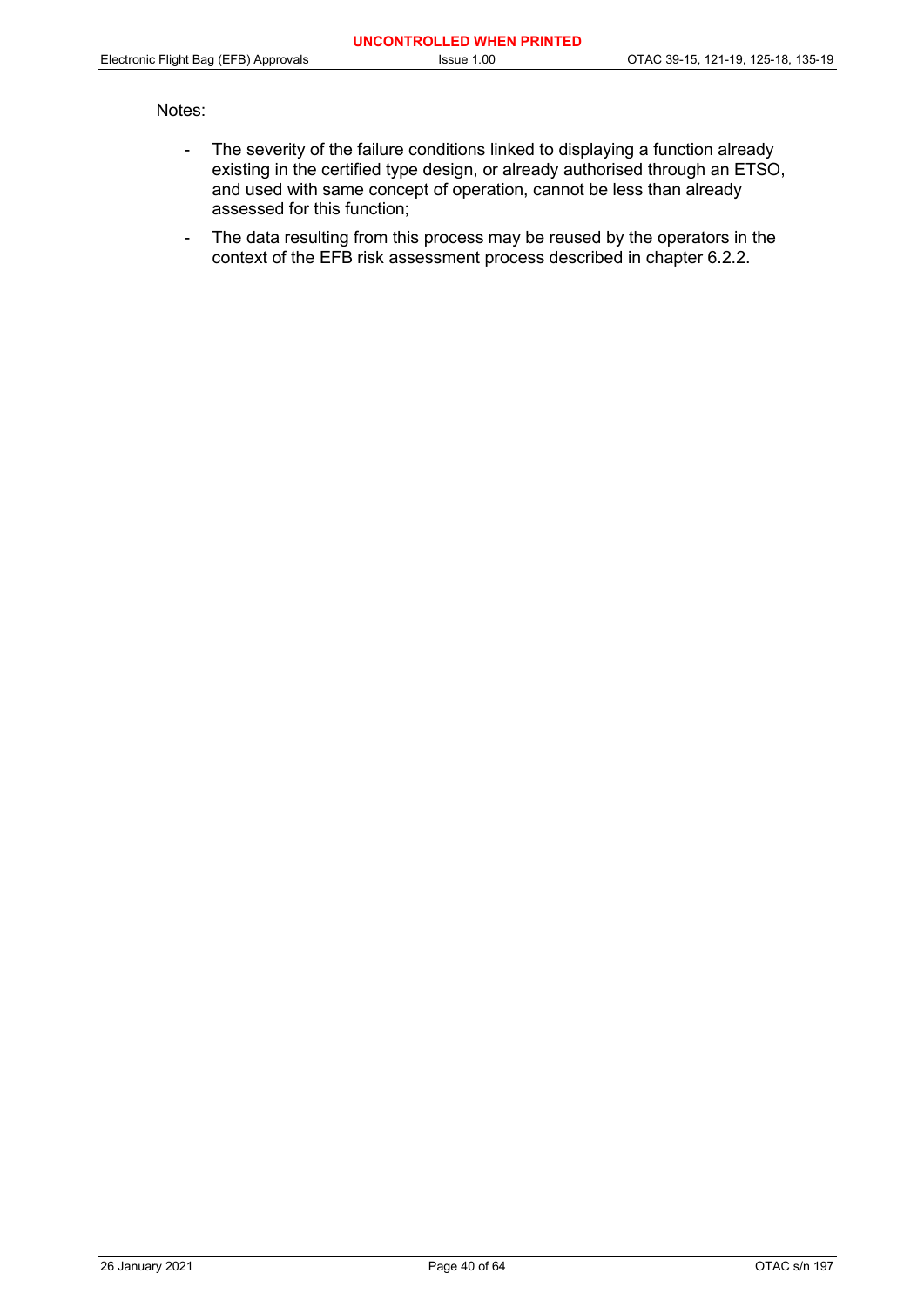## **Appendix D - Human Machine Interface (HMI) Assessment and Human Factors Considerations**

## **1 General principles**

This Appendix provides Guidance Material for the assessment of the human machine interface associated with the EFB system. It provides general criteria that may be applied during assessments conducted during both the airworthiness approval and operational assessment and is restricted to human factors assessment techniques and means of compliance. The process for division of responsibilities and who does what is contained within the main body of the OTAC.

Note: Where an assessment is conducted as part of an airworthiness design approval e.g. for an installed EFB system or installed resources for a portable EFB, EASA/FAA 25.1302 titled 'Installed systems and equipment for use by the flight crew' or applicable airworthiness basis should be applied.

## **2 Common considerations**

## **2.1 Human machine interface**

The EFB system should provide a consistent and intuitive user interface, within and across the various hosted applications. This should include, but not be limited to, data entry methods, colour-coding philosophies, and symbology.

## **2.2 Legibility of text**

Text displayed on the EFB should be legible to the typical user at the intended viewing distance(s) and under the full range of lighting conditions expected on a flight crew compartment, including use in direct sunlight. Users should be able to adjust the screen brightness of an EFB independently of the brightness of other displays on the flight crew compartment. In addition, when automatic brightness adjustment is incorporated, it should operate independently for each EFB in the flight crew compartment. Buttons and labels should be adequately illuminated for night use. All controls should be properly labelled for their intended function. Consideration should be given to the long-term display degradation as a result of abrasion and ageing.

#### **2.3 Input devices**

In choosing and designing input devices such as keyboards or cursor control devices, applicants should consider the type of entry to be made and flight crew compartment environmental factors, such as turbulence, that could affect the usability of that input device. Typically, the performance parameters of cursor control devices should be tailored for the intended application function as well as for the flight crew compartment environment.

#### **2.4 General EFB design guidelines**

## **2.4.1 Consistency**

## **2.4.1.1 Consistency between EFBs and applications**

Particular attention should be paid to the consistency of all interfaces, in particular when a provider develops the software application and a different organisation integrates it into the EFB.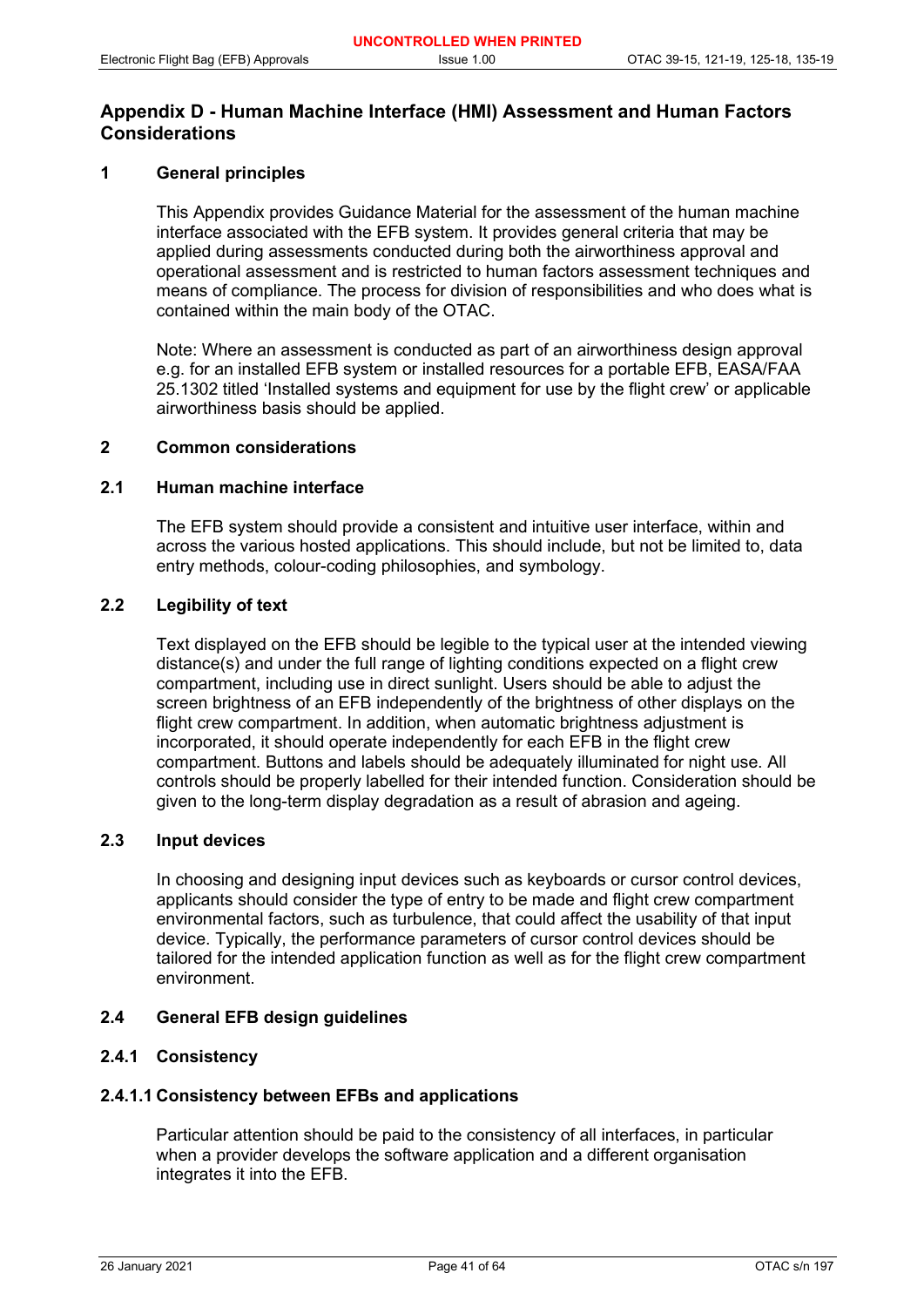## **2.4.1.2 Consistency with flight deck applications**

Whenever possible and without compromising innovation in design/use, EFB user interfaces should be consistent with the other flight deck avionics applications with regard to design philosophy, look and feel, interaction logics and workflows.

## **2.4.2 Messages and the use of colours**

For any EFB system, EFB messages and reminders should meet the requirements in EASA/FAA 23.1322, 25.1322 or applicable certification basis, as is appropriate for the intended aircraft. While the regulations refer to lights, the intent should be generalised to extend to the use of colours on displays and controls.

That is, colour 'red' is to be used only to indicate a warning level condition.

'Amber' is to be used to indicate a caution level condition.

Red and amber colours should be limited and considerate. Any other colour may be used for items other than warnings or cautions, providing that the colours used, differ sufficiently from the colours prescribed to avoid possible confusion. EFB messages and reminders should be integrated with (or compatible with) presentation of other flight crew compartment system alerts. EFB messages, both visual and auditory, should be inhibited during critical phases of the flight.

Flashing text or symbols should be avoided in any EFB application. Messages should be prioritised, and the message prioritisation scheme evaluated and documented.

Additionally, during critical phases of the flight, required flight information should be continuously presented without un-commanded overlays, pop-ups, or pre-emptive messages, excepting those indicating the failure or degradation of the current EFB application. However, if there is a regulatory or Technical Standard Order (TSO) requirement that is in conflict with the recommendation above, those should have precedence.

#### **2.4.3 System error messages**

If an application is fully or partially disabled, or is not visible or accessible to the user, it may be desirable to have a positive indication of its status available to the user upon request. Certain non-essential applications such as e-mail connectivity and administrative reports may require an error message when the user actually attempts to access the function rather than an immediate status annunciation when a failure occurs. EFB status and fault messages should be prioritised and the message prioritisation scheme evaluated and documented.

#### **2.4.4 Data entry screening and error messages**

If user-entered data is not of the correct format or type needed by the application, the EFB should not accept the data. An error message should be provided that communicates which entry is suspect and specifies what type of data is expected. The EFB system should incorporate input error checking that detects input errors at the earliest possible point during entry, rather than on completion of a possibly lengthy invalid entry.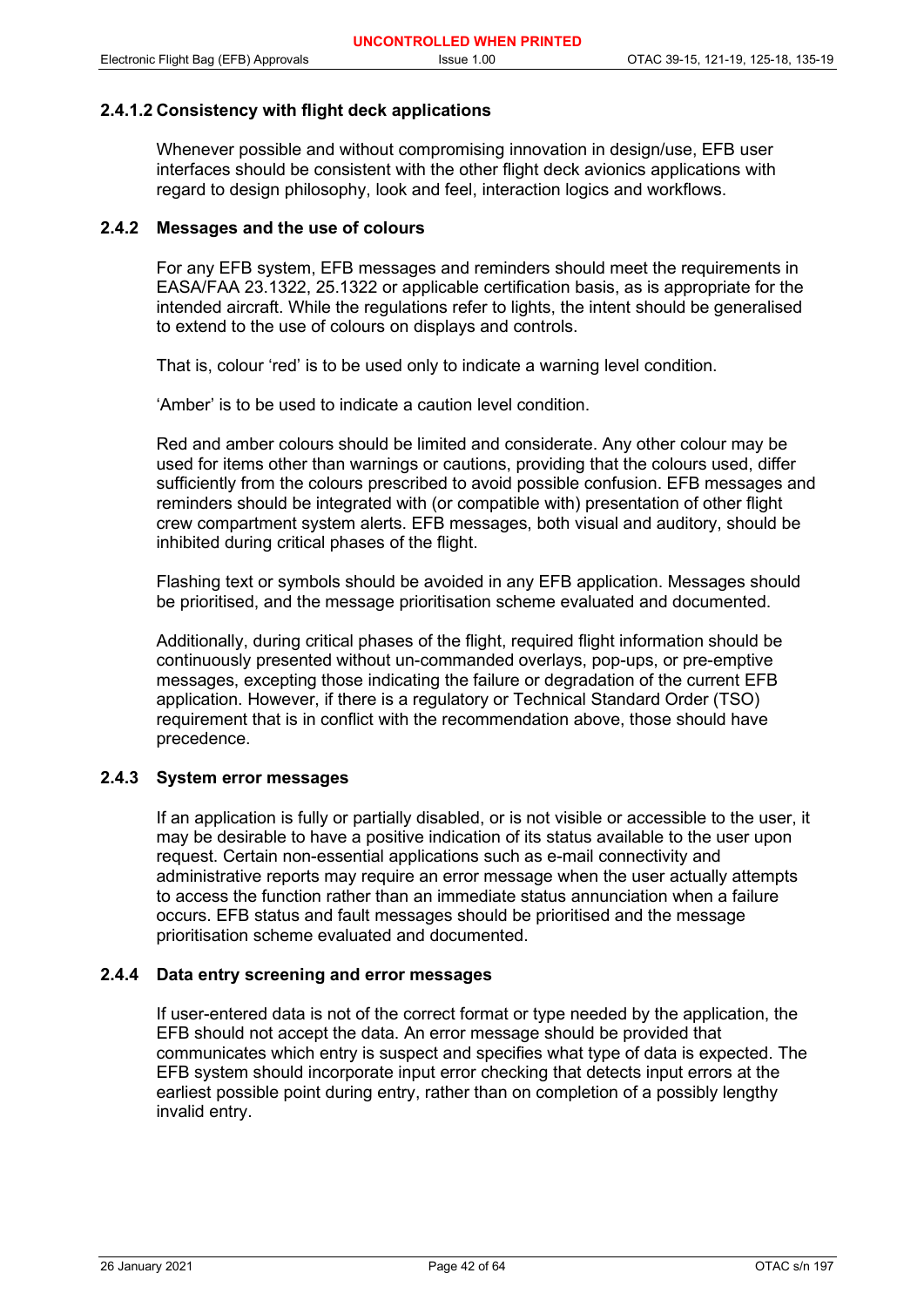#### **2.5 Error and failure modes**

## **2.5.1 Flight crew error**

The system should be designed to minimise the occurrence and effects of flight crew error and maximise the identification and resolution of errors. For example, terms for specific types of data or the format in which latitude/longitude is entered should be the same across systems. Data entry methods, colour-coding philosophies, and symbology should be as consistent as possible across the various hosted EFB applications. These applications should also be compatible with other flight crew compartment systems.

## **2.5.2 Identifying failure modes**

The EFB system should be capable of alerting the flight crew of probable EFB system failures.

## **2.6 Responsiveness of application**

The system should provide feedback to the user when user input is accepted. If the system is busy with internal tasks that preclude immediate processing of user input (e.g. calculations, self-test, or data refresh), the EFB should display a 'system busy' indicator (e.g. clock icon) to inform the user that the system is occupied and cannot process inputs immediately.

The timeliness of system response to user input should be consistent with an application's intended function. The feedback and system response times should be predictable to avoid flight crew distractions and/or uncertainty.

## **2.7 Off-screen text and content**

If the document segment is not visible in its entirety in the available display area, such as during 'zoom' or 'pan' operations, the existence of off-screen content should be clearly indicated in a consistent way. For some intended functions it may be unacceptable if certain portions of documents are not visible. This should be evaluated based on the application and intended operational function. If there is a cursor, it should be visible on the screen at all times while in use.

#### **2.8 Active regions**

Active regions are regions to which special user commands apply. The active region can be text, a graphic image, a window, frame, or other document object. These regions should be clearly indicated.

#### **2.9 Managing multiple open applications and documents**

If the electronic document application supports multiple open documents, or the system allows multiple open applications, indication of which application and/or document is active should be continuously provided. The active document is the one that is currently displayed and responds to user actions. Under non-emergency, normal operations, the user should be able to select which of the open applications or documents is currently active. In addition, the user should be able to find which flight crew compartment applications are running and switch to any one of these applications easily. When the user returns to an application that was running in the background, it should appear in the same state as when the user left that application, with the exception of differences stemming from the progress or completion of processing performed in the background.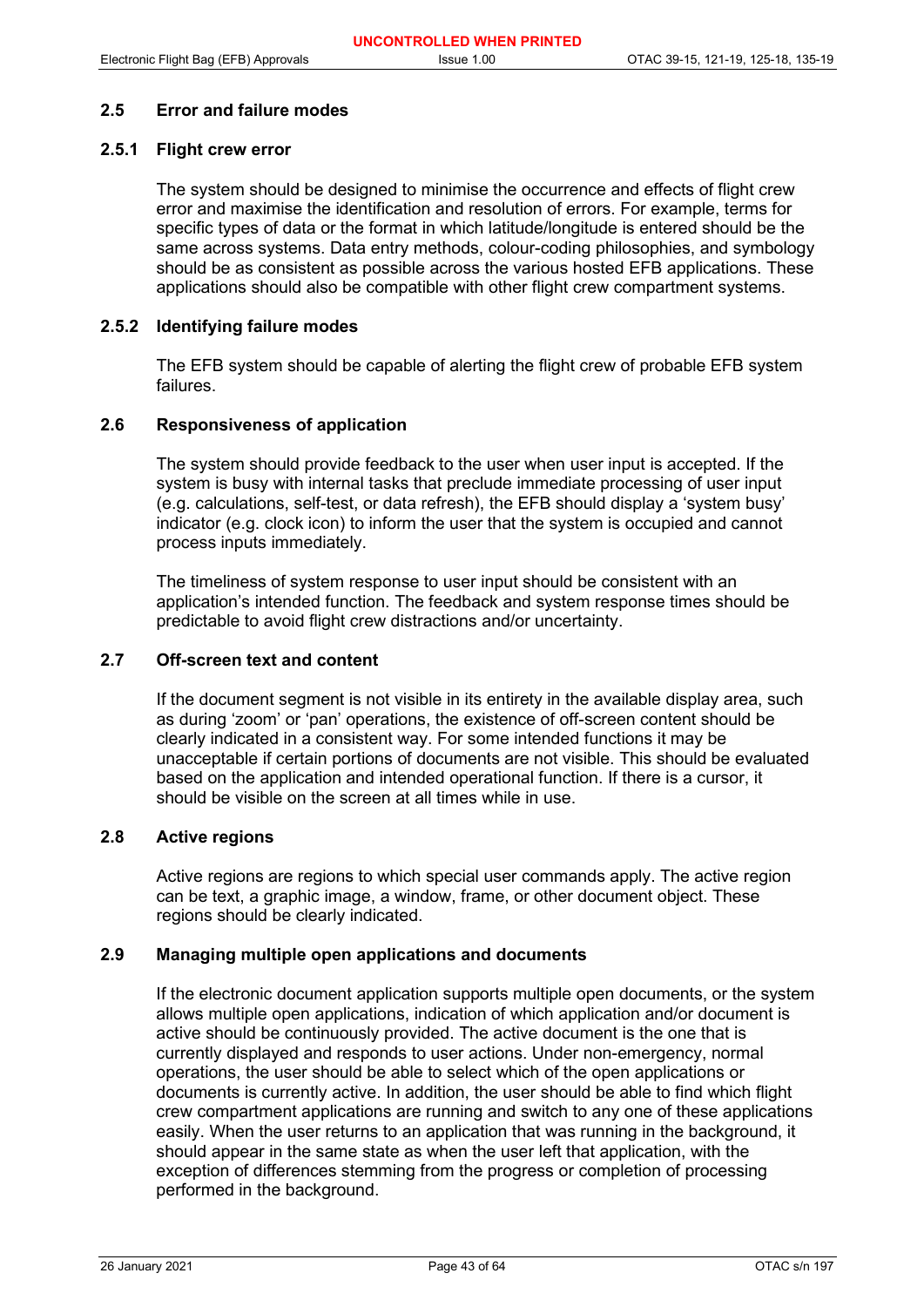## **2.10 Flight crew workload**

The positioning and procedures associated with the use of the EFB should not result in unacceptable flight crew workload. Complex, multi-step data entry tasks should be avoided during take-off, landing, and other critical phases of the flight. An evaluation of the EFB intended functions should include a qualitative assessment of incremental pilot workload, as well as pilot system interfaces and their safety implications.

#### **3 Specific application considerations**

#### **3.1 Approach/departure and navigation chart display**

The approach, departure, and navigation charts that are depicted should contain the information necessary, in appropriate form, to conduct the operation to at least a level of safety equivalent to that provided by paper charts. It is desirable that the EFB display size is at least as large as current paper approach charts and that the format be consistent with current paper charts.

The HMI assessment is key to identifying acceptable mitigation means, e.g.:

- (a) to establish procedures to reduce the risk of making errors;
- (b) to control and mitigate additional workload related to EFB use;
- (c) to ensure consistency of colour coding and symbology philosophies, between EFB applications and their compatibility with other flight crew compartment applications; and
- (d) to consider aspects of Crew Resource Management (CRM) when using an EFB system.

#### **3.2 Performance applications and mass & balance calculations**

Input data and output data (results) shall be clearly separated from each other. All the information necessary for a given calculation task should be presented together or easily accessible.

All data required for the performance and mass & balance applications should be asked for or displayed, including correct and unambiguous terms (names), units of measurement (e.g. kg or lbs), and when applicable index system and CG-position declaration (e.g. Arm/%MAC). The units should match the ones from the other cockpit sources for the same kind of data.

Airspeeds should be provided in a way directly useable in the cockpit unless the unit clearly indicates otherwise (e.g. KCAS). Any difference in the type of airspeed provided by the EFB application and the type provided by the AFM or FCOM performance charts should be mentioned in the pilot guides and training material. If the application allows to compute both dispatch (regulatory, factored) and other results (e.g. in-flight or unfactored), the flight crew should be made aware of the active mode.

#### Inputs

The application should allow to clearly distinguish user entries from default values or entries imported from other aircraft systems.

Performance applications should offer to the flight crew the ability to check whether a certain obstacle is included in the performance calculation and/or to include revised or new obstacle information in the performance calculation.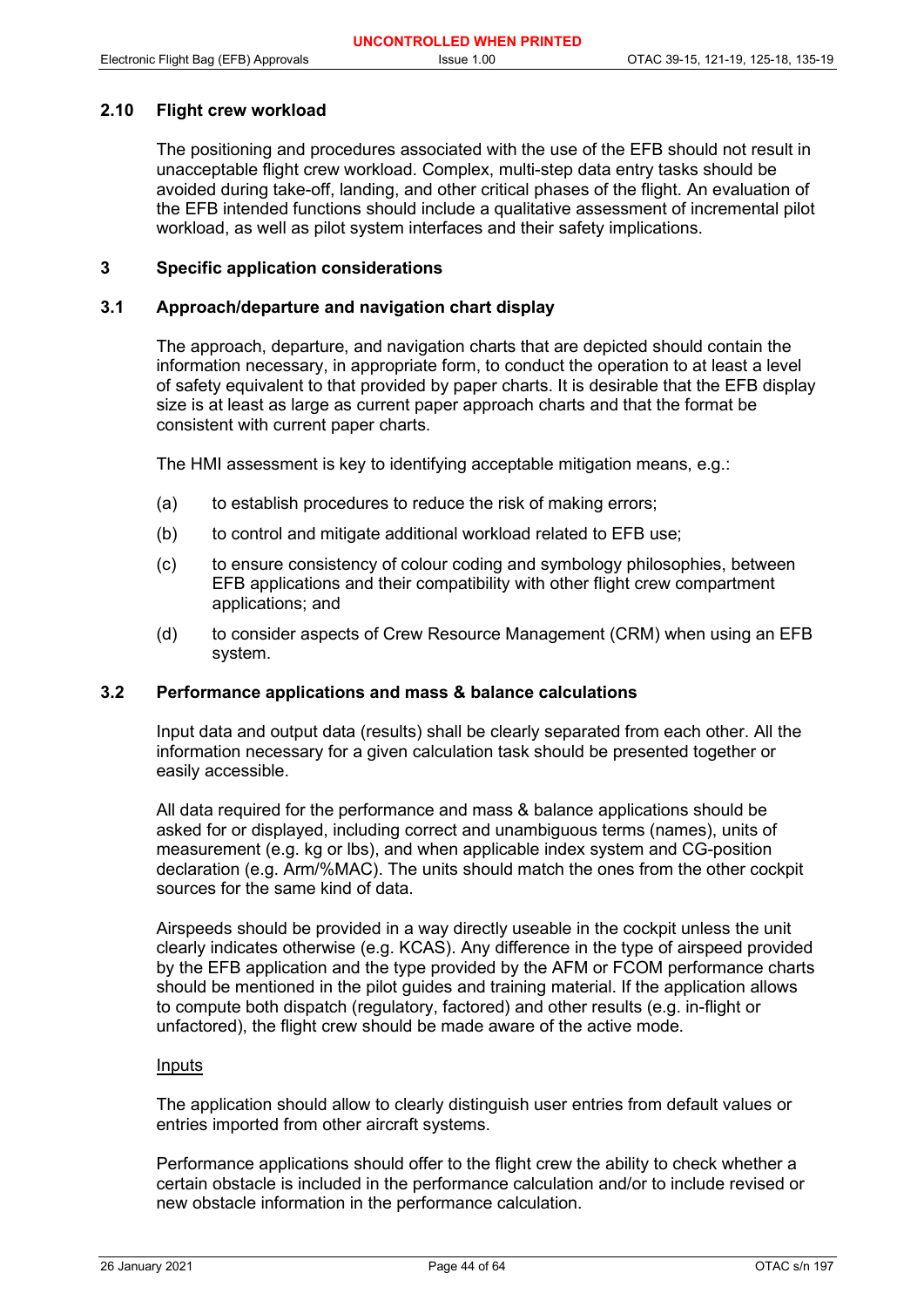#### **Outputs**

All critical performance calculation assumptions (e.g. use of thrust reversers, full or reduced thrust/power rating) should be clearly displayed. The assumptions made about any calculation should be at least as clear to pilots as similar information would be on a tabular chart.

All output data should be available in numbers.

The application should indicate if a set of entries results in an unachievable operation (for instance a negative stopping margin) with a specific message or colour scheme. This should be done in accordance with D.2.4.2 (Messages and the use of colours).

In order to allow a smooth workflow and to prevent data entry errors, the layout of the calculation outputs should be such that it is not inconsistent with the data entry interface of the aircraft applications in which the calculation outputs are used (e.g. Flight Management Systems).

#### Modifications

The user should be able to modify performance calculations easily, especially when making last minute changes.

Calculation results and any outdated input fields should be deleted:

- (a) when modifications are entered;
- (b) when the EFB is shut down or the performance application is closed; and
- (c) when the EFB or the performance application have been in a standby or 'background' mode long enough, i.e. such that it is likely that when it is used again the inputs or outputs are outdated.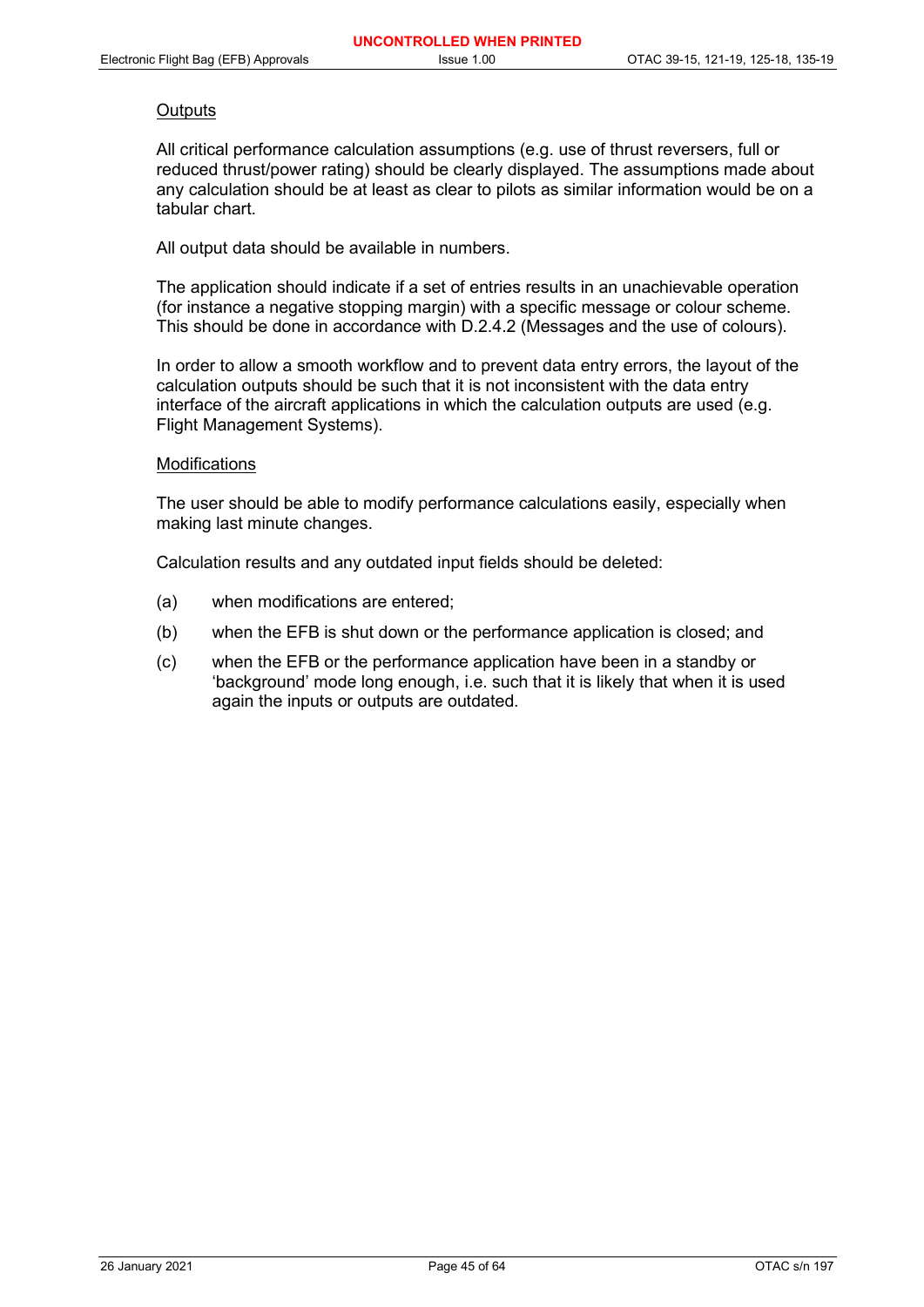## **Appendix E - Flight Crew Training**

The purpose of this Appendix is to describe considerations for training and checking when Standard Operating Procedures (SOP) are dependent on the use of an EFB system.

## **1 EFB training and checking**

## **1.1 Assumptions regarding flight crew previous experience**

Training for the use of the EFB should be for the purpose of operating the EFB itself and the applications hosted on it, and should not be intended to provide basic competence in areas such as aircraft performance, etc. Initial EFB training, therefore, should assume basic competence in the functions addressed by the software applications installed.

Training should be adapted to the crew experience and knowledge.

#### **1.2 Programmes crediting previous EFB experience**

Training programmes for the EFB may take credit for previous EFB experience. For example, previous experience of an aircraft performance application hosted on a portable EFB and using similar software may be credited toward training on an installed EFB with a performance application.

## **1.3 Initial EFB training**

Training required for the grant of an aircraft type rating may not recognise variants within the type nor the installation of particular equipment. Any training for the grant of a type qualification need not, therefore, recognise the installation or use of an EFB unless it is installed equipment across all variants of the type. However, where training for the issue of the type rating is combined with the operator's conversion course, the training syllabus should recognise the installation of the EFB where the operator's SOPs are dependent on its use.

Initial EFB Training may consist of both ground-based and in-flight training depending on the nature and complexity of the EFB system. An operator or approved training organisation (ATO) may use many methods for ground-based EFB training including written hand-outs or FCOM material, classroom instruction, pictures, videotape, ground training devices, computer-based instruction, FSTD, and static aircraft training. Ground-based training for a sophisticated EFB lends itself particularly to CBT-based instruction. In-flight EFB training should be conducted by a suitably qualified person during Line Flying Under Supervision (LIFUS) or during Differences, Conversion or Familiarisation Training.

## **1.3.1 Areas of emphasis during initial EFB training**

- (a) The use of the EFB hardware and the need for proper adjustment of lighting, etc. when the system is used in-flight;
- (b) The intended use of each software application together with limitations and prohibitions on their use;
- (c) If an aircraft performance application is installed, proper cross-checking of data input and output;
- (d) If a terminal chart application is installed, proper verification of the applicability of the information being used;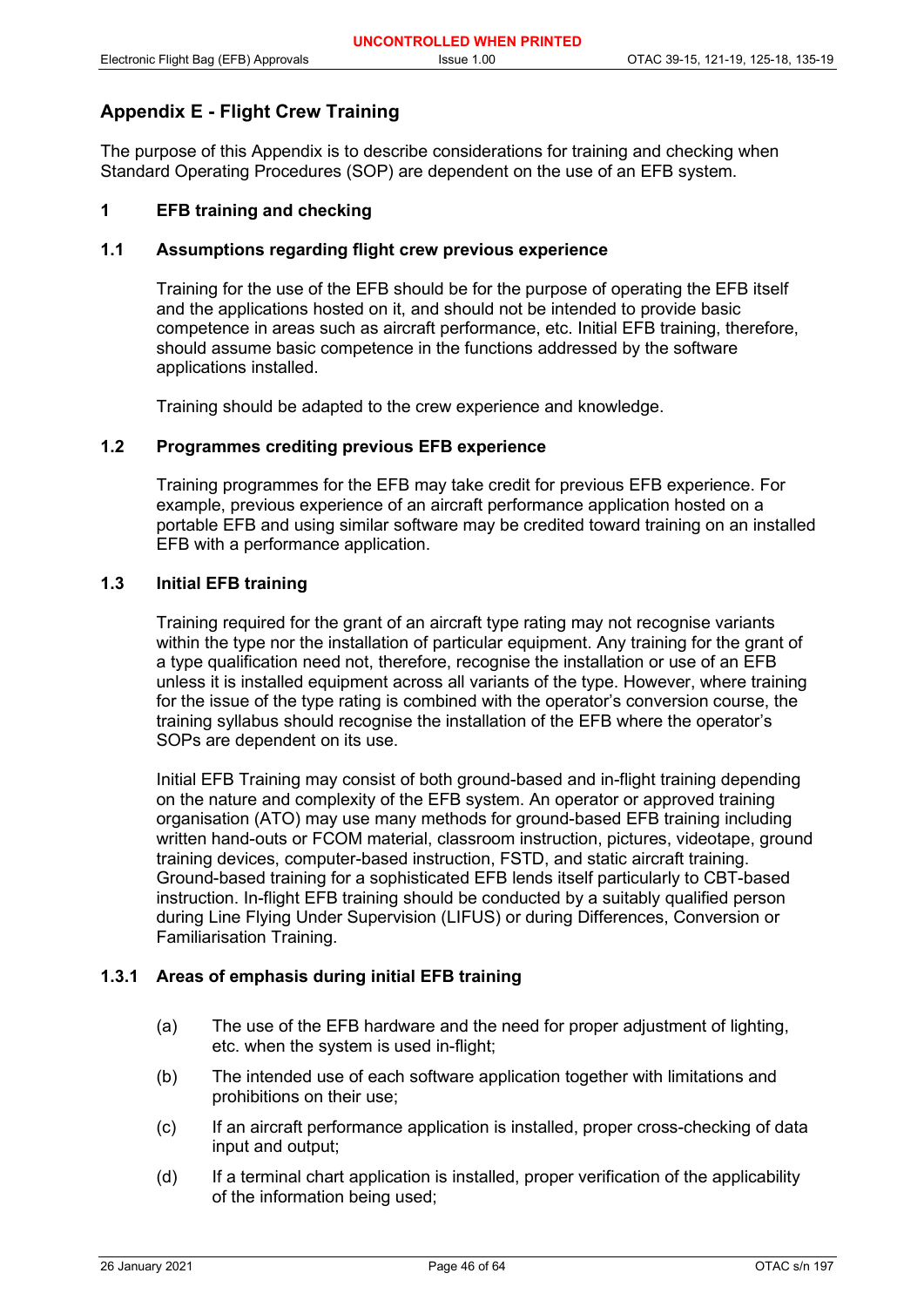- (e) If a moving map display is installed, the need to avoid fixation on the map display; and
- (f) Failure of component(s) of the EFB.

## **1.3.2 Typical initial EFB training**

The following might be a typical training syllabus, if not contrasting with the operational suitability data provided by the aircraft manufacturer.

## **1.3.2.1 Ground-based training**

- (a) System architecture overview;
- (b) Display Unit features and use;
- (c) Limitations of the system;
- (d) Restrictions on the use of the system;
	- (1) Phases of the flight;
	- (2) Alternate procedures (e.g. MEL).
- (e) Applications as installed;
- (f) Use of each application;
- (g) Restrictions on the use of each application;
	- (1) Phases of the flight;
	- (2) Alternate procedures (e.g. MEL).
- (h) Data input;
- (i) Cross-checking data input and output; and
- (j) Use of data output.

#### **1.3.2.2 Flight training**

- (a) Practical use of the Display Unit;
- (b) Display Unit Controls;
- (c) Data input devices;
- (d) Selection of applications;
- (e) Practical use of applications;
- (f) CRM and human factor considerations;
- (g) Situational awareness;
- (h) Avoidance of fixation;
- (i) Cross-checking data input and output; and
- (j) Practical integration of EFB procedures into SOPs.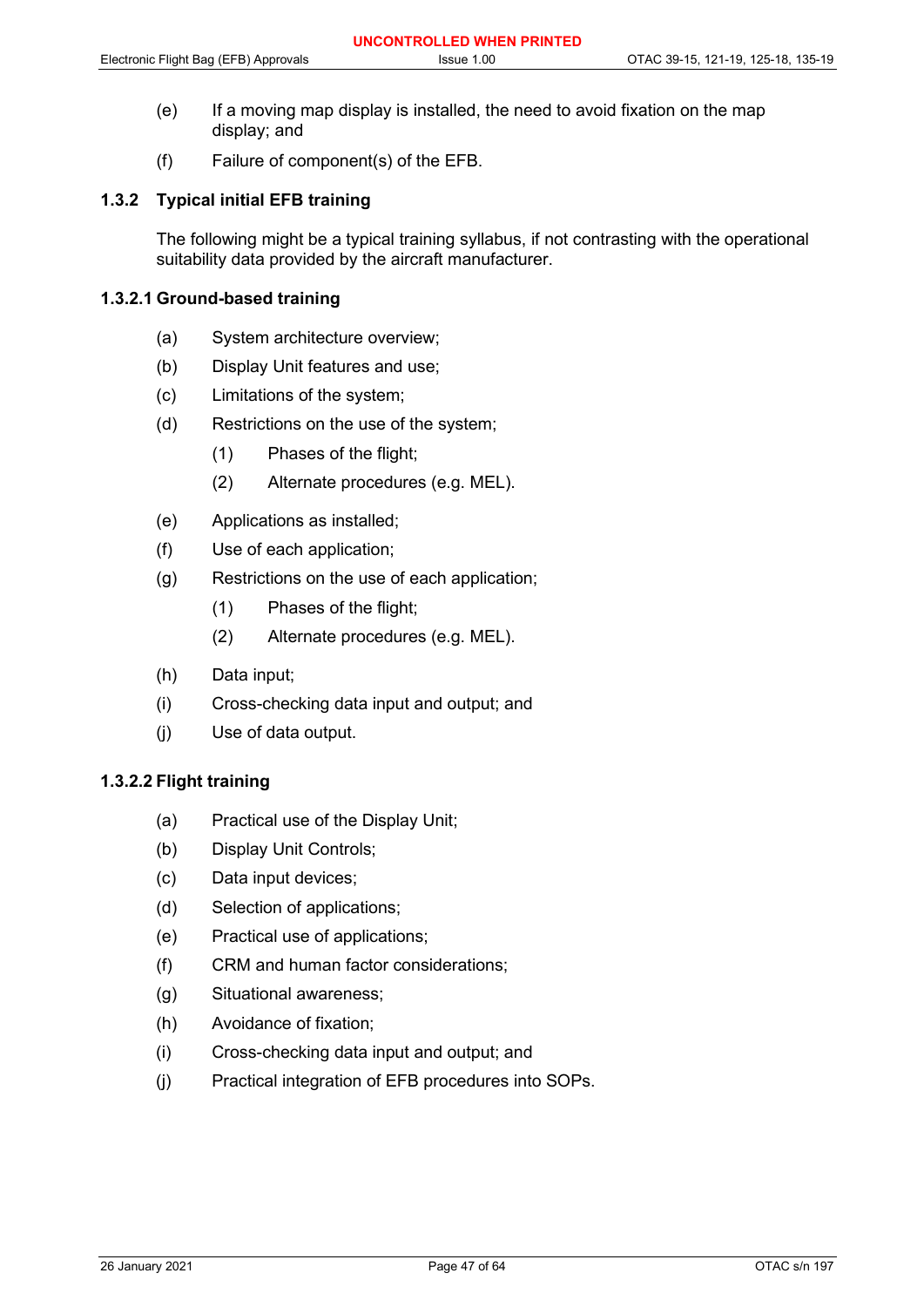## **1.4 Initial EFB checking**

## **1.4.1 Initial ground EFB checking**

The check conducted following the ground-based element of Initial EFB Training may be accomplished by questionnaire (oral or written) or as an automated component of EFB computer-based training depending on the nature of the training conducted.

#### **1.4.2 Skill test & proficiency check**

Where the operator's SOPs are dependent on the use of the EFB on the particular type or variant, proficiency in the use of the EFB should be assessed in the appropriate areas.

## **1.4.3 Operator proficiency check**

The flight crew should demonstrate their competence in carrying out normal procedures during the Operator Proficiency Check (OPC). Therefore, where an operator's SOPs are dependent on the use of an EFB, proficiency in its use should be assessed during the OPC. Where the OPC is performed on an FSTD not equipped with the operator's EFB, proficiency should be assessed by another acceptable means.

## **1.4.4 Line check**

The flight crew should demonstrate their competence in carrying out normal procedures during the line check. Therefore, where an operator's SOPs are dependent on the use of an EFB, proficiency in its use should be assessed during line check.

#### **1.4.5 Areas of emphasis during EFB checking**

- (a) Proficiency in the use of each EFB application installed;
- (b) Proper selection and use of EFB displays;
- (c) Where an aircraft performance application is installed, proper cross-checking of data input and output;
- (d) Where a terminal chart application is installed, proper check of the validity of the information and the use of the chart clip function;
- (e) Where a moving map display is installed, maintenance of a proper outside visual scan without prolonged fixation on EFB operation, especially during the taxiing operations; and
- (f) Actions following the failure of component(s) of the EFB, including hot EFB battery.

#### **2 Differences or familiarisation training**

When the introduction of the use of an EFB requires Differences or Familiarisation Training to be carried out the elements of Initial EFB Training should be used, as described above.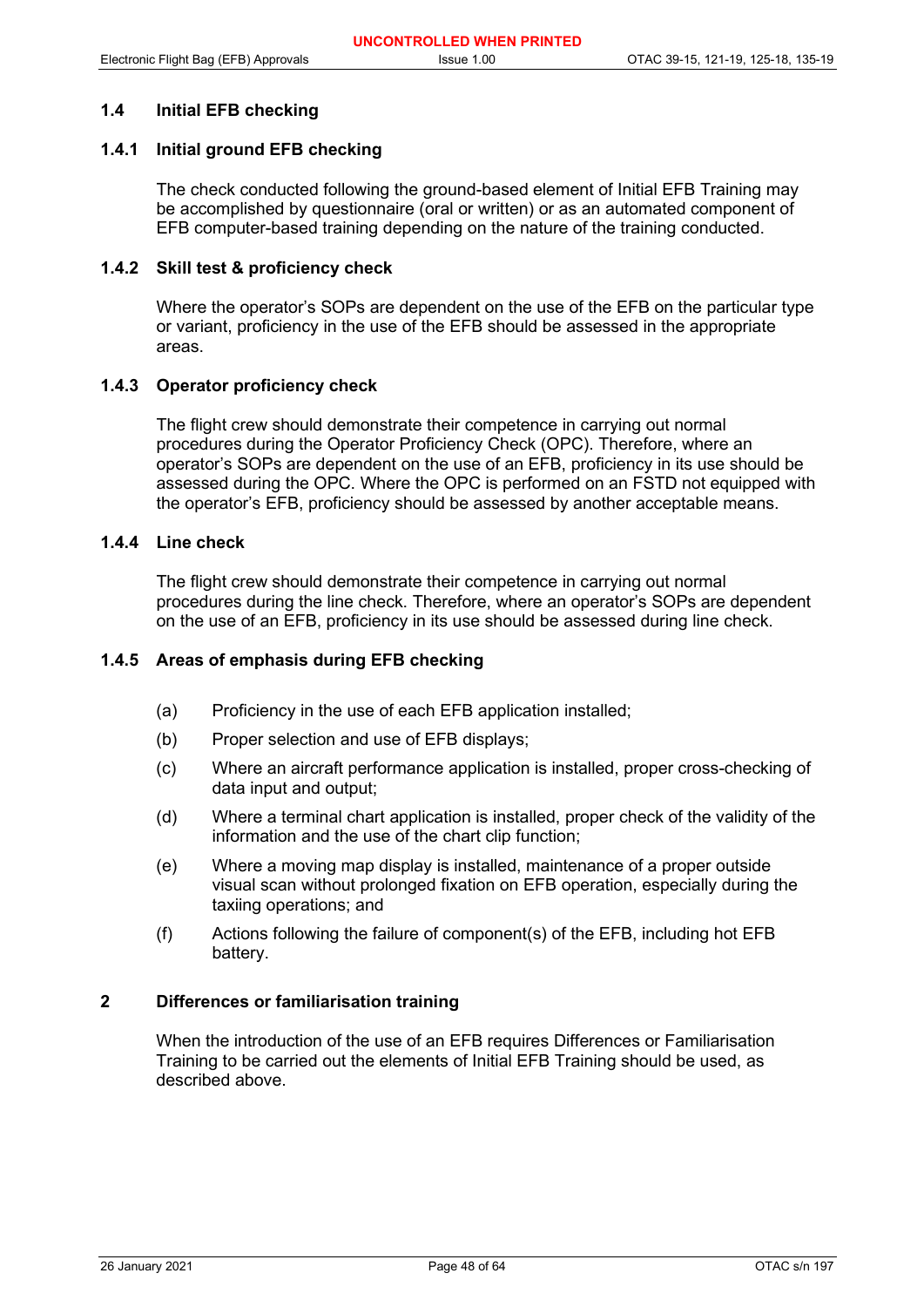## **3 Recurrent EFB training and checking**

## **3.1 Recurrent EFB training**

Recurrent training is normally not required for the use of an EFB, provided the functions are used regularly in line operations. Operators should be encouraged, however, to include normal EFB operations as a component of the annual ground and refresher training.

In the case of mixed fleet flying, or where the EFB is not installed across the fleet, additional recurrent training should be applied. Initial training programme developed under E.1.3 is considered to be sufficient.

## **3.2 Recurrent EFB Checking**

Recurrent EFB checking should consist of those elements of the licence proficiency check, the operator proficiency check and the line check applicable to the use of an EFB as described in paragraphs E.1.4.2, E.1.4.3, and E.1.4.4. Areas of emphasis are as described in paragraph E.1.4.5.

#### **4 Suitability of training devices**

Where the operator's SOPs are dependent on the use of an EFB, it is recommended that the EFB is present during the operator's training and checking. Where present, the EFB should be configured and operable in all respects as per the relevant aircraft. This should apply to:

- (a) the operator's conversion course;
- (b) Differences or familiarisation training; and
- (c) Recurrent training and checking.

Where the EFB system is based on a portable device used without any installed resources, it is recommended that the device is present and operable and used during all phases of the flight during which it would be used under the operator's SOPs.

For all other types of EFB system, it is recommended that the device is installed and operable in the training device (FFS) and used during all phases of the flight during which it would be used under the operator's SOPs. However, an operator may define an alternative means of compliance when the operator's EFB system is neither installed nor operable in the training device.

Note: It is not necessary for the EFB to be available for that training and checking which is not related to the operator and the operator's SOPs.

Where the EFB is installed equipment in the basic aircraft type or variant, the installation and use of the EFB in the training device is required for the training and checking for the issue of the type rating and for the checking for the renewal or revalidation of the type rating.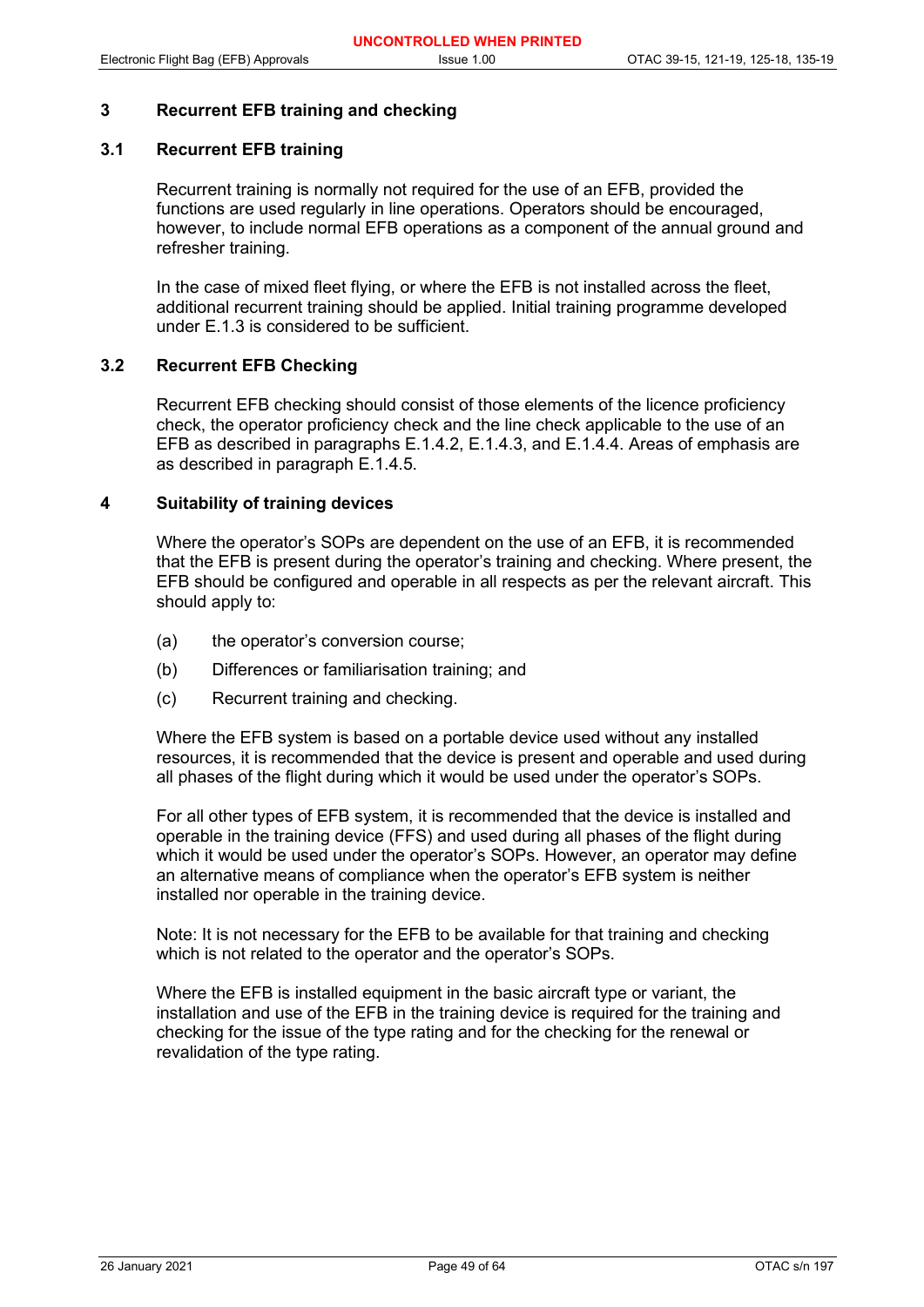## **Appendix F - Software Application Documentation**

The operator should retain the following documentation:

- (a) Functional description document (for the initial assessment and any subsequent functional change);
- (b) Release notes (for both initial and all subsequent software releases) or equivalent;
- (c) Version description document (for both initial and all subsequent releases);
- (d) First article inspection report (refers to quality controlled release of the EFB Software Application);
- (e) Ground viewer (to enable user validation of the software releases and data base releases and updates);
	- (1) Viewers should use the same software components as the airborne application; and
	- (2) Viewers should enable user validity checking of airborne data bases before installation on an aircraft.

## **1 Additional requirements for performance applications for take-off, landing and mass & balance calculations**

#### **1.1 General**

The performance and mass & balance applications should be based on existing published data found in the AFM or performance manual and deliver results that allow the crew to operate in compliance with the appropriate OPS regulations. The applications may use algorithms or data spread sheets to determine results. They may have the ability to interpolate within but should not extrapolate beyond the information contained in the published data for the aircraft.

If the program is designed to be used by operators under different regulation frameworks and allows to choose between the OTAAs and other reference regulations, this choice should be protected so that it is accessible only to the administrator.

To protect against intentional and unintentional modifications, the database files related to performance and mass & balance (performance database, airport database, etc.) integrity should be checked by the program before performing calculation. This check can be run once at the start-up of the application.

Each software version should be identified by a unique version number. Only specific modules of the performance or M&B software application are approved, for a specific software revision and on a specific host (e.g. computer model). The performance and mass & balance applications should keep a trace of each computation performed (inputs and outputs) and the airline should have procedures in place to retain this information.

## **1.2 Testing**

The demonstration of the compliance of a performance or mass & balance application should include evidence of the software testing activities performed with the software version candidate for operational use.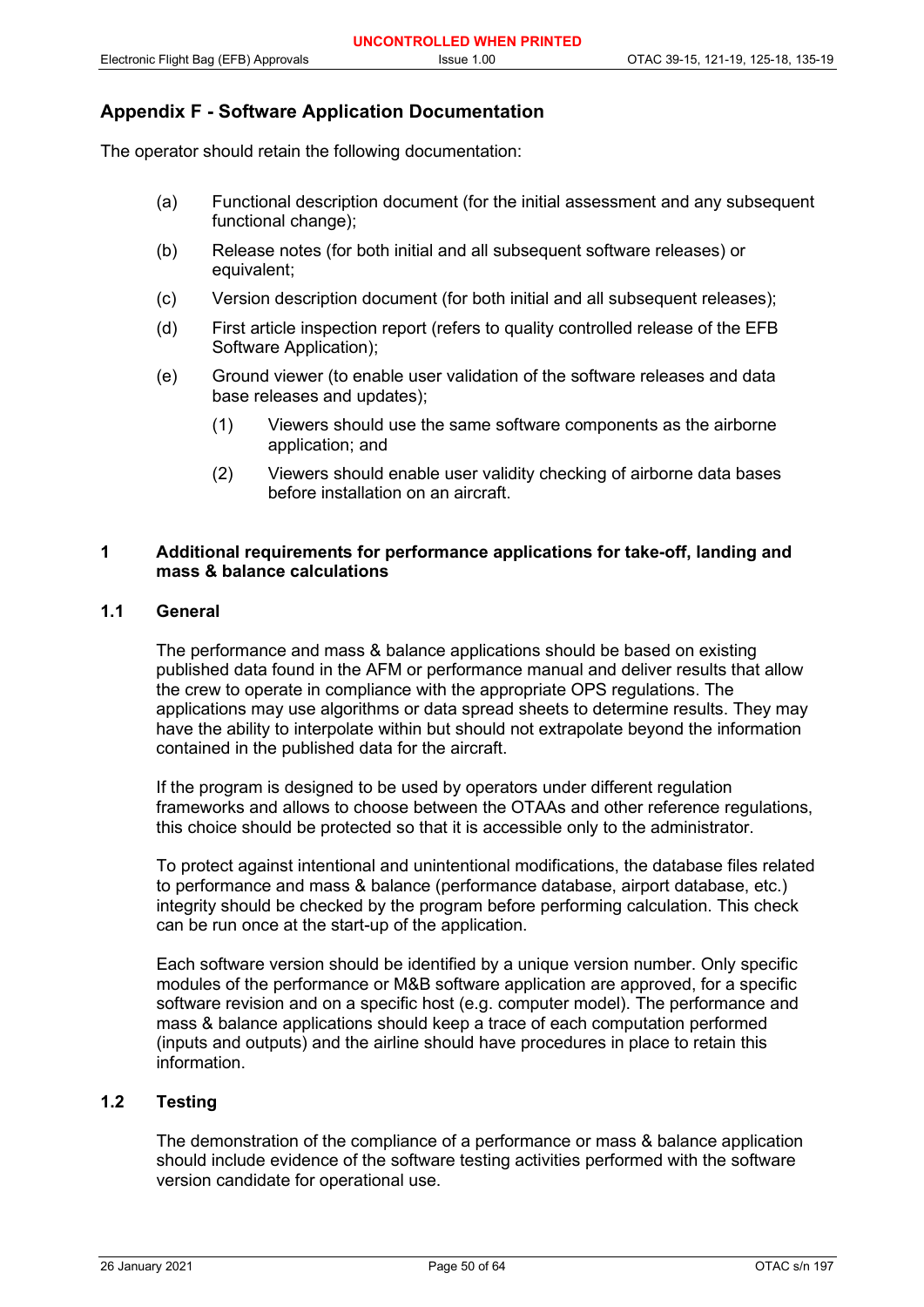The testing can be performed either by the operator or a third party, as long as the testing process is documented, and the responsibilities identified.

The testing activities should include HMI testing, reliability testing, and accuracy testing.

HMI testing should demonstrate that the application is not error-prone and that calculation errors can be detected by the crew with the proposed procedures. The testing should demonstrate that the applicable HMI guidelines are followed, and that the HMI is implemented as specified by the application developer and this OTAC. Refer to Appendix D.3.2 for further information.

Reliability testing should show that the application in its operating environment (OS and hardware included) is stable and deterministic, i.e. identical answers are generated each time the process is entered with identical parameters.

## **1.2.1 Accuracy testing**

Accuracy testing should demonstrate that the aircraft performance or mass & balance computations provided by the application are correct in comparison with data derived from the AFM or other appropriate sources, under a representative cross section of conditions (e.g. for performance applications: runway state and slope, different wind conditions and pressure altitudes, various aircraft configuration including failures with a performance impact, etc.).

The demonstration should include a sufficient number of comparison results from representative calculations throughout the entire operating envelope of the aircraft, considering corner points, routine and break points.

Operators are expected to justify that they covered a sufficient number of testing points with respect to the design of their software application and databases.

Any difference compared to the reference data that is judged significant should be examined and explained. When differences come from a reduced conservatism or reduced margins that were purposely built into the approved data, this approach should be clearly mentioned and motivated. Compliance to the certification and operational rules need to be demonstrated in any case.

The testing method should be described. The testing may be automated when all the required data is available in appropriate electronic format, but in addition to a thorough monitoring of the correct functioning and design of the testing tools and procedures, it is strongly suggested to perform additional manual verification. It could be based on a few scenarios for each chart or table of the reference data, including both operationally representative scenarios and 'corner-case' scenarios.

The testing of a software revision should, in addition, include non-regression testing and testing of any fix or change.

Furthermore, an operator should conduct testing related to its customisation of the applications and to any element proper to its operation that was not covered at an earlier stage (e.g. airport database verification).

## **1.3 Procedures**

In addition to the provisions of paragraph 6.6, specific care is needed regarding the crew procedures concerning performance or mass and balance applications: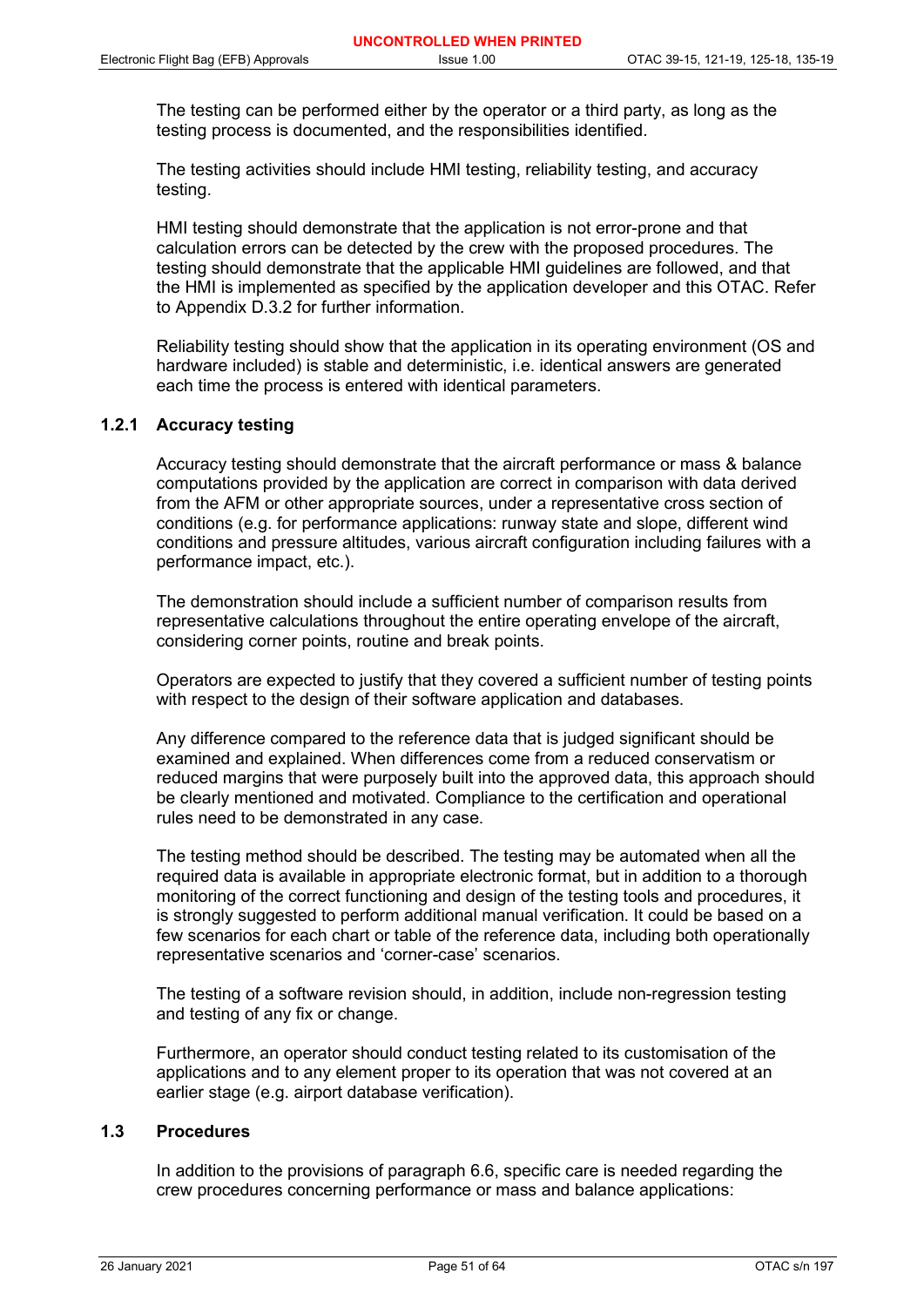- (a) Crew procedures should ensure that calculations are conducted independently by each crew member before data outputs are accepted for use.
- (b) Crew procedures should ensure that a formal cross-check is made before data outputs are accepted for use. Such cross-checks should utilise the independent calculations described above, together with the output of the same data from other sources on the aircraft.
- (c) Crew procedures should ensure that a gross-error check is conducted before data outputs are accepted for use. Such a gross-error check may use either a 'rule of thumb' or the output of the same data from other sources on the aircraft.
- (d) Crew procedures should ensure that, in the event of loss of functionality by an EFB through either the loss of a single application, or the failure of the device hosting the application, an equivalent level of safety can be maintained. Consistency with the EFB Risk Assessment assumptions should be confirmed.

## **1.4 Training**

In addition to the provisions of paragraph 6.13, the training should emphasise the importance of executing all performance calculations in accordance with the SOPs to assure fully independent calculations.

Furthermore, due to the optimisation at different levels brought by performance applications, the crew may be confronted with new procedures and different aircraft behaviour (e.g. use of multiple flaps settings for take-off). The training should be designed and provided accordingly.

Where an application allows computing both dispatch (regulatory calculations, factored calculations) and other results, the training should highlight the specificities of those results. Depending of the representativeness of the calculation, the crew should be trained on the operational margin that might be required.

The training should also address the identification and the review of default values, if any, and assumptions about the aircraft status or environmental conditions made by the application.

#### **1.5 Additional considerations for mass & balance applications**

The basic data used for the mass & balance calculation should be modifiable by the EFB Administrator himself/herself or by the software application provider on behalf of the EFB Administrator.

In addition to the figures, a graph should visualise the mass and its associated CGposition.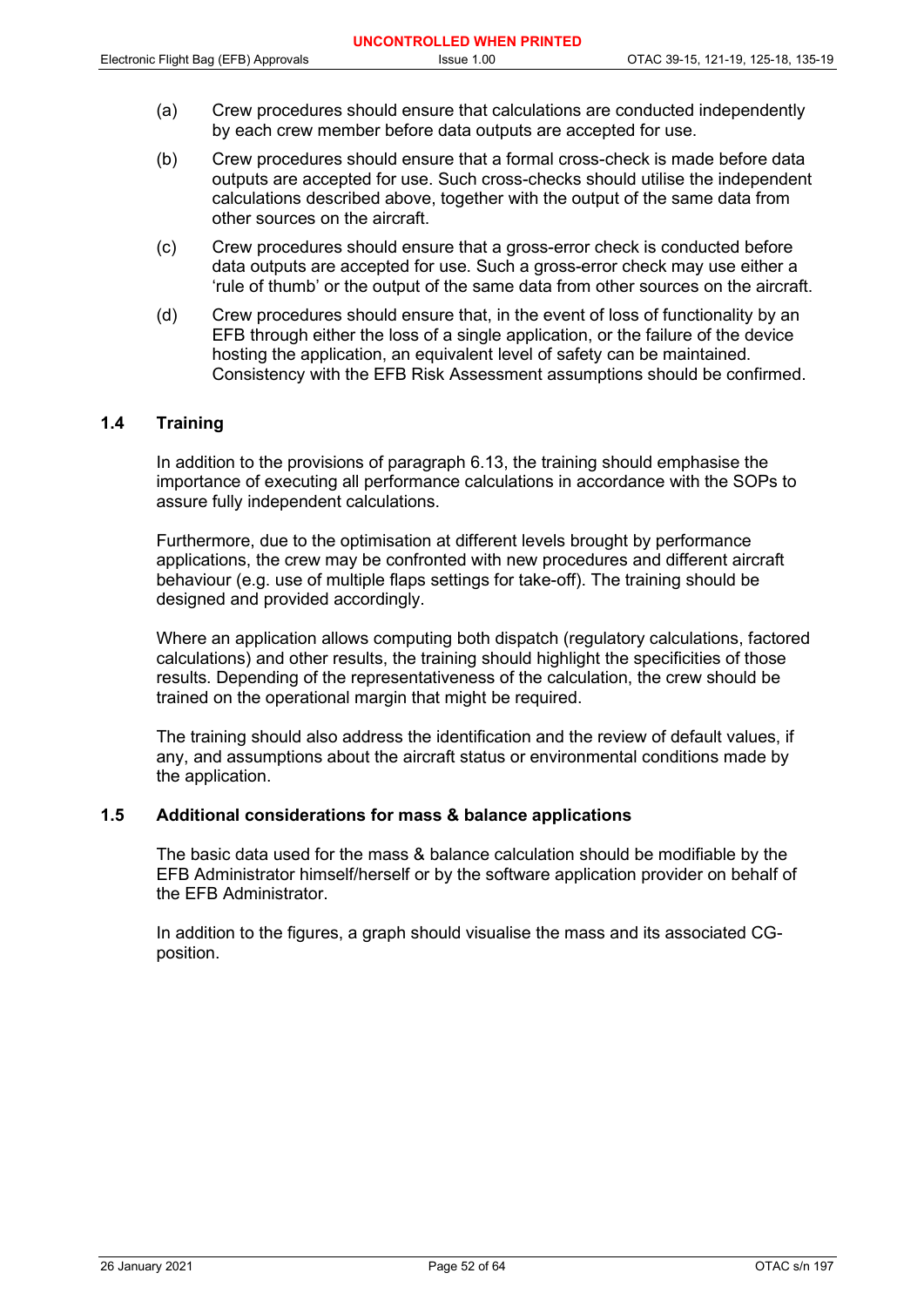## **Appendix G - EFB Policy and Procedures Manual**

These are the typical contents of an EFB policy and procedures manual that can be part of the Operation Manual. The proposed outline is very extensive. It may be adapted to the specific EFBs system and to the size and complexity of the operations in which the operator is involved.

## **EFB Policy & Procedures Manual**

## **Typical Contents**

- **1. Revision history**
- **2. List of effective pages or paragraphs**

#### **3. Table of contents**

## **4. Introduction**

- Glossary of terms and acronyms
- EFB general philosophy, environment and dataflow
- EFB system architecture
- Limitations of the EFB system
- Hardware description
- Operating system description Detailed presentation of the EFB applications
- **EFB** application customisation
- Data management:
	- **•** Data administration
	- Organisation & workflows
	- Data loading
	- Data revision mechanisms
	- Approval workflow
	- Data publishing & dispatch
	- **•** Customisation
	- How to manage the airline specific documents
	- **Airport data management**
	- Aircraft fleet definition
- Data authoring
- Navigation and customisation

## **5. Hardware and operating system control and configuration**

- Purpose and scope
- Description of the following processes:
	- Hardware configuration and part No control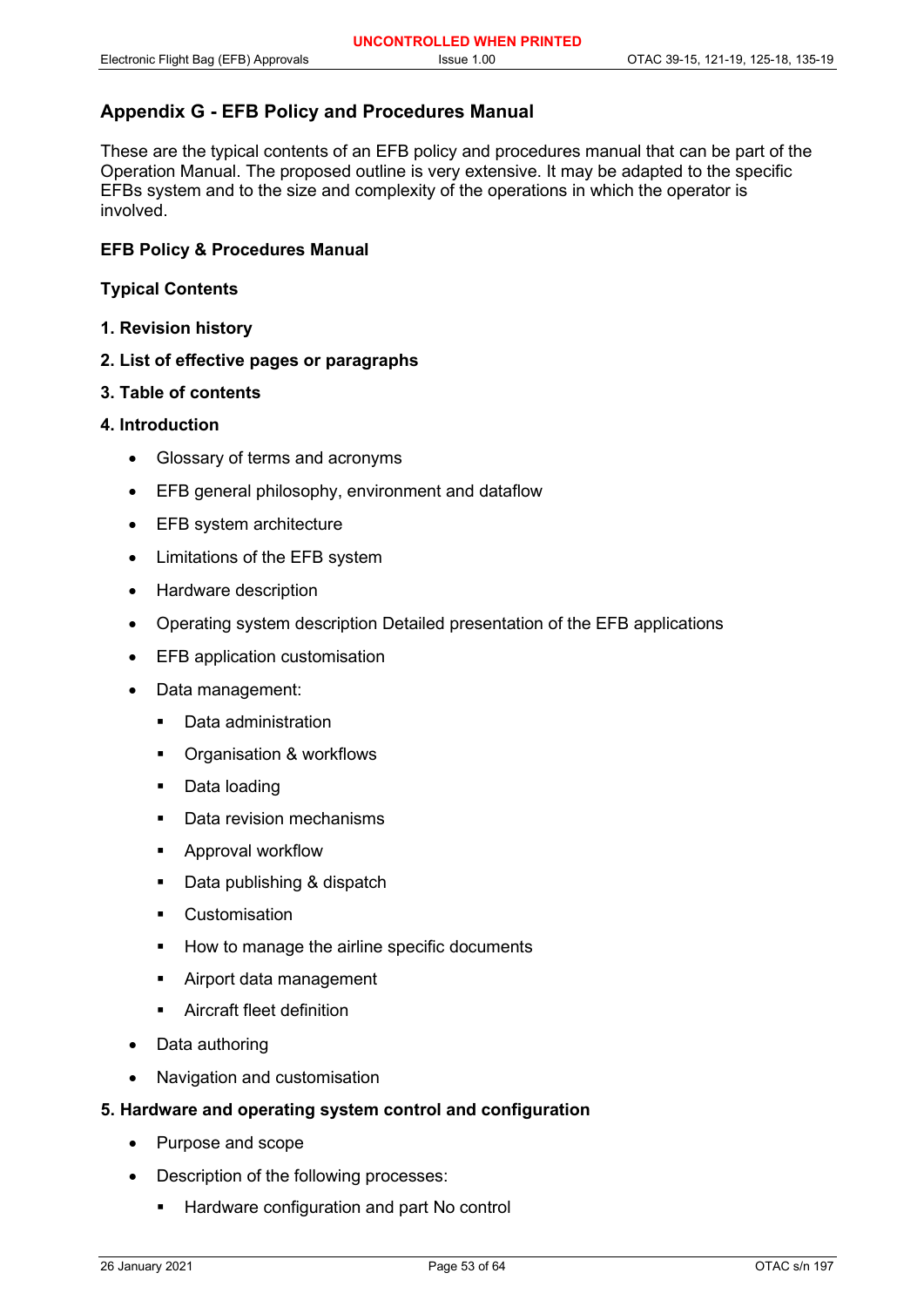- **•** Operating system configuration and control
- Accessibility control
- **Hardware maintenance**
- Operating system updating
- Responsibilities and accountabilities
- Records and filing
- Documentary references

## **6. Software application and configuration**

- Purpose and scope
- Description of the following processes:
	- Part No control
	- **Software configuration management**
	- **Application updating process**
- Responsibilities and accountabilities
- Records and filing
- Documentary references

## **7. Flight crew**

- Training
- Operating procedures (normal, abnormal, and emergency)

## **8. Maintenance considerations**

## **9. EFB security policy**

• Security solutions and procedures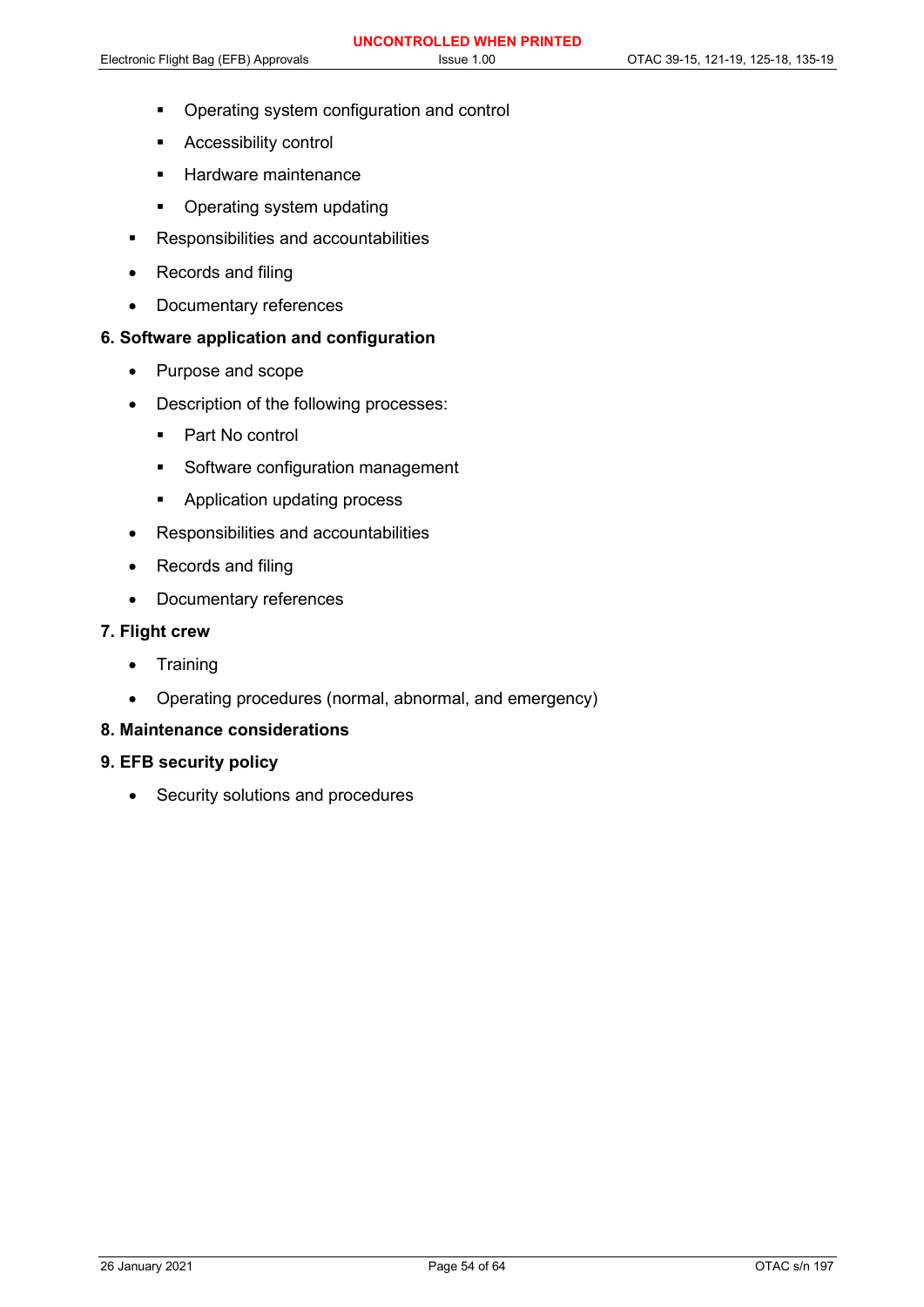## **Appendix H - Airport Moving Map Display (AMMD) Application With Own-Ship Position**

## **1 General considerations**

## **1.1 Preamble**

This Appendix guides the applicant in how to demonstrate the safe operational use for AMMD applications as a Type B software application to be hosted in EFBs.

It is recognised that an AMMD can aid pilot positional awareness on the airport manoeuvring area and it is proposed to allow AMMDs to be Type B application under the conditions established in this Appendix H.

## **1.2 Assumptions of intended use of an AMMD**

An AMMD application is **not used as the primary means of taxiing navigation** and is only used in conjunction with other materials and procedures identified within the Operating Concept – see paragraph H.3.

Note: When an AMMD is in use, the primary means of taxiing navigation remains the use of normal procedures and direct visual observation out of the cockpit window.

Thus, as recognised in ETSO-C165a, an AMMD application with display of own-ship position is considered as having a minor safety effect for malfunctions causing the incorrect depiction of aircraft position (own-ship), and the failure condition for the loss of function is classified as 'no safety effect'.

#### **2 Approval of AMMD in EFBs**

#### **2.1 Minimum requirements**

The AMMD software and database that is compliant with the EASA ETSO-C165a, or an equivalent standard, with following AMMD system features implemented, is considered acceptable:

- (a) The system provides means to display the revision number of the software installed.
- (b) The system is capable of accepting updated airport mapping information and provides means to display the validity period of the database to the flight crew. The flight crew should be able to easily ascertain the validity of the on-board map database. The application should provide an indication when the AMMD database is no longer valid. Refer to section 2.2.5 of RTCA DO-257A as per section 3.1.1 of EASA ETSO-C165a.
- (c) The Total System Accuracy of the end-to-end system is specified and characterised and does not exceed 50 meters (95 %).

Note: An airworthiness-approved sensor using the Global Positioning System (GPS) in combination with a RTCA DO-272 medium accuracy compliant database is considered one acceptable means to satisfy this requirement.

(d) The system automatically removes the own-ship position when the aircraft is in flight (using e.g. weight on wheels discrete or speed monitoring) and when the estimated position uncertainty exceeds the maximum value. Refer to sections 3 and 4 in Appendix 1 of ETSO-C165a.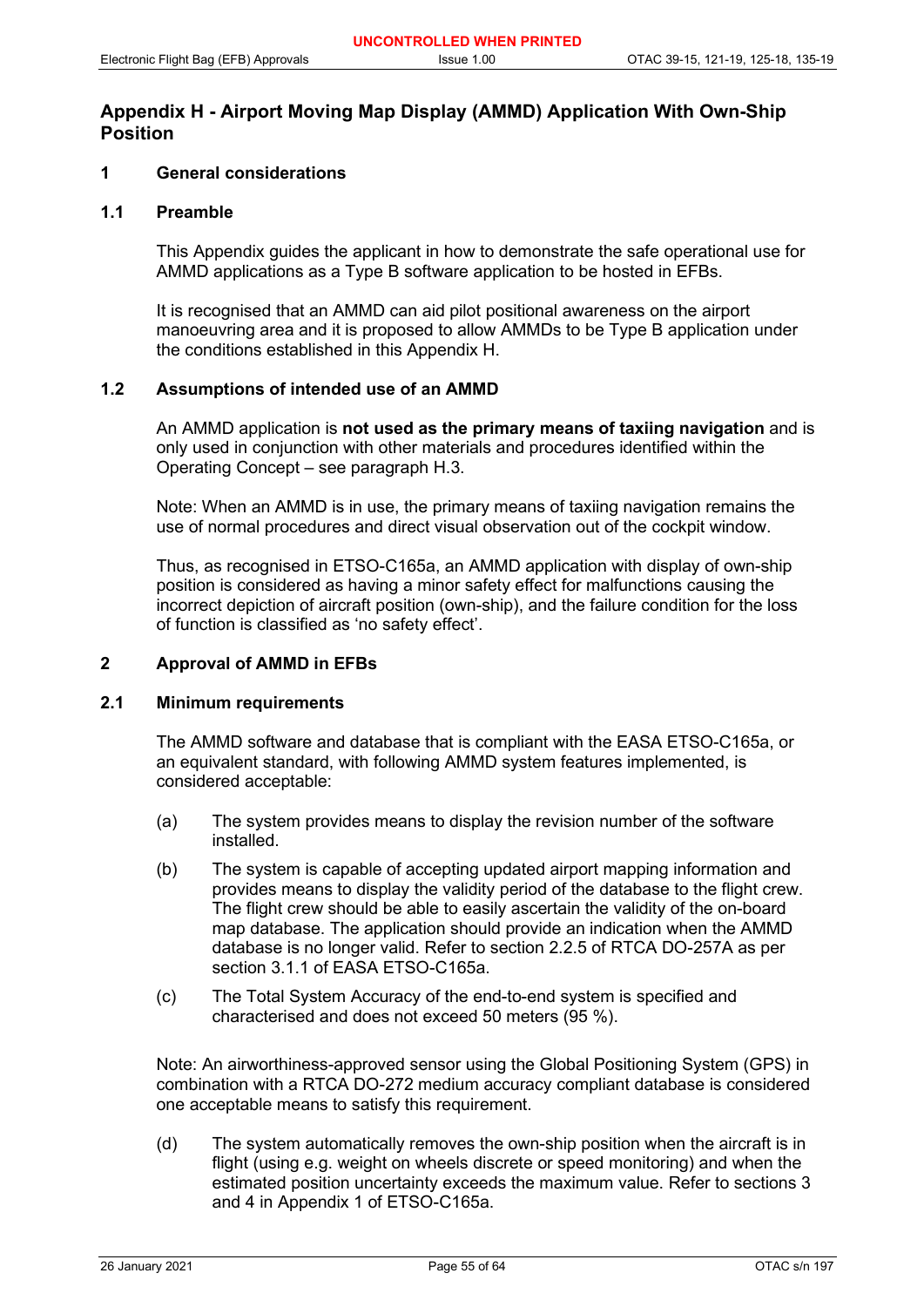(e) It is recommended that the AMMD detects, annunciates to the flight crew, and fully removes depiction of own-ship data, in case of any loss or degradation of AMMD functions due to failures such as memory corruption, frozen system, latency, etc.

Refer to section 1 in Appendix 1 of EASA ETSO-C165a.

(f) Data Quality Requirements (DQRs) for the AMMD data base.

## **2.2 Data provided by the AMMD software application developer**

The AMMD software application developer should provide the appropriate data to each integrator in an EFB:

- (a) The executable object code in an acceptable transferring medium;
- (b) Installation instructions or equivalent as per ETSO-C165a section 2.2. addressing:
	- (1) identification of each target EFB system computing platform (including hardware platform and operating system version) with which this AMMD software application and database was demonstrated to be compatible;
	- (2) installation procedures and limitations to address the AMMD installation requirements for each applicable platform such as target computer resource requirements (e.g. memory resources) to ensure the AMMD will work properly when integrated and installed;
	- (3) interface description data including the requirements for external sensors providing data inputs; and
	- (4) verification means required to verify proper integration of the AMMD in the target platform environment, including identification of additional activities that the integrator of an EFB must perform to ensure the AMMD meets its intended function, such as testing in the aircraft.
- (c) Any AMMD limitations, and known installation, operational, functional, or performance issues on the AMMD.

## **2.3 AMMD software installation in the EFB**

The operator should review the documents and the data provided by the AMMD developer and ensure that the installation requirements of the AMMD software in the specific EFB platform and aircraft are addressed. The following activities are required:

- (a) Ensure that the software and database are compatible with the EFB system computing platform on which they are intended to function, including the analysis of compatibility of the AMMD with other EFB Type A and B software applications residing in the same platform. Follow the programme installation instructions provided by the software supplier, as applicable to the compatible EFB computer.
- (b) Check that the objectives for installation, assumptions, limitations and requirements for the AMMD, as part of the data provided by the AMMD software application developer (see H.2.2), are satisfied.
- (c) Perform any verification activities proposed by the AMMD software application developer, as well as identify and perform additional integration activities to be completed.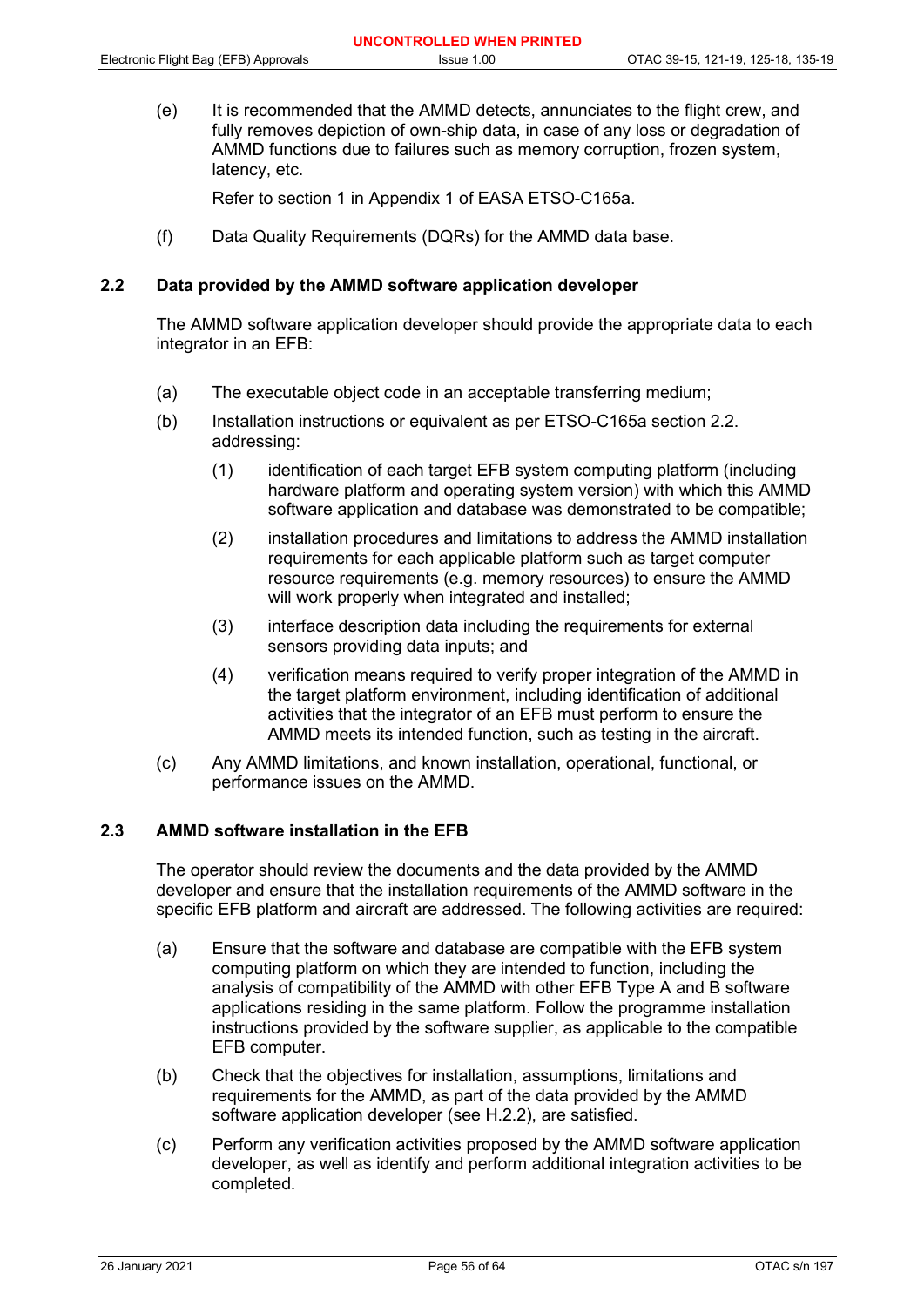(d) Ensure the compatibility and the compliance with requirements for data provided by other installed systems, such as a GNSS sensor and latency assumptions.

## **3 Operating concept**

The operating concept should include, as minimum:

- (a) pilot operation, including confirmation of effectivity;
- (b) handling of updates;
- (c) quality assurance function;
- (d) handling of NOTAMS; and
- (e) the provision of current maps and charts to cover the intended operation of the aeroplane.

Changes to operational or procedural characteristics of the aircraft (e.g. Flight crew procedures) are documented in the Operations Manual or user's guide as appropriate. In particular, the following text is required:

*This EFB airport moving map display (AMMD) with own-ship position symbol is designed to assist flight crews in orienting themselves on the airport surface to improve pilot positional awareness during taxi operations. The AMMD function is not to be used as the basis for ground manoeuvring. This application is limited to ground operations only*.

## **4 Training requirements**

The operator may use flight crew procedures to mitigate some hazards. This will include limitations on the use of the AMMD function. As the AMMD could be a compelling display and the procedural restrictions are a key component of the mitigation, training should be provided in support of an AMMD's implementation.

Any mitigation to hazards that are mitigated by flight crew procedures should be included in flight crew training. Details of AMMD training should be included in the operator's overall EFB training (refer to Appendix E).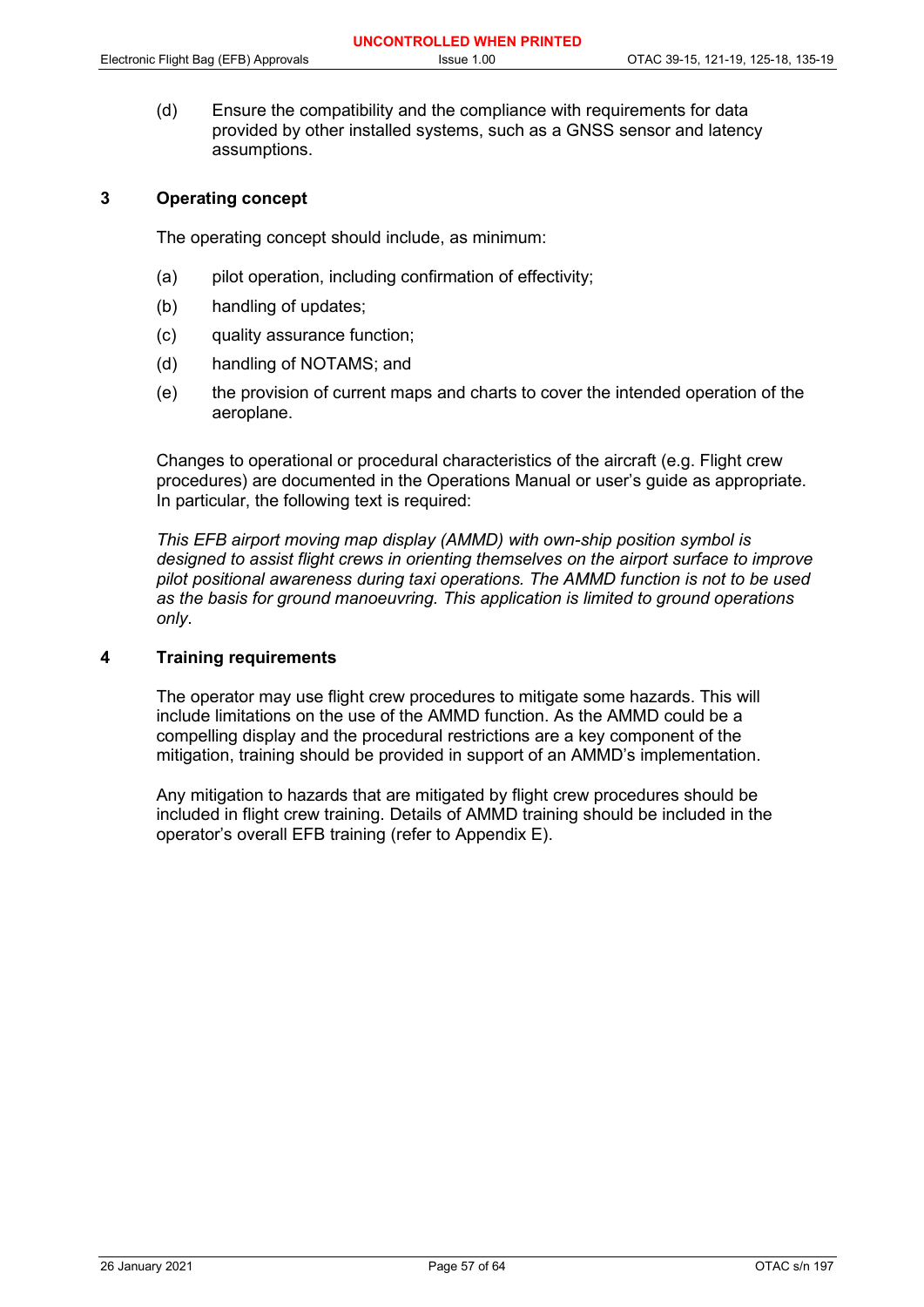## **Appendix I - Example of Final Operational Report**

#### **System description and classification of EFB system**

- A general description of the proposed EFB system
- EFB system (hardware and software applications) proposed (paragraph 4.1)

## **Software applications**

- List of Type A applications installed (paragraph 4.2.1)
- List of Type B applications installed (paragraph 4.2.2)
- List of miscellaneous (non-EFB) software applications installed (paragraph 5.2.2.3)

#### **Hardware (relevant information or references)**

For portable EFB used without installed resources:

- EMI compliance demonstration (paragraph 5.2.1.1)
- Lithium battery compliance demonstration (paragraph 5.2.1.2)
- Depressurisation compliance demonstration (paragraph 5.2.1.4)
- Details of the power source (paragraph 5.2.1.3)

For portable EFB served by installed resources:

- Details of the airworthiness approval for the mounting device (paragraph 5.1.1.1.1)
- Description of the placement of the EFB display (paragraph 5.1.1.1.2)
- Details of the use of installed resources (paragraph 5.1.1.1)
- EMI compliance demonstration (paragraph 5.2.1.1)
- Lithium battery compliance demonstration (paragraph 5.2.1.2)
- Depressurisation compliance demonstration (paragraph 5.2.1.4)
- Details of the power source (paragraph 5.1.1.1.3)
- Details of any data connectivity (paragraph 5.1.1.1.4)

#### For installed EFB:

• Details of the airworthiness approval as installed equipment (paragraph 5.1.1.2)

#### **Certification documentation**

- Limitations contained within the AFM (paragraph 5.1.2.1)
- Guidelines for EFB application developers (paragraph 5.1.2.2)
- Guidelines for EFB system suppliers (paragraph 5.1.2.3)

#### **Specific considerations for performance applications**

• Details of performance data validation conducted (paragraph 6.5)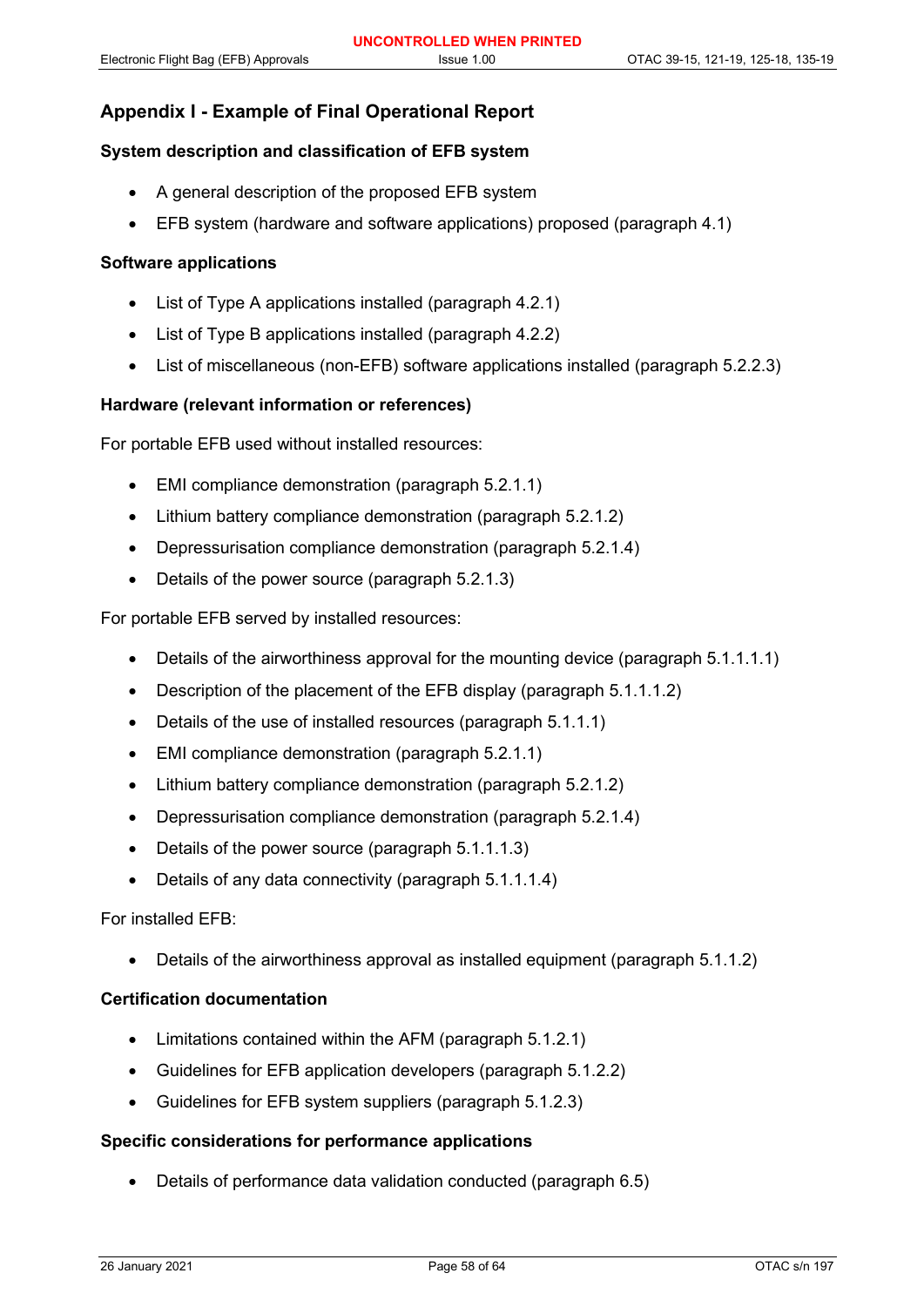## **Operational assessment**

- Details of the EFB risk assessment conducted (paragraph 6.2)
- Details of the human machine interface assessment conducted for Type A and B Software applications (paragraph 6.4)
- Details of flight crew operating procedures (paragraph 6.6):
	- Procedures for using EFB systems with other flight crew compartment systems (paragraph 6.6.1)
	- Flight crew awareness of EFB software/database revisions (paragraph 6.6.2)
	- **Procedures to mitigate and/or control workload (paragraph 6.6.3)**
	- Flight crew responsibilities for performance calculations (paragraph 6.6.4)
- Details of proposed compliance monitoring oversight of the EFB system (paragraph 6.7)
- Details of EFB system security measures (paragraph 6.8)
- Details of EFB administration procedures including provision of the EFB policy and procedures manual (paragraph 6.10 & paragraph 6.10.1)
- Details of the electronic signatures procedure (paragraph 6.9)
- Details of the system for routine EFB System maintenance (paragraph 6.11)
- Details of flight crew training (paragraph 6.12):
	- Initial training
	- Differences training
	- Recurrent training
- Report of the operational evaluation test (paragraph 6.13):
	- Proposals for the initial retention of paper backup (paragraph 6.13.1)
	- Proposals for the commencement of operations without paper backup (paragraph 6.13.2)
- EFB platform/hardware description;
- Description of each software application to be included in the assessment (see Appendix F);
- Risk assessment summary for each application and mitigation means put in place;
- Human factors assessment for the complete EFB system, human machine interface and all software applications;
	- **Pilot workload in both single-pilot and multi-crew flown aircraft**
	- Size, resolution, and legibility of symbols and text
	- For navigation chart display: access to desired charts, access to information within a chart, grouping of information, general layout, orientation (e.g., track-up, northup), depiction of scale information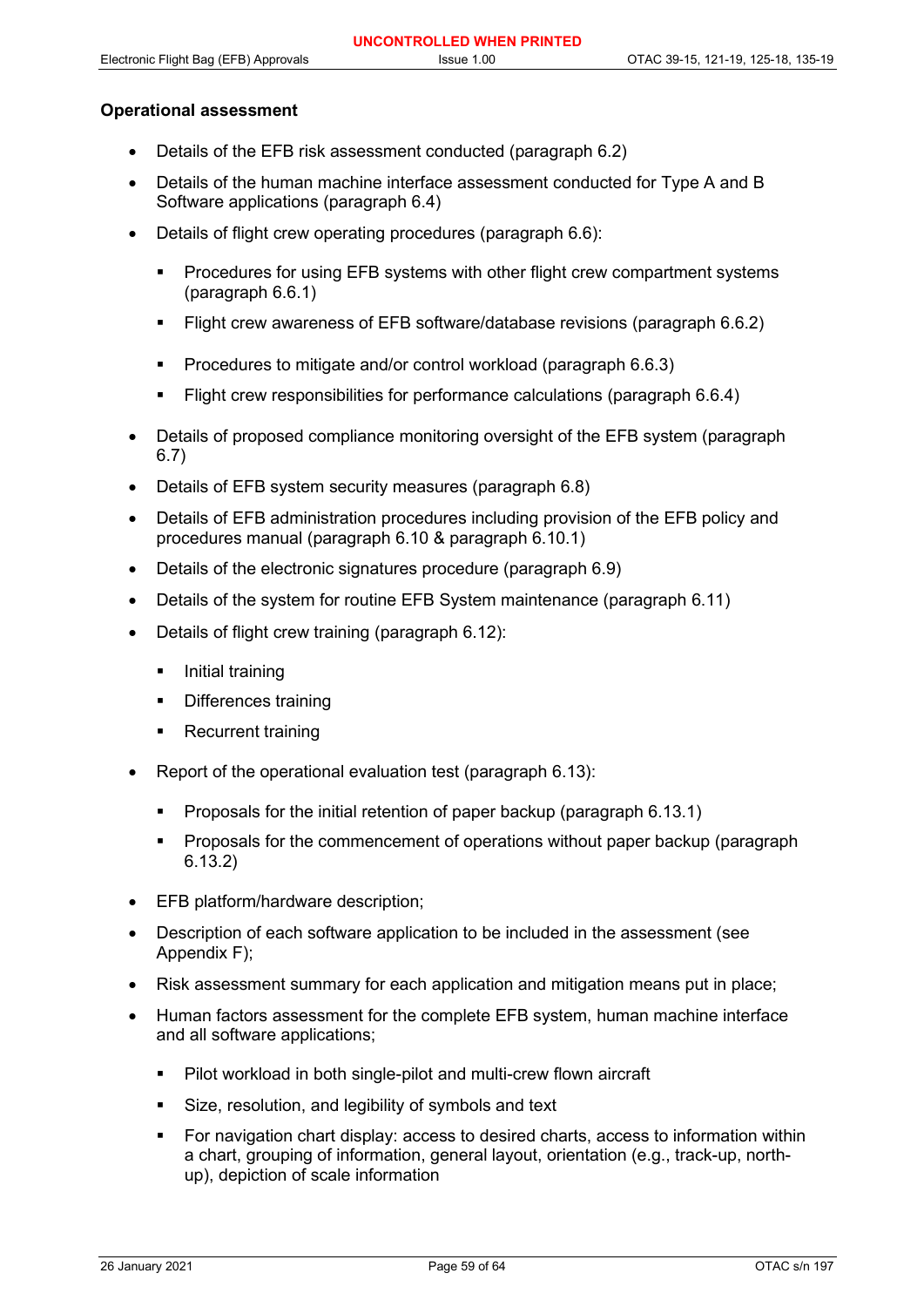- Operator training;
- EFB administrator qualification.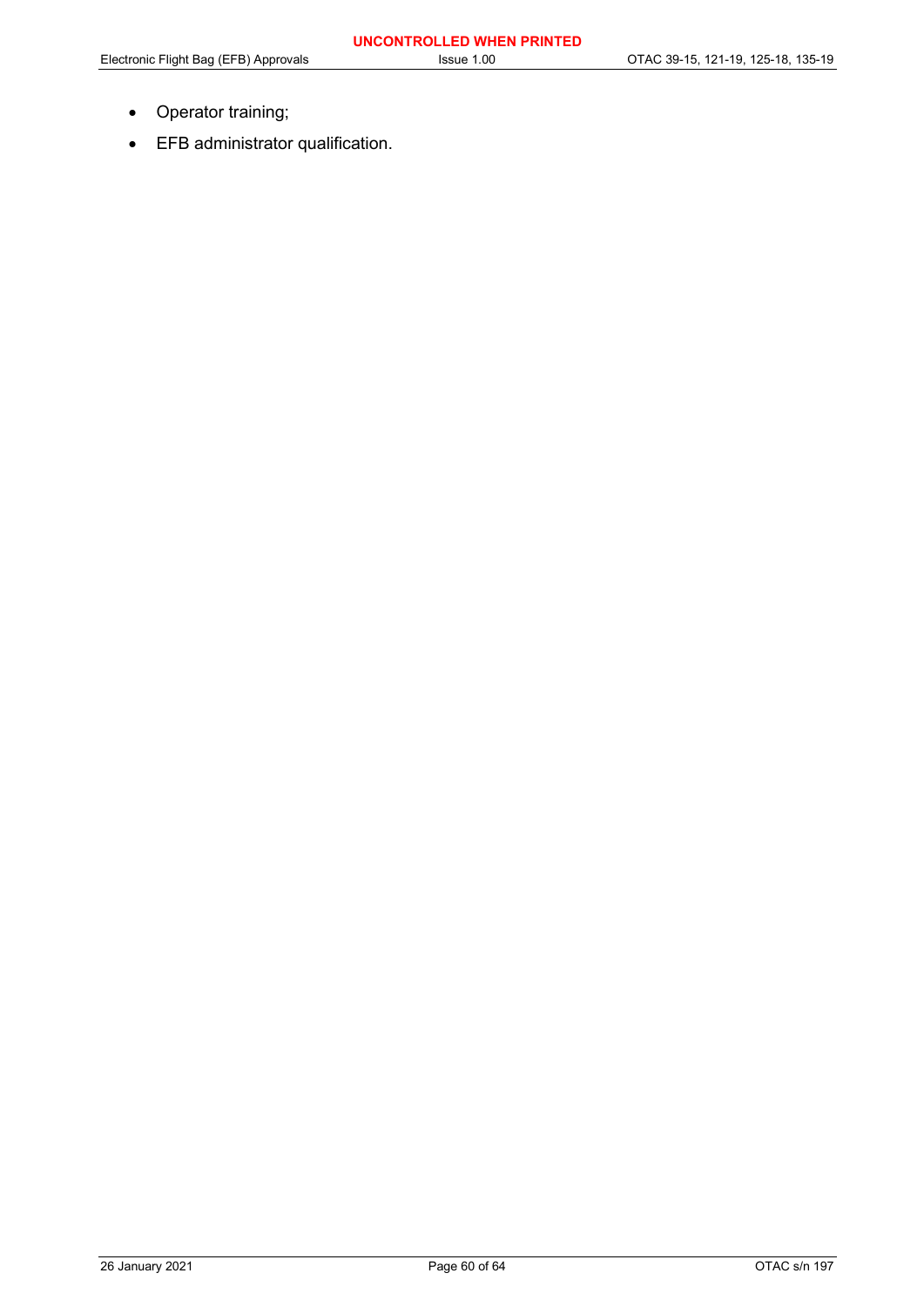## **Appendix J - Power Supply Considerations for Portable EFBs**

If an EFB is permanently attached to the essential power network, it could affect the essential generation system (emergency generator and/or battery, bus bars, distribution system) to which it is connected.

Certification specifications require that an alternate high integrity electrical power supply system, independent of the normal electrical power system, be provided to power those services necessary for continued safe flight and landing, in case of loss of the normal system. Adding other unnecessary services/loads will affect the integrity of this alternate power system. Portable and installed EFBs are considered non-essential equipment and, therefore, not considered necessary for continued safe flight and landing.

It is, therefore, not recommended to connect the EFB to an essential power bus.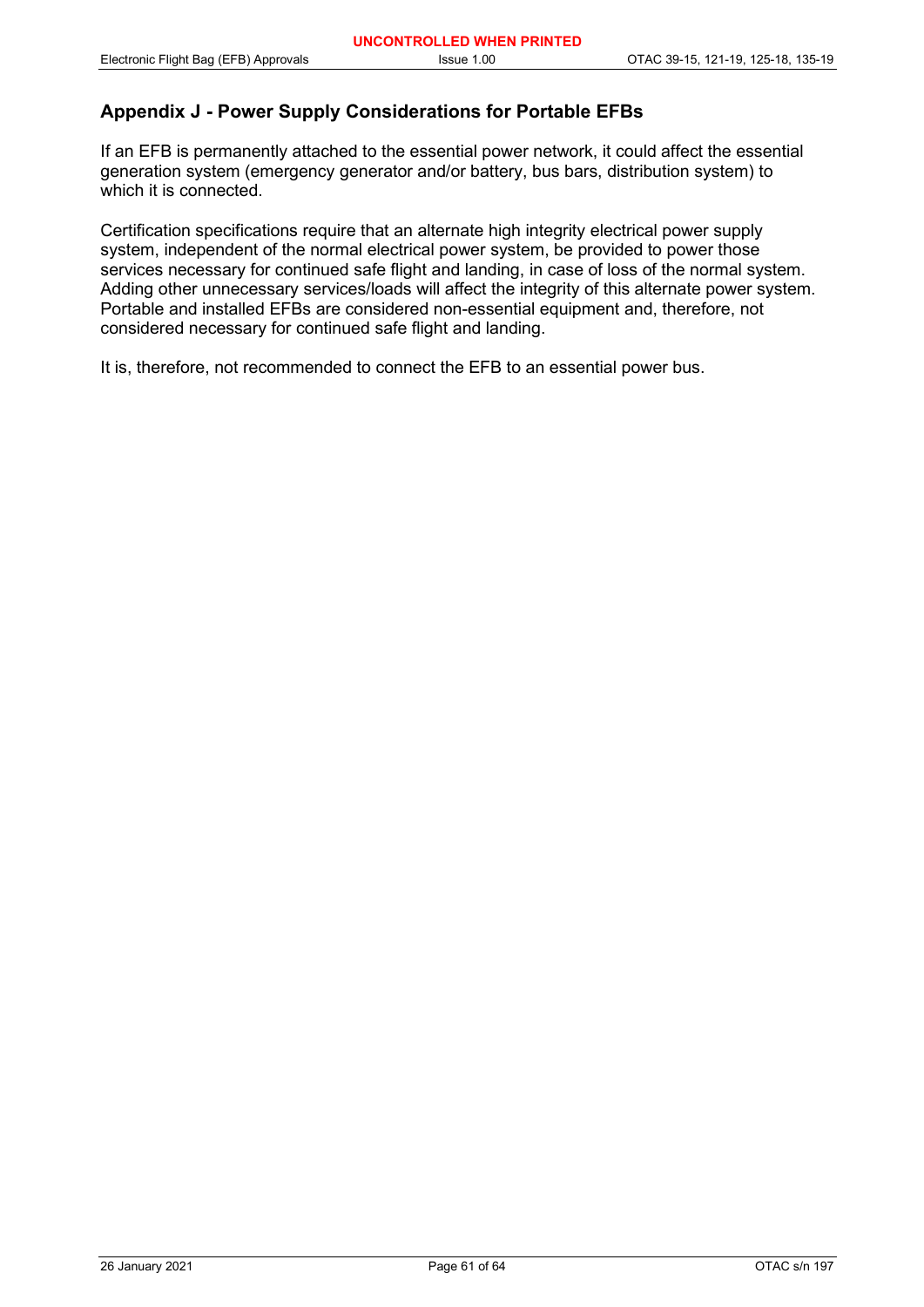## **Appendix K - Considerations for Rapid Depressurisation Test**

When the EFB system hosts applications that are required to be used during flight following a rapid depressurisation, testing is required to determine an EFB device's functional capability. The information from the rapid depressurisation test is used to establish the procedural requirements for the use of that EFB device in a pressurised aircraft. Rapid decompression testing should follow the EUROCAE ED-14G/RTCA DO-160F guidelines for rapid decompression testing up to the maximum operating altitude of the aircraft on which the EFB is to be used. The EFB should be operative for at least 10 minutes after the start of the decompression.

(a) **Pressurised aircraft:** When a portable EFB has successfully completed rapid depressurisation testing, then no mitigating procedures for the depressurisation event need to be developed. When a portable EFB has failed the rapid depressurisation testing while turned ON, but successfully completed it when OFF, then procedures will need to ensure that at least one EFB on board the aircraft remains OFF during the applicable flight phases or configured so that no damage will be incurred should rapid decompression occur in flight above 10 000 ft AMSL.

If the EFB system has not been tested or has failed the rapid depressurisation test, then alternate procedures or paper backup should be available.

(b) **Non-Pressurised aircraft**: Rapid decompression testing is not required for an EFB used in a non-pressurised aircraft. The EFB should be demonstrated to reliably operate up to the maximum operating altitude of the aircraft. If EFB operation at maximum operating altitude is not attainable, procedures should be established to preclude operation of the EFB above the maximum demonstrated EFB operation altitude while still maintaining availability of the required aeronautical information.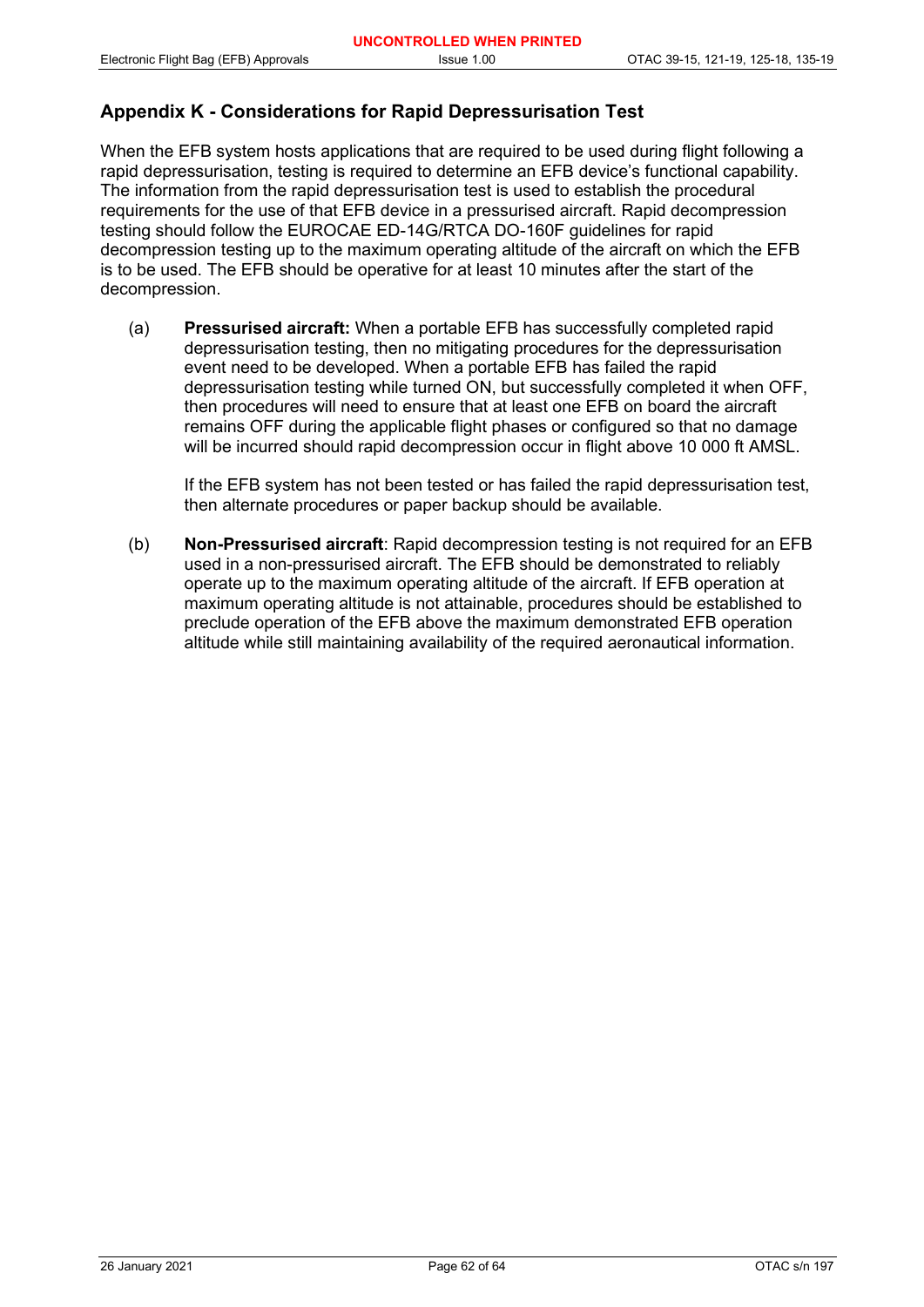## **Appendix L - Example of Operations Specifications and Operations Manual Content**

When an EFB function is to be used for the safe operation of an aeroplane, an entry must be included in the operator's operations specifications approved by the OTAA.

The operations specifications will reference the location in the operations manual where the approved EFB applications are detailed. Figure L-1 shows an example of a specific approval EFB entry.

| <b>OPERATIONS SPECIFICATIONS</b><br>(Subject to the approved conditions in the operations manual) |            |     |                                                                                                                                                                 |                |  |  |  |  |
|---------------------------------------------------------------------------------------------------|------------|-----|-----------------------------------------------------------------------------------------------------------------------------------------------------------------|----------------|--|--|--|--|
|                                                                                                   |            |     |                                                                                                                                                                 |                |  |  |  |  |
| <b>SPECIFIC APPROVAL</b>                                                                          | <b>YES</b> | NO. | <b>DESCRIPTION</b>                                                                                                                                              | <b>REMARKS</b> |  |  |  |  |
|                                                                                                   |            |     |                                                                                                                                                                 |                |  |  |  |  |
| Continuing airworthiness                                                                          | X.         | X.  |                                                                                                                                                                 |                |  |  |  |  |
| EFB for A/C type Type 1                                                                           |            |     | 18<br>- Specifically<br>approved EFB<br>hardware and<br>software<br>applications for<br>A/C type Type 1<br>are contained in<br>[operations<br>manual reference] |                |  |  |  |  |
| Other                                                                                             |            |     |                                                                                                                                                                 |                |  |  |  |  |

Note: *List the EFB functions with any applicable limitations*.

## **Figure L-1. Example of a specific approval EFB entry**

*Note: Boxes YES/NO are not used since some EFB functions might not require an operational approval. Other EFB functions not requiring an EFB approval should not be listed in the operations specifications form.*

The EFB-specific approvals referenced in the operations specifications form should have a companion detailed list of EFB-approved hardware and software applications. This list should be located in the operations manual in a table and be updated through the normal operationsmanual-approval process established by the State. Figure L-2 contains an example of a companion EFB-specific approval table.

The "Approved hardware for A/C type" column of the companion *EFB (hardware and software) with specific approval table* should match the "DESCRIPTION" column of the operations specifications form. The "EFB applications" column of the table should list all the applications requiring a specific approval and include the application version, with any applicable limitations. The "Specific references and/or remarks" column of the table should include the application version in addition to any specific operations manual reference and other remarks, if applicable.